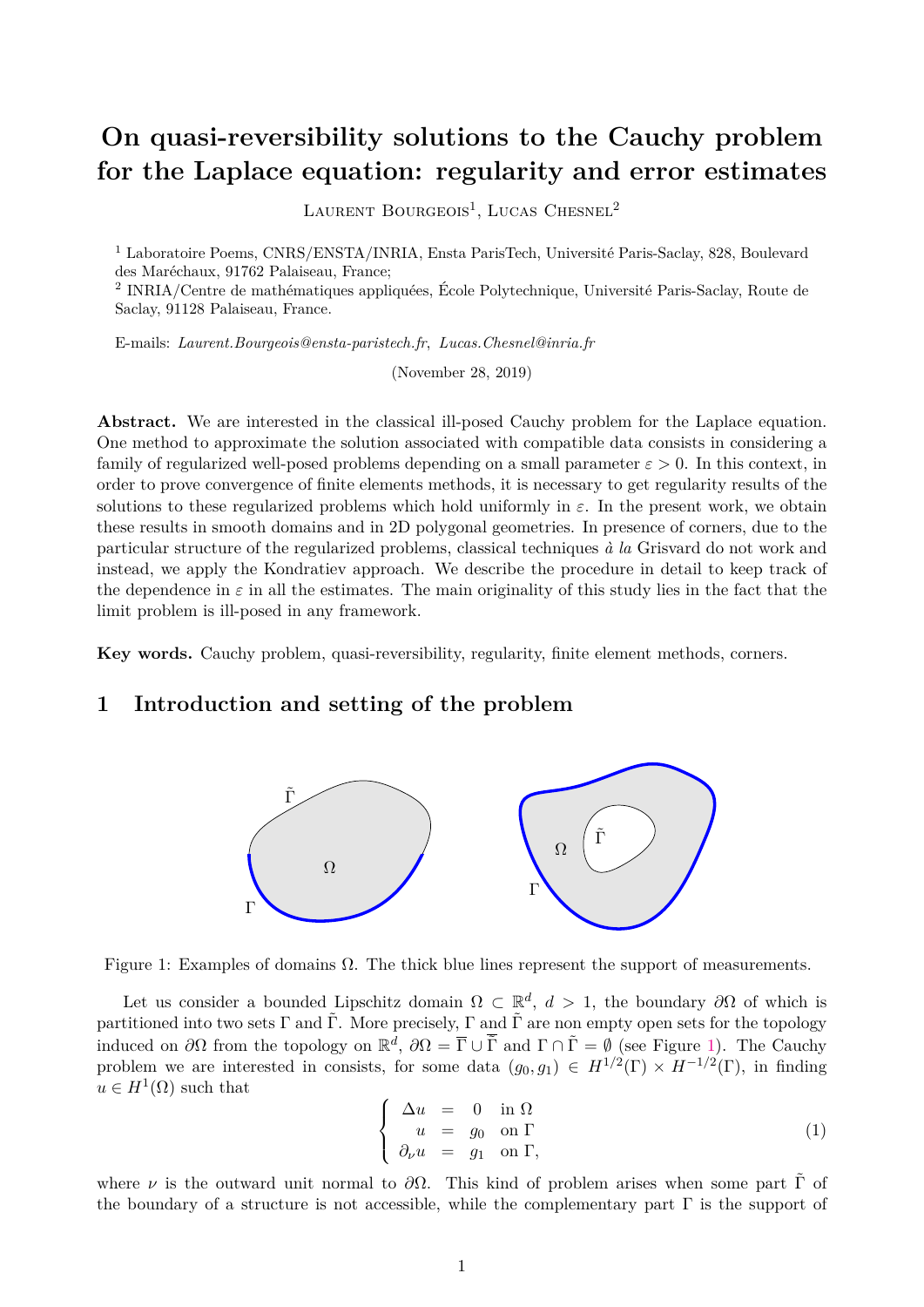measurements which provide the Cauchy data  $(g_0, g_1)$ . It is important to note that in practice those measurements are contaminated by some noise. Due to Holmgren's theorem, the Cauchy problem [\(1\)](#page-0-1) has at most one solution. However it is ill-posed in the sense of Hadamard: existence may not hold for some data  $(g_0, g_1)$ , as for example shown in [\[3\]](#page-32-0). A possibility to regularize problem [\(1\)](#page-0-1) is to use the quasi-reversibility method, which goes back to [\[31\]](#page-33-0) and was revisited in [\[27\]](#page-33-1). The original idea was to replace an ill-posed Boundary Value Problem such as [\(1\)](#page-0-1) by a family, depending on a small parameter  $\varepsilon$ , of well-posed fourth-order BVPs. Much later, the first author introduced the notion of mixed formulation of quasi-reversibility for the Cauchy problem of the Laplace equation [\[4\]](#page-32-1). This notion was extended to general abstract linear ill-posed problems in [\[7\]](#page-32-2). The idea is to replace the ill-posed second-order BVP by a family, again depending on a small parameter *ε*, of second-order systems of two coupled BVPs: the advantage is that the order of the regularized problem is the same as the original one, which is interesting when it comes to the numerical resolution. The price to pay is the introduction of a second unknown function  $\lambda_{\varepsilon}$  in addition to the principal unknown *u*<sub>*ε*</sub>. Such mixed formulation of quasi-reversibility is the following: for  $\varepsilon > 0$ , find  $(u_{\varepsilon}, \lambda_{\varepsilon}) \in V_{g_0} \times V_0$ such that for all  $(v, \mu) \in V_0 \times \tilde{V}_0$ ,

<span id="page-1-0"></span>
$$
\begin{cases}\n\varepsilon \int_{\Omega} \nabla u_{\varepsilon} \cdot \nabla v \, dx + \int_{\Omega} \nabla v \cdot \nabla \lambda_{\varepsilon} \, dx = 0 \\
\int_{\Omega} \nabla u_{\varepsilon} \cdot \nabla \mu \, dx - \int_{\Omega} \nabla \lambda_{\varepsilon} \cdot \nabla \mu \, dx = \langle g_1, \mu \rangle_{H^{-1/2}(\Gamma), \tilde{H}^{1/2}(\Gamma)},\n\end{cases} (2)
$$

where  $V_{g_0} = \{u \in H^1(\Omega), u|_{\Gamma} = g_0\}, V_0 = \{u \in H^1(\Omega), u|_{\Gamma} = 0\}$  and  $\tilde{V}_0 = \{\lambda \in H^1(\Omega), \lambda|_{\tilde{\Gamma}} = 0\}.$ In [\(2\)](#page-1-0), the brackets stand for duality pairing between  $H^{-1/2}(\Gamma)$  and  $\tilde{H}^{1/2}(\Gamma)$ . Here  $\tilde{H}^{1/2}(\Gamma)$  is the subspace formed by the functions in  $H^{1/2}(\Gamma)$  which, once extended by 0 on  $\partial\Omega$ , remain in  $H^{1/2}(\partial\Omega)$ . We observe that in view of Poincaré inequality, the standard norm of  $H^1(\Omega)$  in the spaces  $V_0$  and  $\tilde{V}_0$  is equivalent to the semi-norm  $\|\cdot\|$  defined by  $\|\cdot\|^2 = \int_{\Omega} |\nabla \cdot|^2 dx$ . Let us denote  $(\cdot, \cdot)$  the corresponding scalar product. We remark that the weak formulation [\(2\)](#page-1-0) is equivalent to the strong problem

$$
\begin{cases}\n\Delta u_{\varepsilon} = 0 \quad \text{in } \Omega \\
\Delta \lambda_{\varepsilon} = 0 \quad \text{in } \Omega \\
u_{\varepsilon} = g_0 \quad \text{on } \Gamma \\
\partial_{\nu} u_{\varepsilon} - \partial_{\nu} \lambda_{\varepsilon} = g_1 \quad \text{on } \Gamma \\
\lambda_{\varepsilon} = 0 \quad \text{on } \tilde{\Gamma} \\
\varepsilon \partial_{\nu} u_{\varepsilon} + \partial_{\nu} \lambda_{\varepsilon} = 0 \quad \text{on } \tilde{\Gamma},\n\end{cases}
$$
\n(3)

where we observe that the two unknowns  $u_{\varepsilon}$  and  $\lambda_{\varepsilon}$  are harmonic functions which are coupled at the boundary *∂*Ω. We have the following theorem.

<span id="page-1-1"></span>**Theorem 1.1.** For all  $(g_0, g_1) \in H^{1/2}(\Gamma) \times H^{-1/2}(\Gamma)$ , the problem [\(2\)](#page-1-0) has a unique solution  $(u_{\varepsilon}, \lambda_{\varepsilon}) \in V_{g_0} \times V_0$ . There exists a constant *C* which depends only on the geometry such that

$$
\forall \varepsilon \in (0,1], \quad \sqrt{\varepsilon} \|u_{\varepsilon}\|_{H^1(\Omega)} + \|\lambda_{\varepsilon}\|_{H^1(\Omega)} \leq C(\|g_0\|_{H^{1/2}(\Gamma)} + \|g_1\|_{H^{-1/2}(\Gamma)}).
$$

*If in addition we assume that* (*g*0*, g*1) *is such that problem [\(1\)](#page-0-1) has a (unique) solution u (the data are said to be compatible), then there exists a constant C which depends only on the geometry such that*

$$
\forall \varepsilon > 0, \quad \|u_{\varepsilon}\|_{H^1(\Omega)} + \frac{\|\lambda_{\varepsilon}\|_{H^1(\Omega)}}{\sqrt{\varepsilon}} \le C \|u\|_{H^1(\Omega)}
$$

*and*

$$
\lim_{\varepsilon \to 0} \|u_{\varepsilon} - u\|_{H^1(\Omega)} = 0.
$$

To prove such theorem, we need the following lemma, which establishes an equivalent weak formulation to problem [\(1\)](#page-0-1) and which is proved in [\[7\]](#page-32-2).

**Lemma 1.1.** For  $(g_0, g_1) \in H^{1/2}(\Gamma) \times H^{-1/2}(\Gamma)$ , the function *u* is a solution to problem [\(1\)](#page-0-1) if and *only if*  $u \in V_{g_0}$  *and for all*  $\mu \in V_0$ *, we have* 

<span id="page-1-2"></span>
$$
\int_{\Omega} \nabla u \cdot \nabla \mu \ dx = \langle g_1, \mu \rangle_{H^{-1/2}(\Gamma), \tilde{H}^{1/2}(\Gamma)}.
$$
\n(4)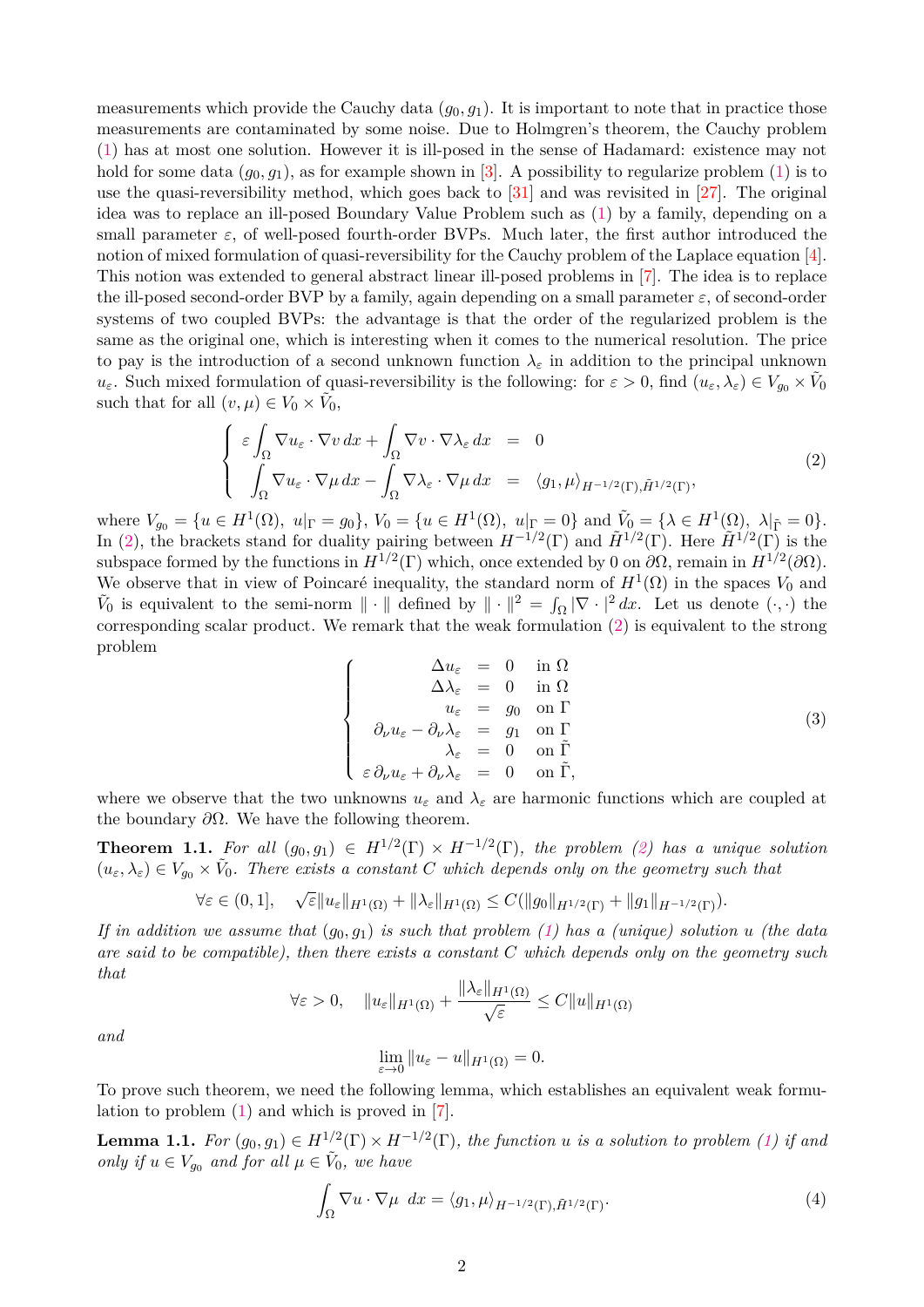*Proof of Theorem [1.1.](#page-1-1)* Let us begin with the first part of the theorem. There exists a continuous lifting operator  $g_0 \mapsto U$  from  $H^{1/2}(\Gamma)$  to  $H^1(\Omega)$  such that  $U|_{\Gamma} = g_0$ . Let us define  $\hat{u}_{\varepsilon} = u_{\varepsilon} - U \in V_0$ . By replacing in [\(2\)](#page-1-0), we obtain that  $(\hat{u}_{\varepsilon}, \lambda_{\varepsilon}) \in V_0 \times \tilde{V}_0$  satisfies, for all  $(v, \mu) \in V_0 \times \tilde{V}_0$ , the system

$$
\begin{cases}\n\epsilon \int_{\Omega} \nabla \hat{u}_{\epsilon} \cdot \nabla v \, dx + \int_{\Omega} \nabla v \cdot \nabla \lambda_{\epsilon} \, dx &= -\epsilon \int_{\Omega} \nabla U \cdot \nabla v \, dx \\
\int_{\Omega} \nabla \hat{u}_{\epsilon} \cdot \nabla \mu \, dx - \int_{\Omega} \nabla \lambda_{\epsilon} \cdot \nabla \mu \, dx &= \langle g_1, \mu \rangle_{H^{-1/2}(\Gamma), \tilde{H}^{1/2}(\Gamma)} - \int_{\Omega} \nabla U \cdot \nabla \mu \, dx.\n\end{cases}
$$

Well-posedness then relies on the Lax-Milgram Lemma applied to the coercive bilinear form

$$
A_{\varepsilon}((u,\lambda);(v,\mu)) = \varepsilon \int_{\Omega} \nabla u \cdot \nabla v \, dx + \int_{\Omega} \nabla v \cdot \nabla \lambda \, dx - \int_{\Omega} \nabla u \cdot \nabla \mu \, dx + \int_{\Omega} \nabla \lambda \cdot \nabla \mu \, dx
$$

on  $V_0 \times V_0$ . Choosing  $v = \hat{u}_{\varepsilon}$  and  $\mu = \lambda_{\varepsilon}$  and subtracting the two above equations, we obtain

$$
\varepsilon \int_{\Omega} |\nabla \hat{u}_{\varepsilon}|^2 dx + \int_{\Omega} |\nabla \lambda_{\varepsilon}|^2 dx = -\varepsilon \int_{\Omega} \nabla U \cdot \nabla \hat{u}_{\varepsilon} dx - \langle g_1, \lambda_{\varepsilon} \rangle + \int_{\Omega} \nabla U \cdot \nabla \lambda_{\varepsilon} dx.
$$

The Cauchy-Schwarz inequality implies

$$
\varepsilon \|\hat{u}_{\varepsilon}\|^2 + \|\lambda_{\varepsilon}\|^2 \leq \varepsilon \|U\| \|\hat{u}_{\varepsilon}\| + \|g_1\|_{H^{-1/2}(\Gamma)} \|\lambda_{\varepsilon}\|_{H^{1/2}(\Gamma)} + \|U\| \|\lambda_{\varepsilon}\|.
$$

The equivalence of norm  $\|\cdot\|$  and the standard  $H^1(\Omega)$  norm in spaces  $V_0$  and  $\tilde{V}_0$ , the continuity of the trace operator and the continuity of the lifting operator  $g_0 \mapsto U$  yield

$$
\varepsilon \|\hat{u}_{\varepsilon}\|_{H^1(\Omega)}^2 + \|\lambda_{\varepsilon}\|_{H^1(\Omega)}^2 \leq C\varepsilon \|g_0\|_{H^{1/2}(\Gamma)} \|\hat{u}_{\varepsilon}\|_{H^1(\Omega)} + (c\|g_1\|_{H^{-1/2}(\Gamma)} + C\|g_0\|_{H^{1/2}(\Gamma)})\|\lambda_{\varepsilon}\|_{H^1(\Omega)}.
$$

Using the Young's inequality to deal with the right hand side of the above inequality, the result follows. Let us prove the second part of the theorem. In the case when the Cauchy data  $(g_0, g_1)$  is associated with the solution  $u$ , then  $u$  satisfies the weak formulation  $(4)$ . By subtracting  $(4)$  to the second equation of [\(2\)](#page-1-0), we obtain that for all  $\mu \in \tilde{V}_0$ ,

<span id="page-2-0"></span>
$$
\int_{\Omega} \nabla (u_{\varepsilon} - u) \cdot \nabla \mu \, dx - \int_{\Omega} \nabla \lambda_{\varepsilon} \cdot \nabla \mu \, dx = 0.
$$
\n(5)

Now setting  $v = u_{\varepsilon} - u \in V_0$  in the first equation of [\(2\)](#page-1-0), setting  $\mu = \lambda_{\varepsilon} \in V_0$  in equation [\(5\)](#page-2-0) and subtracting the two obtained equations, we get

$$
\varepsilon \int_{\Omega} \nabla u_{\varepsilon} \cdot \nabla (u_{\varepsilon} - u) \, dx + \int_{\Omega} |\nabla \lambda_{\varepsilon}|^2 \, dx = 0.
$$

We deduce that the term  $(u_{\varepsilon}, u_{\varepsilon} - u)$  in the above sum is nonpositive, which from the Cauchy-Schwarz inequality implies that  $||u_{\varepsilon}|| \le ||u||$  and then  $||\lambda_{\varepsilon}|| \le \sqrt{\varepsilon}||u||$ . Hence there exists a constant *C* such that √

$$
||u_{\varepsilon}||_{H^1(\Omega)} \leq C||u||_{H^1(\Omega)} \quad \text{and} \quad ||\lambda_{\varepsilon}||_{H^1(\Omega)} \leq C\sqrt{\varepsilon}||u||_{H^1(\Omega)}.
$$

It remains to prove that  $u_{\varepsilon} \to u$  in  $H^1(\Omega)$  when  $\varepsilon \to 0$ . The sequence  $(u_{\varepsilon})$  is bounded in  $H^1(\Omega)$ . Therefore, there exists a subsequence, still denoted  $(u_{\varepsilon})$ , such that  $u_{\varepsilon} \to w$  in  $H^1(\Omega)$  when  $\varepsilon \to 0$ , with  $w \in H^1(\Omega)$ . Since the affine space  $V_{g_0}$  is convex and closed, it is weakly closed. This guarantees that  $w \in V_{g_0}$ . Besides, by passing to the limit in the second equation of [\(2\)](#page-1-0) we obtain that *w* satisfies the weak formulation [\(4\)](#page-1-2). Uniqueness in problem [\(1\)](#page-0-1) then implies that  $w = u$ , so that  $(u_{\varepsilon})$  weakly converges to *u* in  $H^1(\Omega)$ . But

$$
||u_{\varepsilon}-u||^2=(u_{\varepsilon},u_{\varepsilon}-u)-(u,u_{\varepsilon}-u)\leq -(u,u_{\varepsilon}-u),
$$

so that weak convergence implies strong convergence. Lastly, a standard contradiction argument enables us to conclude that all the sequence  $(u_{\varepsilon})$  strongly converges to *u* in  $H^1(\Omega)$ .  $\Box$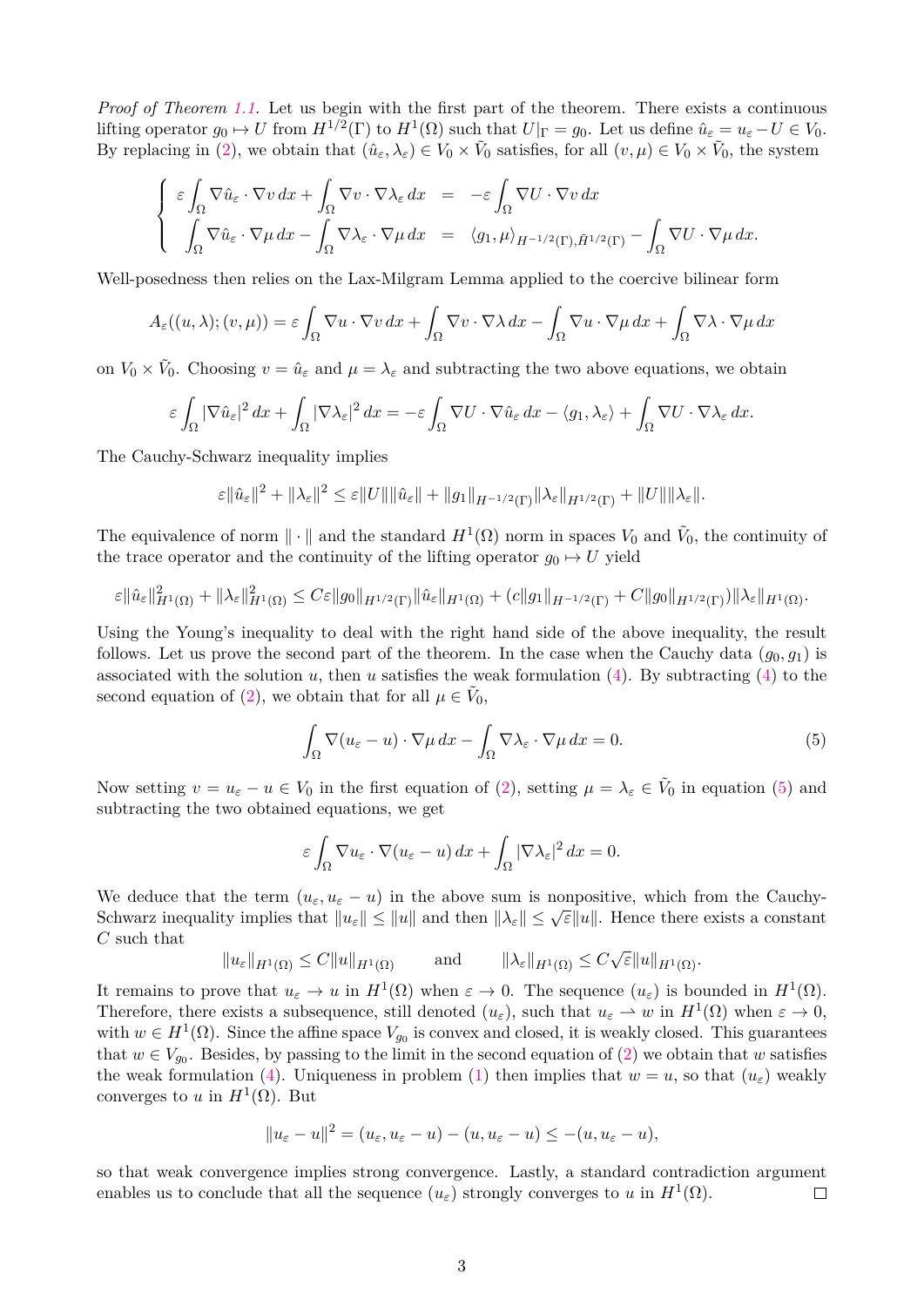**Remark 1.1.** *Let us mention that another type of mixed formulation of quasi-reversibility was introduced in [\[20\]](#page-33-2), in which the additional unknown lies in*  $H_{div}(\Omega)$  *instead of*  $H^1(\Omega)$ *. In addition, a notion of iterative formulation of quasi-reversibility was introduced and analyzed in [\[19\]](#page-33-3). We believe that the quasi-reversibility formulation [\(2\)](#page-1-0) is the easiest one to handle to establish regularity results of the weak solutions.*

The estimates of Theorem [1.1](#page-1-1) involve  $H^1(\Omega)$  norms of the regularized solution  $(u_{\varepsilon}, \lambda_{\varepsilon})$  in the case of a Lipschitz domain  $\Omega$  and for the natural regularity of the Cauchy data  $(g_0, g_1)$ , that is  $H^{1/2}(\Gamma) \times H^{-1/2}(\Gamma)$ . These estimates were derived in two different cases: the data  $(g_0, g_1)$  are compatible or not. The main concern of this paper is to analyze, when the domain  $\Omega$  and the Cauchy data  $(g_0, g_1)$  are more regular than Lipschitz and  $H^{1/2}(\Gamma) \times H^{-1/2}(\Gamma)$ , respectively, the additional regularity of the solution  $(u_{\varepsilon}, \lambda_{\varepsilon})$ , whether the data  $(g_0, g_1)$  are compatible or not. We also want to obtain estimates in the corresponding norms. In order to simplify the analysis, the additional regularity of the data  $(g_0, g_1)$  is formulated in the following way: we assume that  $(g_0, g_1)$ is such that there exists a function *U* in  $H^2(\Omega)$  with  $(U|_{\Gamma}, \partial_{\nu}U|_{\Gamma}) = (g_0, g_1)$  and that we can define a continuous lifting operator  $(g_0, g_1) \mapsto U$ . Denoting  $f = \Delta U \in L^2(\Omega)$  and considering the new translated unknown  $u - U \rightarrow u$ , the initial Cauchy problem [\(1\)](#page-0-1) can be transformed into a homogeneous one (however still ill-posed): for  $f \in L^2(\Omega)$ , find  $u \in H^1(\Omega)$  such that

<span id="page-3-0"></span>
$$
\begin{cases}\n-\Delta u = f \quad \text{in } \Omega \\
u = 0 \quad \text{on } \Gamma \\
\partial_{\nu} u = 0 \quad \text{on } \Gamma.\n\end{cases} \tag{6}
$$

We emphasize that this regularity assumption made on the data is not an assumption of regularity of the solution *u*. It is simple to construct smooth data in the sense above such that the corresponding *u* is only in  $H^1(\Omega)$  and not in  $H^2(\Omega)$ . The mixed formulation of quasi-reversibility for problem [\(6\)](#page-3-0) takes the following form: for  $\varepsilon > 0$ , find  $(u_{\varepsilon}, \lambda_{\varepsilon}) \in V_0 \times \tilde{V}_0$  such that for all  $(v, \mu) \in V_0 \times \tilde{V}_0$ ,

<span id="page-3-1"></span>
$$
\begin{cases}\n\varepsilon \int_{\Omega} \nabla u_{\varepsilon} \cdot \nabla v \, dx + \int_{\Omega} \nabla v \cdot \nabla \lambda_{\varepsilon} \, dx = 0 \\
\int_{\Omega} \nabla u_{\varepsilon} \cdot \nabla \mu \, dx - \int_{\Omega} \nabla \lambda_{\varepsilon} \cdot \nabla \mu \, dx = \int_{\Omega} f \mu \, dx.\n\end{cases} (7)
$$

Note that the strong equations corresponding to problem [\(7\)](#page-3-1) are

<span id="page-3-5"></span>
$$
\begin{cases}\n-(1+\varepsilon)\Delta u_{\varepsilon} = f & \text{in } \Omega \\
-(1+\varepsilon)\Delta\lambda_{\varepsilon} = -\varepsilon f & \text{in } \Omega \\
u_{\varepsilon} = 0 & \text{on } \Gamma \\
\partial_{\nu}u_{\varepsilon} - \partial_{\nu}\lambda_{\varepsilon} = 0 & \text{on } \tilde{\Gamma} \\
\varepsilon \partial_{\nu}u_{\varepsilon} + \partial_{\nu}\lambda_{\varepsilon} = 0 & \text{on } \tilde{\Gamma}.\n\end{cases}
$$
\n(8)

The analog of Theorem [1.1,](#page-1-1) the proof of which is skipped, is the following.

<span id="page-3-4"></span>**Theorem 1.2.** For all  $f \in L^2(\Omega)$  and  $\varepsilon > 0$ , the problem [\(7\)](#page-3-1) has a unique solution  $(u_\varepsilon, \lambda_\varepsilon) \in V_0 \times \tilde{V}_0$ . *There exists a constant C which depends only on the geometry such that*

<span id="page-3-2"></span>
$$
\forall \varepsilon \in (0,1], \quad \sqrt{\varepsilon} \|u_{\varepsilon}\|_{H^1(\Omega)} + \|\lambda_{\varepsilon}\|_{H^1(\Omega)} \le C \|f\|_{L^2(\Omega)}.
$$
\n(9)

*If in addition we assume that f is such that problem [\(6\)](#page-3-0) has a (unique) solution u, then there exists a constant C which depends only on the geometry such that*

<span id="page-3-3"></span>
$$
\forall \varepsilon > 0, \quad \|u_{\varepsilon}\|_{H^{1}(\Omega)} + \frac{\|\lambda_{\varepsilon}\|_{H^{1}(\Omega)}}{\sqrt{\varepsilon}} \le C \|u\|_{H^{1}(\Omega)}
$$
(10)

*and*

$$
\lim_{\varepsilon \to 0} \|u_{\varepsilon} - u\|_{H^1(\Omega)} = 0.
$$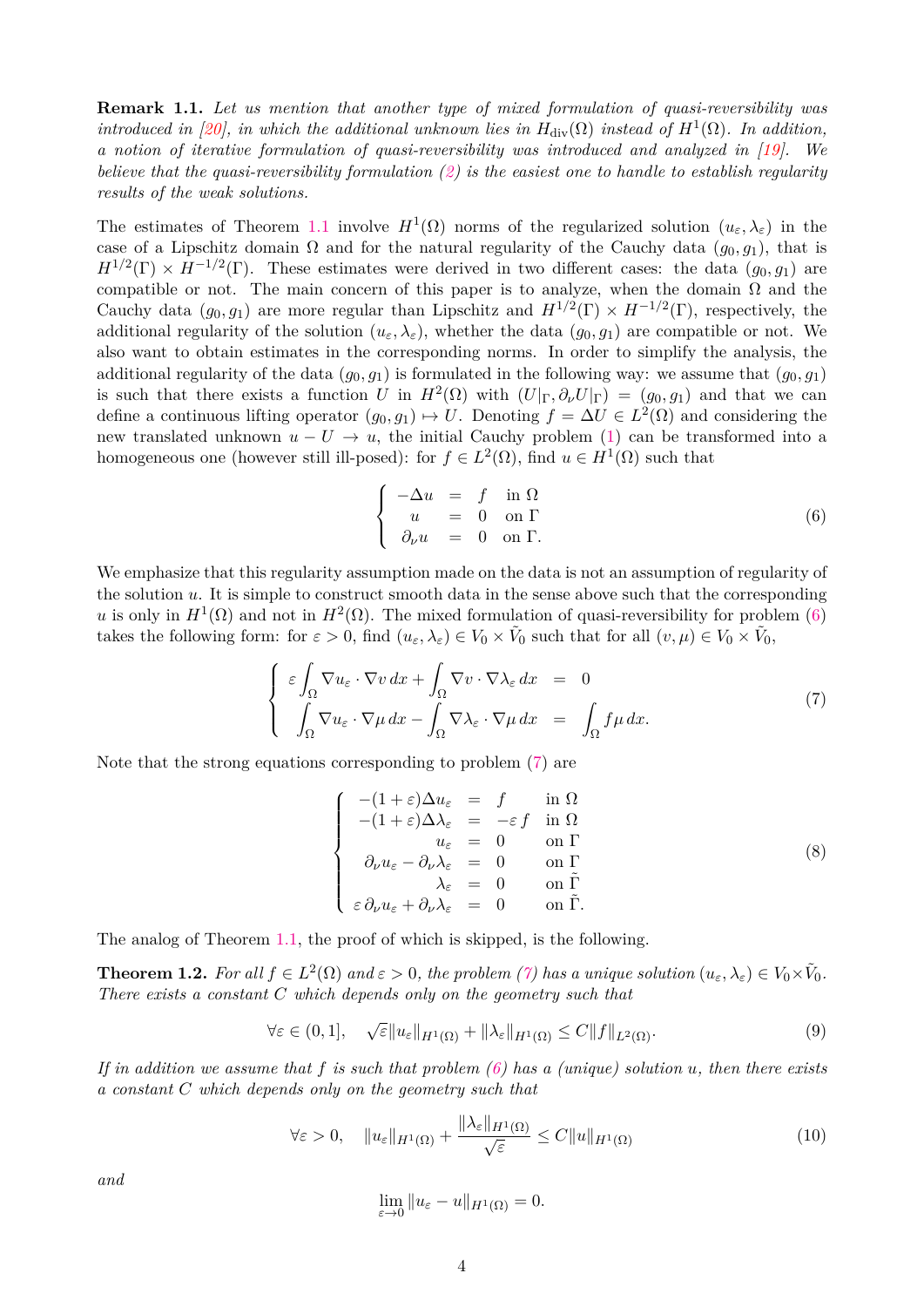The objective is now to study the regularity of the solution  $(u_{\varepsilon}, \lambda_{\varepsilon})$  to problem [\(7\)](#page-3-1) and to complete the statements  $(9)$  and  $(10)$  of Theorem [1.2](#page-3-4) by giving estimates in stronger norms. One objective, as will be seen in section [6,](#page-24-0) is the following. In practice, one has to solve problem [\(7\)](#page-3-1) in the presence of two approximations. Firstly, the data  $f$  is altered by some noise of amplitude  $\delta$ . Secondly, the problem [\(7\)](#page-3-1) is discretized, for instance with the help of a Finite Element Method (FEM) based on a mesh of size *h*. It is then desirable to estimate the error between the approximated solution and the exact solution as a function of  $\varepsilon$ ,  $\delta$  and  $h$ . Such error estimate for the  $H^1(\Omega)$  norm needs the solution to be in a Sobolev space  $H^s(\Omega)$ , with  $s > 1$ . It could be noted that in a recent contribution [\[13\]](#page-33-4) (see also [\[9,](#page-33-5) [10,](#page-33-6) [11,](#page-33-7) [12\]](#page-33-8)), a discretized method was proposed in order to regularize the Cauchy problem [\(1\)](#page-0-1) in the presence of noisy data without introducing a regularized problem such as [\(7\)](#page-3-1) at the continuous level. In some sense, the method of [\[13\]](#page-33-4) relies on a single asymptotic parameter, that is *h*, instead of two in our method, that is  $\varepsilon$  and *h*. However, we believe that from the theoretical point of view, the regularity of quasi-reversibility solutions is an interesting problem in itself. To our best knowledge, it has never been investigated up to now. The difficulty stems from the fact that we analyze the regularity of a problem involving a small parameter  $\varepsilon$  which degenerates when  $\varepsilon$  tends to 0. There are other contributions (see e.g. [\[26,](#page-33-9) [18,](#page-33-10) [15,](#page-33-11) [16,](#page-33-12) [35,](#page-34-0) [36\]](#page-34-1)) where regularity results or asymptotic expansions are obtained in situations where the limit problem has a different nature from the regularized one. For example in [\[18\]](#page-33-10), the authors study a mixed Neumann-Robin problem where the small parameter  $\varepsilon$  is the inverse of the Robin coefficient. But while both the perturbed problem and the limit one are well-posed in [\[18\]](#page-33-10), only the perturbed problem is well-posed in our case, the limit problem being ill-posed (in any framework). Our contribution is original in this sense. In the present work, we study the regularity of the solution of the regularized problem as  $\varepsilon$  tends to zero. We emphasize that computing an asymptotic expansion of the solution with respect to *ε* and proving error estimates (for example as in  $[24, 32]$  $[24, 32]$  $[24, 32]$ ) remains an open problem, the reason being that, due to the ill-posedness of the limit problem, no result of stability can be easily established.

Our paper is organized as follows. First we consider the simple case of a smooth domain in Section [2,](#page-4-0) where classical regularity results (see for example [\[8\]](#page-33-15)) can be used. The case of the polygonal domain is introduced in Section [3,](#page-6-0) where we also analyze the regularity of the quasi-reversibility solution in corners delimited by two edges of  $\Gamma$  or two edges of  $\Gamma$ . In this case, the regularity of functions  $u_{\varepsilon}$  and  $\lambda_{\varepsilon}$  can be analyzed separately with the help of the classical regularity results of [\[22\]](#page-33-16) in a polygon for the Laplace equation with Dirichlet or Neumann boundary conditions. In Section [5](#page-12-0) we consider the more difficult case of a corner of mixed type, that is delimited by one edge of Γ and one edge of Γ. This analysis relies on the Kondratiev approach  $[28]$ , which is based on some properties of weighted Sobolev spaces which are recalled in Section [4.](#page-11-0) Section [6](#page-24-0) is dedicated to the application of our regularity results to derive some error estimate between the exact solution and the quasi-reversibility solution in the presence of two perturbations: noisy data and discretization with the help of a FEM. We also try to illustrate our error estimate by presenting a numerical example. Two appendices containing technical results, which are used in Section [5,](#page-12-0) complete the paper. The main results of this article are Theorem [2.1](#page-5-0) (uniform regularity estimates in smooth domains), Theorem [3.1](#page-7-0) (uniform regularity estimates in 2D polygonal domains) and the final approximation analysis of Section [6.](#page-24-0)

# <span id="page-4-0"></span>**2 The case of a smooth domain**

Let us first assume that  $\Omega$  is a domain of class  $C^{1,1}$ . If  $(g_0, g_1) \in H^{3/2}(\Gamma) \times H^{1/2}(\Gamma)$ , then there exists a function  $U \in H^2(\Omega)$  such that  $(U|_{\Gamma}, \partial_{\nu}U|_{\Gamma}) = (g_0, g_1)$  and even a continuous lifting operator  $(g_0, g_1) \mapsto U$  from  $H^{3/2}(\Gamma) \times H^{1/2}(\Gamma)$  to  $H^2(\Omega)$  (see Theorem 1.5.1.2 in [\[21\]](#page-33-18)). We are therefore in the situation described in the Section [1,](#page-0-2) where the problem to solve is [\(6\)](#page-3-0). We begin with an interior regularity result.

<span id="page-4-1"></span>**Proposition 2.1.** For  $f \in L^2(\Omega)$ , the solution  $(u_\varepsilon, \lambda_\varepsilon) \in V_0 \times V_0$  to the problem [\(7\)](#page-3-1) is such that  $for \ all \ \zeta \in \mathscr{C}_0^{\infty}(\Omega)$ ,  $\zeta u_{\varepsilon}$  and  $\zeta \lambda_{\varepsilon}$  belong to  $H^2(\Omega)$  and there exists a constant  $C > 0$  which depends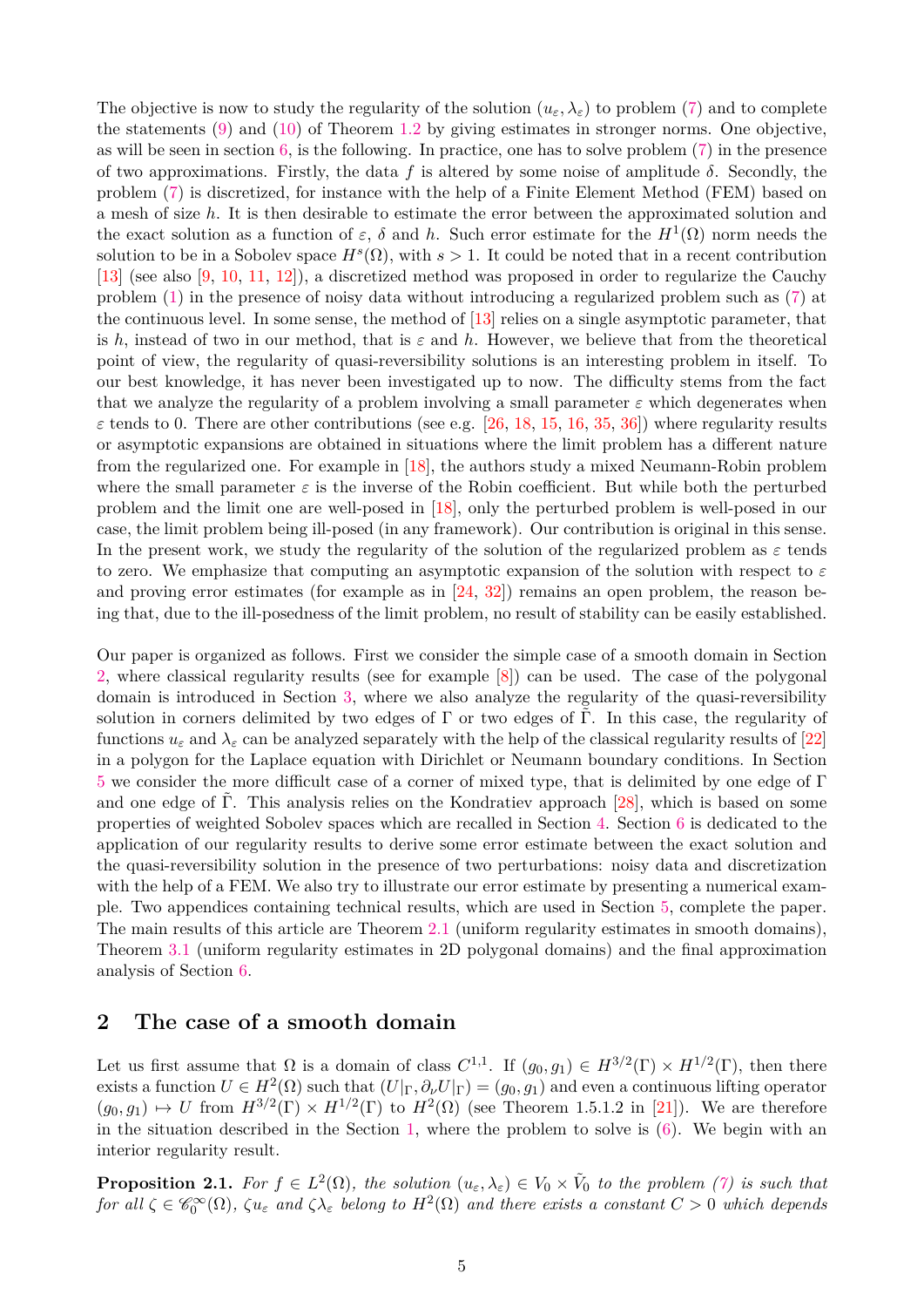*only on the geometry such that*

$$
\forall \varepsilon \in (0,1], \quad \sqrt{\varepsilon} \|\zeta u_{\varepsilon}\|_{H^2(\Omega)} + \|\zeta \lambda_{\varepsilon}\|_{H^2(\Omega)} \le C \|f\|_{L^2(\Omega)}.
$$

*If in addition f is such that problem [\(6\)](#page-3-0) has a solution u, then*

$$
\forall \varepsilon \in (0,1], \quad \|\zeta u_{\varepsilon}\|_{H^2(\Omega)} + \frac{\|\zeta \lambda_{\varepsilon}\|_{H^2(\Omega)}}{\sqrt{\varepsilon}} \le C \|u\|_{H^1(\Delta,\Omega)},
$$

*where the norm*  $\|\cdot\|_{H^1(\Lambda,\Omega)}$  *is defined by* 

$$
||u||_{H^1(\Delta,\Omega)}^2 = ||u||_{H^1(\Omega)}^2 + ||\Delta u||_{L^2(\Omega)}^2.
$$

*Proof.* From the first equation of [\(8\)](#page-3-5), we have that

$$
-\Delta(\zeta u_{\varepsilon}) + \zeta u_{\varepsilon} = (-\Delta \zeta + \zeta)u_{\varepsilon} - 2\nabla \zeta \cdot \nabla u_{\varepsilon} + \zeta \frac{f}{1+\varepsilon} := F_{\varepsilon}.
$$

Clearly  $F_{\varepsilon} \in L^2(\mathbb{R}^d)$ , which by using the Fourier transform implies that

$$
\|\zeta u_{\varepsilon}\|_{H^2(\mathbb{R}^d)}=\|F_{\varepsilon}\|_{L^2(\mathbb{R}^d)},
$$

and hence

$$
\|\zeta u_{\varepsilon}\|_{H^2(\Omega)} = \|F_{\varepsilon}\|_{L^2(\Omega)} \leq C \left( \|u_{\varepsilon}\|_{H^1(\Omega)} + \|f\|_{L^2(\Omega)} \right).
$$

From [\(9\)](#page-3-2) we obtain that

$$
\sqrt{\varepsilon} \|\zeta u_{\varepsilon}\|_{H^2(\Omega)} \leq C \|f\|_{L^2(\Omega)}.
$$

If in addition  $f$  is such that problem  $(6)$  has a (unique) solution  $u$ , from  $(10)$  we obtain

$$
\|\zeta u_{\varepsilon}\|_{H^2(\Omega)} \leq C \|u\|_{H^1(\Delta,\Omega)}.
$$

The estimates of  $\zeta \lambda_{\varepsilon}$  are obtained following the same lines.

Let us now establish a global regularity estimate (up to the boundary) in the restricted case when  $\overline{\Gamma} \cap \overline{\tilde{\Gamma}} = \emptyset$  (see Figure [1](#page-0-0) right).

<span id="page-5-0"></span>**Theorem 2.1.** For  $f \in L^2(\Omega)$ , the solution  $(u_{\varepsilon}, \lambda_{\varepsilon}) \in V_0 \times \tilde{V}_0$  to the problem [\(7\)](#page-3-1) is such that  $u_{\varepsilon}$ and  $\lambda_{\varepsilon}$  belong to  $H^2(\Omega)$  and there exists a constant  $C > 0$  which depends only on the geometry such *that* √

$$
\forall \varepsilon \in (0,1], \quad \varepsilon \|u_{\varepsilon}\|_{H^2(\Omega)} + \sqrt{\varepsilon} \|\lambda_{\varepsilon}\|_{H^2(\Omega)} \leq C \|f\|_{L^2(\Omega)}.
$$

*If in addition f is such that problem [\(6\)](#page-3-0) has a solution u, then*

$$
\forall \varepsilon \in (0,1], \quad \sqrt{\varepsilon} \|u_{\varepsilon}\|_{H^2(\Omega)} + \|\lambda_{\varepsilon}\|_{H^2(\Omega)} \le C \|u\|_{H^1(\Delta,\Omega)}.
$$

*Proof.* Given  $\overline{\Gamma} \cap \overline{\tilde{\Gamma}} = \emptyset$ , we may find two infinitely smooth functions  $\zeta$  and  $\tilde{\zeta}$  such that  $(\zeta, \tilde{\zeta}) = (1, 0)$ in a vicinity of  $\Gamma$  and  $(\zeta, \tilde{\zeta}) = (0, 1)$  in a vicinity of  $\tilde{\Gamma}$ . We have from the first equation of [\(8\)](#page-3-5),

$$
-\Delta(\zeta u_{\varepsilon}) = -\Delta\zeta u_{\varepsilon} - 2\nabla\zeta \cdot \nabla u_{\varepsilon} + \zeta \frac{f}{1+\varepsilon} = F_{\varepsilon}.
$$

Since  $u_{\varepsilon} = 0$  on Γ, from a standard regularity result for the Poisson equation with Dirichlet boundary condition we obtain

<span id="page-5-1"></span>
$$
\|\zeta u_{\varepsilon}\|_{H^{2}(\Omega)} \leq C \|F_{\varepsilon}\|_{L^{2}(\Omega)} \leq C (\|f\|_{L^{2}(\Omega)} + \|u_{\varepsilon}\|_{H^{1}(\Omega)}),
$$
\n(11)

and from [\(9\)](#page-3-2) we have

$$
\sqrt{\varepsilon} \|\zeta u_{\varepsilon}\|_{H^2(\Omega)} \leq C \|f\|_{L^2(\Omega)}.
$$

 $\Box$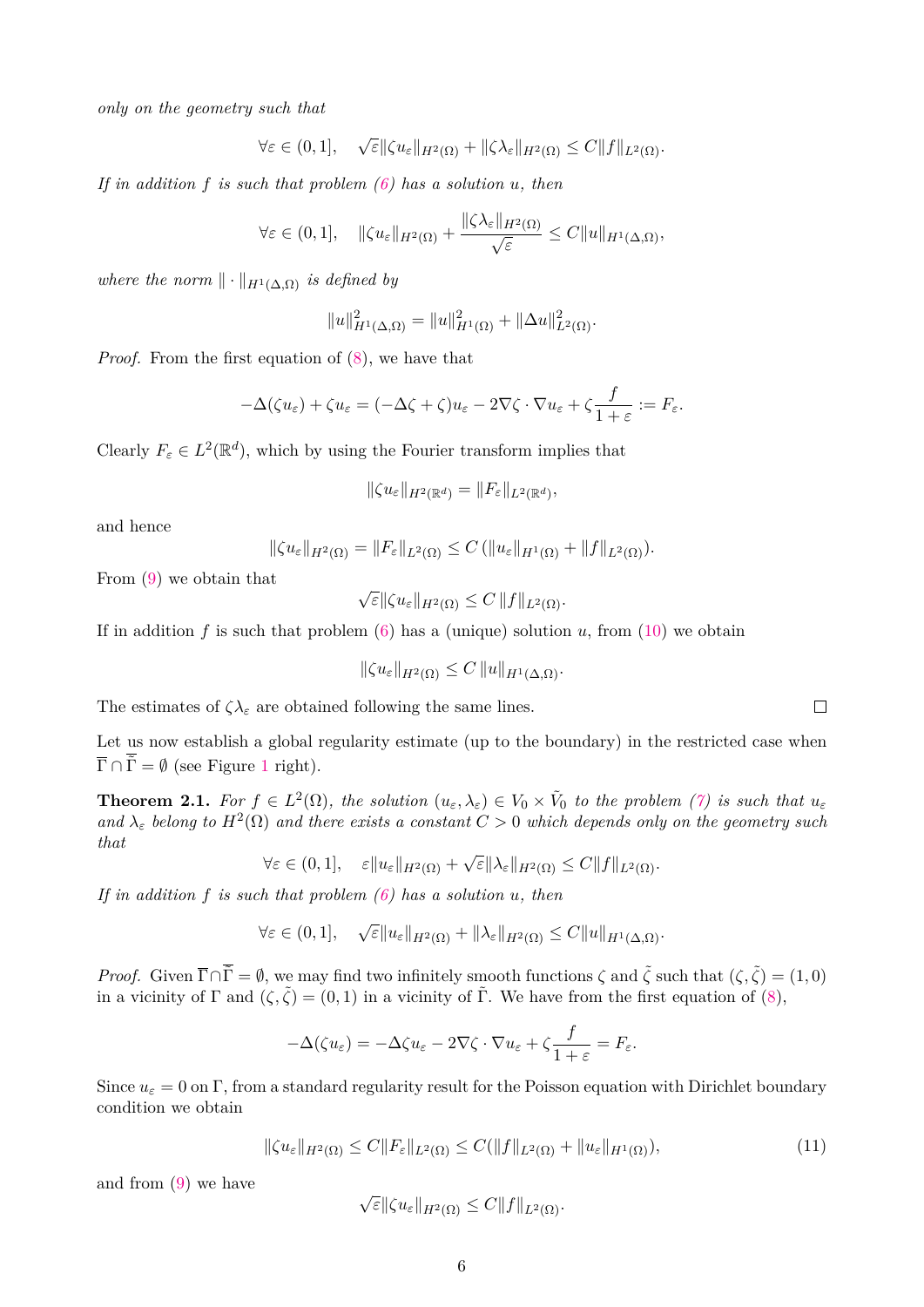From a standard continuity result for the normal derivative and using  $\partial_{\nu}u_{\varepsilon} - \partial_{\nu}\lambda_{\varepsilon} = 0$  on  $\Gamma$ , we obtain √ √

$$
\sqrt{\varepsilon} \|\partial_\nu \lambda_\varepsilon\|_{H^{1/2}(\Gamma)} = \sqrt{\varepsilon} \|\partial_\nu u_\varepsilon\|_{H^{1/2}(\Gamma)} \leq C \|f\|_{L^2(\Omega)}.
$$

From the second equation of [\(8\)](#page-3-5) we have

$$
\|\Delta\lambda_{\varepsilon}\|_{L^2(\Omega)} \leq C\varepsilon \|f\|_{L^2(\Omega)}.
$$

Combining the two previous estimates with the fact that  $\lambda_{\varepsilon} = 0$  on  $\tilde{\Gamma}$  implies the regularity estimate

$$
\sqrt{\varepsilon} \|\lambda_{\varepsilon}\|_{H^2(\Omega)} \leq C \|f\|_{L^2(\Omega)}.
$$

Reusing the second equation of [\(8\)](#page-3-5), the estimate [\(9\)](#page-3-2) and that  $\lambda_{\varepsilon} = 0$  on  $\tilde{\Gamma}$  leads to

$$
\|\tilde{\zeta}\lambda_{\varepsilon}\|_{H^2(\Omega)} \leq C \|f\|_{L^2(\Omega)},
$$

and using  $\varepsilon \partial_\nu u_\varepsilon + \partial_\nu \lambda_\varepsilon = 0$  on  $\tilde{\Gamma}$ , we obtain

$$
\varepsilon \|\partial_{\nu} u_{\varepsilon}\|_{H^{1/2}(\tilde{\Gamma})} = \|\partial_{\nu} \lambda_{\varepsilon}\|_{H^{1/2}(\tilde{\Gamma})} \leq C \|f\|_{L^2(\Omega)}.
$$

We conclude that

$$
\varepsilon \|u_{\varepsilon}\|_{H^2(\Omega)} \leq C \|f\|_{L^2(\Omega)}.
$$

Now let us assume that *f* is such that problem [\(6\)](#page-3-0) has a solution *u*. From [\(10\)](#page-3-3) and [\(11\)](#page-5-1) we now have the better estimate

 $\|\zeta u_{\varepsilon}\|_{H^2(\Omega)} \leq C \|u\|_{H^1(\Omega,\Lambda)}.$ 

Using  $\partial_{\nu}u_{\varepsilon} - \partial_{\nu}\lambda_{\varepsilon} = 0$  on  $\Gamma$ , we obtain

$$
\|\partial_{\nu}\lambda_{\varepsilon}\|_{H^{1/2}(\Gamma)} \leq C \|u\|_{H^1(\Delta,\Omega)},
$$

and then

$$
\|\lambda_{\varepsilon}\|_{H^2(\Omega)} \leq C \|u\|_{H^1(\Delta,\Omega)}.
$$

Reusing the second equation of [\(8\)](#page-3-5), the estimate [\(10\)](#page-3-3) and that  $\lambda_{\varepsilon} = 0$  on  $\tilde{\Gamma}$  leads to

$$
\|\tilde{\zeta}\lambda_{\varepsilon}\|_{H^2(\Omega)} \le C\sqrt{\varepsilon} \|u\|_{H^1(\Delta,\Omega)}.
$$

Since  $\varepsilon \partial_\nu u_\varepsilon + \partial_\nu \lambda_\varepsilon = 0$  on  $\tilde{\Gamma}$ , we obtain

√  $\epsilon$ <sup>*K*</sup> $\partial_\nu u_\varepsilon$ <sub>*H*<sup>1/2</sup>(Γ)  $\leq C$ <sup>*M*</sup> $||u||$ <sub>*H*<sup>1</sup>( $\Delta$ , $\Omega$ )</sub>.</sub>

We conclude that  $\sqrt{\varepsilon} \|u_{\varepsilon}\|_{H^2(\Omega)} \leq C \|u\|_{H^1(\Delta,\Omega)}$ .

**Remark 2.1.** *From Theorem [1.1](#page-1-1) and Proposition [2.1,](#page-4-1) we notice that in the interior of the domain, the*  $H^2$  estimates are the same as the  $H^1$  estimates, whether the data are compatible or not. However, *from Theorem [1.1](#page-1-1) and Theorem [2.1,](#page-5-0) when it comes to the H*<sup>2</sup> *estimates in the whole domain, up to the boundary, one loses a*  $\sqrt{\varepsilon}$  *factor with respect to the*  $H^1$  *estimates, whether the data are compatible*<br>*the boundary, one loses a*  $\sqrt{\varepsilon}$  *factor with respect to the*  $H^1$  *estimates, whether the data a or not.*

# <span id="page-6-0"></span>**3 The case of a polygonal domain**

### **3.1 Main result**

From now on,  $\Omega$  is a polygonal domain in dimension 2. Our motivation is indeed to obtain error estimates in the context of the discretization with the help of a classical FEM: due to the meshing procedure in two dimensions, in practice the computational domain is often a polygon. We use the same notations as in [\[22\]](#page-33-16) to describe the geometry of such a polygon. Let us assume that *∂*Ω is the

 $\Box$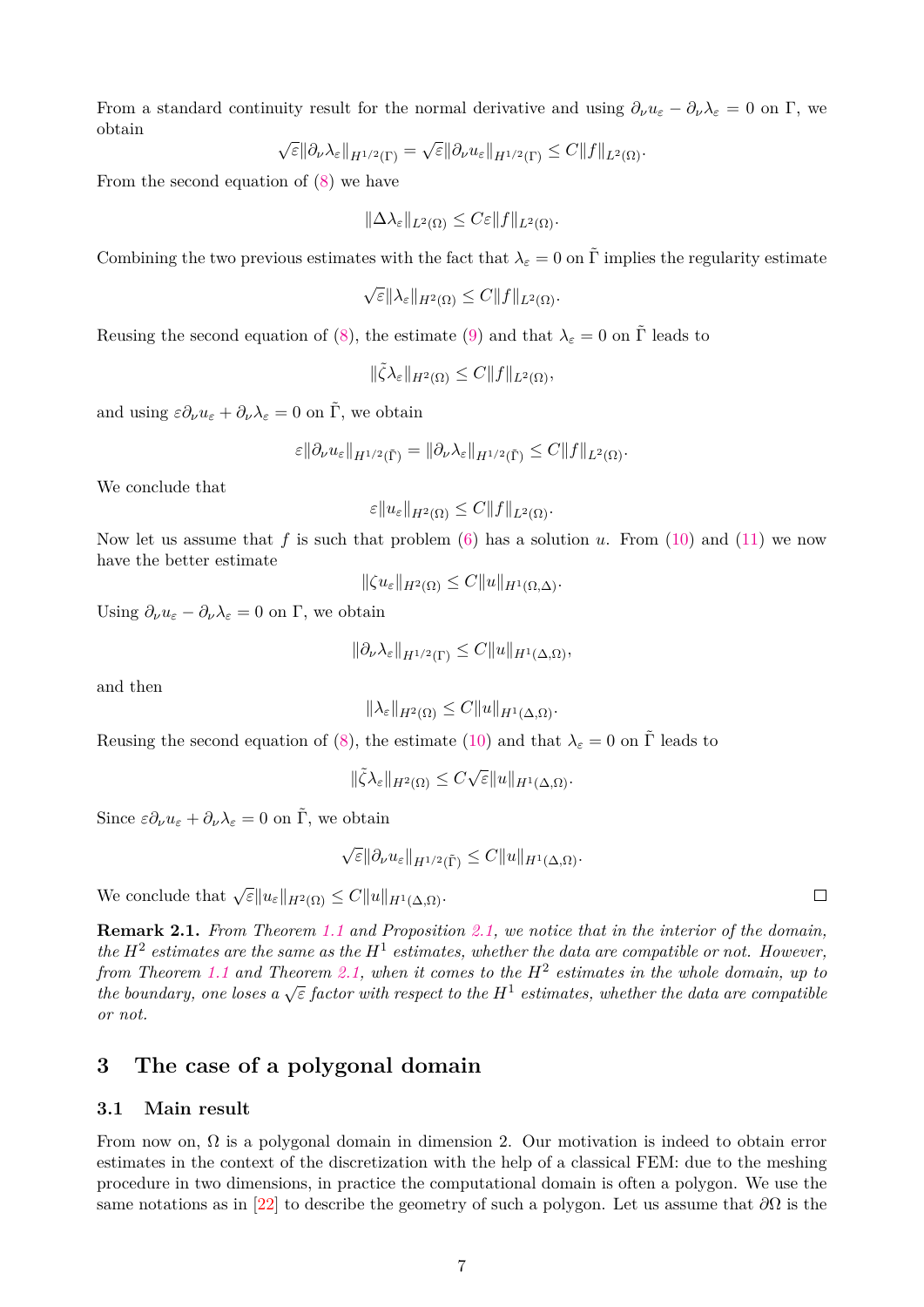

<span id="page-7-1"></span>Figure 2: An example of polygonal domain. *S*1, *S*2, *S*<sup>3</sup> represent the three types of vertices that we will study in [§3.2,](#page-8-0) [§5,](#page-12-0) [§3.3](#page-9-0) respectively.

union of segments  $\overline{\Gamma_j}$ ,  $j = 1, ..., N$ , where *N* is an integer. Let us denote  $S_j$  the vertex such that  $S_j = \overline{\Gamma_j} \cap \overline{\Gamma_{j+1}}$ ,  $\omega_j$  the angle between  $\Gamma_j$  and  $\Gamma_{j+1}$  from the interior of  $\Omega$ ,  $\tau_j$  the unit tangent oriented in the counter-clockwise sense and  $\nu_j$  the outward normal to  $\partial\Omega$ . We assume that  $\Gamma$  and  $\tilde{\Gamma}$  are formed by a finite number of edges, namely *n* and  $\tilde{n}$ , respectively, with  $n + \tilde{n} = N$ . Let us denote  $\mathcal{H}(\Gamma)$  the subset of functions  $(g_0, g_1) \in L^2(\Gamma) \times L^2(\Gamma)$  such that  $(f_j, g_j) := (g_0|_{\Gamma_j}, g_1|_{\Gamma_j}) \in H^{3/2}(\Gamma_j) \times H^{1/2}(\Gamma_j)$ ,  $j = 1, \ldots, n$ , with the following compatibility conditions at  $S_j$ :

$$
\begin{cases}\nf_j(S_j) = f_{j+1}(S_j) \\
\partial_{\tau_j} f_j = -\cos(\omega_j)\partial_{\tau_{j+1}} f_{j+1} + \sin(\omega_j)g_{j+1} \text{ at } S_j \\
g_j = -\sin(\omega_j)\partial_{\tau_{j+1}} f_{j+1} - \cos(\omega_j)g_{j+1} \text{ at } S_j,\n\end{cases}
$$
\n(12)

and the equivalence  $\phi_j \equiv \phi_{j+1}$  at  $S_j$  means that for small  $\delta > 0$ 

$$
\int_0^\delta \frac{|\phi_j(x_j(-\sigma)) - \phi_{j+1}(x_j(+\sigma))|^2}{\sigma} \, d\sigma < +\infty,
$$

where  $x_j(\sigma)$  denotes the point of  $\partial\Omega$  which, for small enough  $|\sigma|$  (say  $|\sigma| \leq \delta$ ), is at distance  $\sigma$ (counted algebraically) of  $S_j$  along  $\partial\Omega$ . More precisely,  $x_j(\sigma) \in \Gamma_j$  if  $\sigma < 0$  and  $x_j(\sigma) \in \Gamma_{j+1}$  if  $\sigma > 0$ . It is proved in [\[22\]](#page-33-16), that for  $(g_0, g_1) \in \mathcal{H}$ , there exists a function  $U \in H^2(\Omega)$  such that for each  $j = 1, \ldots, n$ ,  $(U|_{\Gamma_j}, \partial_{\nu_j} U|_{\Gamma_j}) = (f_j, g_j)$  and even a continuous lifting  $(g_0, g_1) \mapsto U$  from H to  $H^2(\Omega)$ . We are hence again in the framework of section [1,](#page-0-2) where the problem to solve is [\(6\)](#page-3-0).

Clearly, the interior estimates given by Proposition [2.1](#page-4-1) are true in the polygonal domain since they are independent of the regularity of the boundary. Let us now analyze the regularity up to the boundary. As done in [\[22\]](#page-33-16), the estimates are obtained by using a partition of unity, which enables us to localize our analysis in three different types of corners (see Figure [2\)](#page-7-1):

- regularity at a corner delimited by two edges which belong to  $\Gamma$ , called a corner of type  $\Gamma$ ,
- regularity at a corner delimited by two edges which belong to  $\tilde{\Gamma}$ , called a corner of type  $\tilde{\Gamma}$ ,
- regularity at a corner delimited by one edge which belongs to  $\Gamma$  and one edge which belongs to  $\Gamma$ , called a corner of mixed type.

Let us denote by  $N_C$  the set of *j* such that  $S_j$  is either a vertex of type  $\Gamma$  or a vertex of type  $\tilde{\Gamma}$  and  $N_M$  the set of *j* such that  $S_j$  is a corner of mixed type. We wish to prove the following theorem, which is obtained by gathering Propositions [2.1,](#page-4-1) [3.1,](#page-8-1) [3.2](#page-9-1) and [5.1](#page-22-0) hereafter.

<span id="page-7-0"></span>**Theorem 3.1.** Let us take  $s_C < \min_{j \in N_C} (1 + \pi/\omega_j)$  if there exists  $j \in N_C$  such that  $\omega_j > \pi$ *and*  $s_C = 2$  *otherwise. Let us take*  $s_M < \min_{j \in N_M} (1 + \pi/(2\omega_j))$  *if there exists*  $j \in N_M$  *such that*  $\omega_j \geq \pi/2$  *and*  $s_M = 2$  *otherwise. Let us denote*  $s = \min\{s_C, s_M\}.$ 

*For*  $f \in L^2(\Omega)$  *and*  $\varepsilon > 0$ *, the solution*  $(u_{\varepsilon}, \lambda_{\varepsilon}) \in V_0 \times V_0$  *to the problem [\(7\)](#page-3-1) is such that*  $u_{\varepsilon}$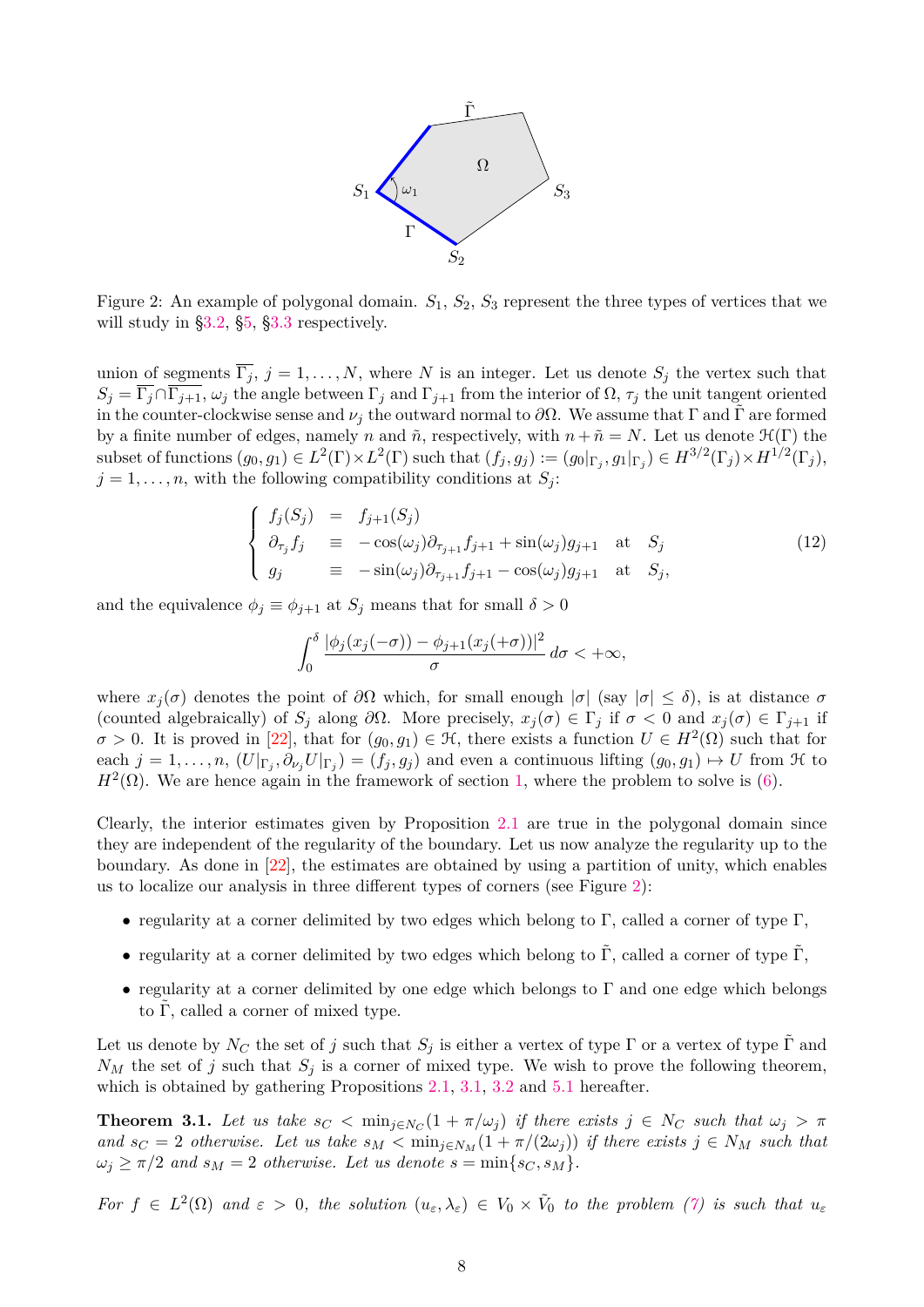*and*  $\lambda_{\varepsilon}$  *belong to*  $H^{s}(\Omega)$  *and there exists a constant*  $C > 0$  *which depends only on the geometry such that* √

$$
\forall \varepsilon \in (0,1], \quad \varepsilon \|u_{\varepsilon}\|_{H^{s}(\Omega)} + \sqrt{\varepsilon} \|\lambda_{\varepsilon}\|_{H^{s}(\Omega)} \leq C \|f\|_{L^{2}(\Omega)}.
$$

*If in addition we assume that f is such that problem [\(6\)](#page-3-0) has a (unique) solution u, then*

∀*ε* ∈ (0*,* 1]*,* √  $\epsilon$ <sup>*K*</sup><sub>*H*<sup>*s*</sup>(Ω) + || $\lambda$ <sub>*ε*</sub>|*H*<sup>*s*</sup>(Ω) ≤ *C*|| $u$ || $_{H^1(\Delta,\Omega)}$ .</sub>

**Remark 3.1.** *The global estimates of Theorem [3.1](#page-7-0) are obtained by gathering all the local estimates obtained in Propositions [2.1,](#page-4-1) [3.1,](#page-8-1) [3.2](#page-9-1) and [5.1.](#page-22-0) Each of these estimates are locally better than the global estimate of Theorem [3.1.](#page-7-0)*

#### <span id="page-8-0"></span>**3.2 Regularity at a corner of type** Γ

The regularity of solutions  $u_{\varepsilon}$  and  $\lambda_{\varepsilon}$  near a corner delimited by two edges which belong to  $\Gamma$  can be analyzed separately. They will be obtained by directly applying the results of [\[22\]](#page-33-16) for Dirichlet and Neumann Laplacian problems. Let us consider  $S_i$  the vertex of a corner delimited by two edges  $\Gamma_i$ and  $\Gamma_{j+1}$  which belong to  $\Gamma$ . Let us denote  $(r_j, \theta_j)$  the local polar coordinates with respect to the point  $S_j$  and  $\zeta_j \in \mathscr{C}^\infty(\overline{\Omega})$  a radial function (depending only on  $r_j$ ) such that  $\zeta_j = 1$  for  $r_j \leq a_j$  and  $\zeta_i = 0$  for  $r_i \geq b_i$ . We assume that  $b_j$  is chosen such that  $\zeta_i = 0$  in a vicinity of all edges  $\Gamma_k$  except for  $k = j$  or  $k = j + 1$ . In order to simplify notations, we skip the reference to index *j*, denoting in particular  $S_j = S$ ,  $\Gamma_j = \Gamma_0$  and  $\Gamma_{j+1} = \Gamma_\omega$ . Let us introduce the finite cone  $K_b = \Omega \cap B(S, b)$ . The two following lemmata are proved in [\[22\]](#page-33-16).

<span id="page-8-4"></span>**Lemma 3.1.** For  $F \in L^2(K_b)$ , the problem: find  $U \in H^1(K_b)$  such that

<span id="page-8-3"></span>
$$
\begin{cases}\n-\Delta U = F & \text{in } K_b \\
U = 0 & \text{on } \partial K_b\n\end{cases}
$$
\n(13)

*has a unique solution and there exists a unique constant*  $c \in \mathbb{R}$  and a unique function  $V \in H^2(K_b)$ *such that*

$$
U = c r^{\pi/\omega} \sin\left(\frac{\pi\theta}{\omega}\right) + V.
$$

*Moreover, there exists a constant C >* 0 *such that*

<span id="page-8-2"></span>
$$
|c| + \|V\|_{H^2(K_b)} \le C \|F\|_{L^2(K_b)}.
$$
\n(14)

*In addition, if*  $\omega \leq \pi$  *then*  $c = 0$ *.* 

<span id="page-8-6"></span>**Lemma 3.2.** For  $F \in L^2(K_b)$ , the problem: find  $U \in H^1(K_b)$  such that

<span id="page-8-5"></span>
$$
\begin{cases}\n-\Delta U = F & \text{in } K_b \\
U = 0 & \text{on } \partial B(S, b) \cap \partial K_b \\
\partial_{\nu} U = 0 & \text{on } (\Gamma_0 \cup \Gamma_{\omega}) \cap \partial K_b\n\end{cases}
$$
\n(15)

*has a unique solution and there exists a unique constant*  $c \in \mathbb{R}$  and a unique function  $V \in H^2(K_b)$ *such that*

$$
U = c r^{\pi/\omega} \cos\left(\frac{\pi\theta}{\omega}\right) + V.
$$

*Moreover, there exists a constant*  $C > 0$  *such that* [\(14\)](#page-8-2) *holds. In addition, if*  $\omega \leq \pi$  *then*  $c = 0$ *.* 

<span id="page-8-1"></span>**Proposition 3.1.** *Assume that S is the vertex of a corner of type*  $\Gamma$ *. Let us consider*  $s < 1 + \pi/\omega$ *if*  $\omega > \pi$  *and*  $s = 2$  *otherwise. For*  $f \in L^2(\Omega)$ *, the solution*  $(u_\varepsilon, \lambda_\varepsilon) \in V_0 \times V_0$  *to the problem* [\(7\)](#page-3-1) *is such that*  $\zeta u_{\varepsilon}$  *and*  $\zeta \lambda_{\varepsilon}$  *belong to*  $H^{s}(\Omega)$  *and there exists a constant*  $C > 0$  *which depends only on the geometry such that*

$$
\forall \varepsilon \in (0,1], \quad \sqrt{\varepsilon}(\|\zeta u_{\varepsilon}\|_{H^s(\Omega)} + \|\zeta \lambda_{\varepsilon}\|_{H^s(\Omega)}) \leq C \|f\|_{L^2(\Omega)}.
$$

*If in addition f is such that problem [\(6\)](#page-3-0) has a solution u, then*

$$
\forall \varepsilon \in (0,1], \quad \|\zeta u_{\varepsilon}\|_{H^s(\Omega)} + \|\zeta \lambda_{\varepsilon}\|_{H^s(\Omega)} \leq C \|u\|_{H^1(\Delta,\Omega)}.
$$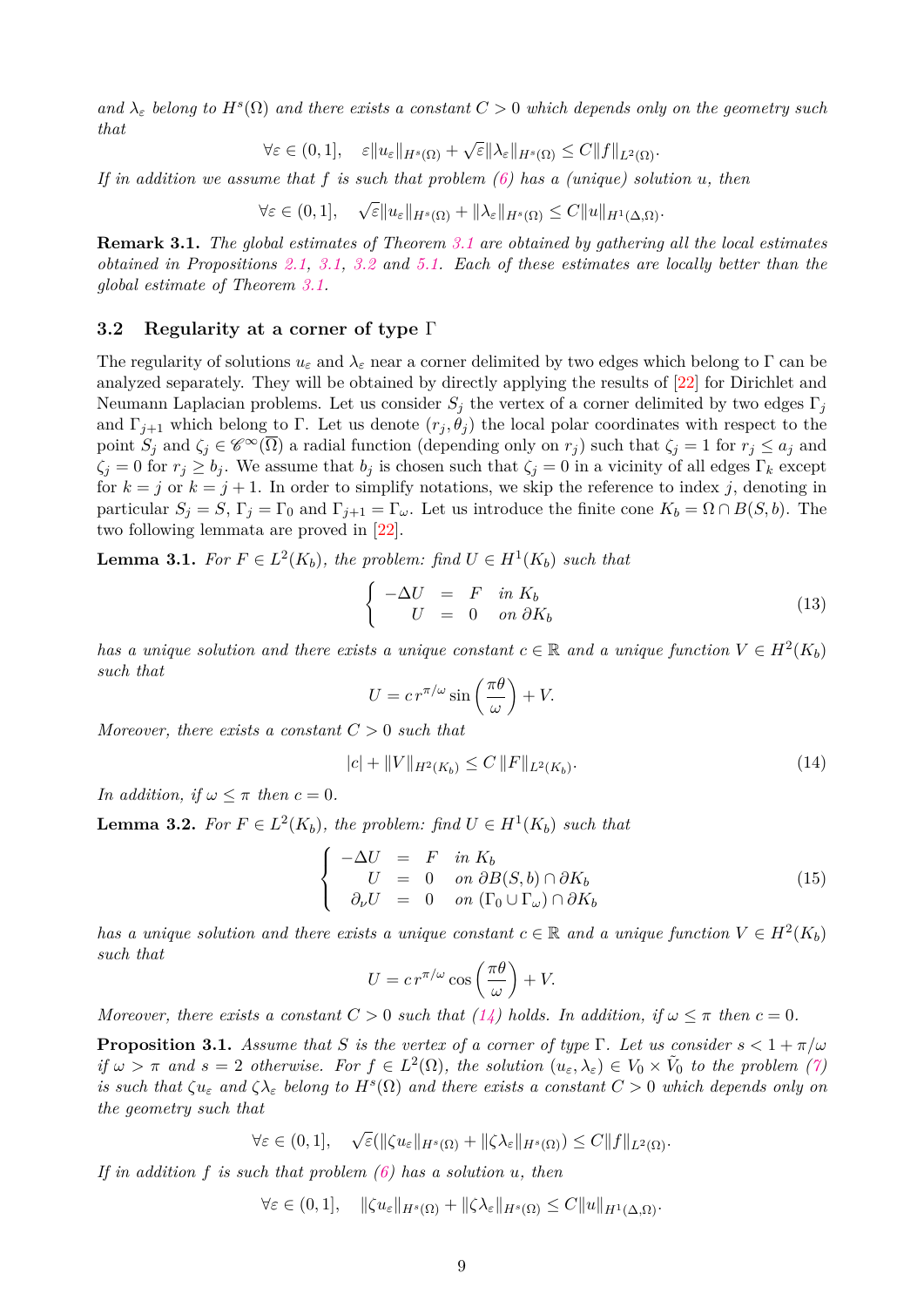*Proof.* From [\(8\)](#page-3-5) we have that  $\zeta u_{\varepsilon}$  satisfies problem [\(13\)](#page-8-3) with

<span id="page-9-2"></span>
$$
F_{\varepsilon} = -\Delta \zeta u_{\varepsilon} - 2\nabla \zeta \cdot \nabla u_{\varepsilon} + \zeta \frac{f}{1 + \varepsilon}.
$$
\n(16)

By using Lemma [3.1,](#page-8-4) we have that there exists a unique constant  $c_{\varepsilon} \in \mathbb{R}$  and a unique function  $V_{\varepsilon} \in H^2(K_b)$  such that

$$
\zeta(r)u_{\varepsilon}=c_{\varepsilon}r^{\pi/\omega}\sin\left(\frac{\pi\theta}{\omega}\right)+V_{\varepsilon}
$$

and there exists a constant *C >* 0 such that

$$
|c_{\varepsilon}| + \|V_{\varepsilon}\|_{H^2(K_b)} \leq C \|F_{\varepsilon}\|_{L^2(K_b)}.
$$

From [\(16\)](#page-9-2), we deduce that we have

$$
|c_{\varepsilon}| + ||V_{\varepsilon}||_{H^2(\Omega)} \leq C(||u_{\varepsilon}||_{H^1(K_b)} + ||f||_{L^2(\Omega)}).
$$

From [\[21,](#page-33-18) Theorem 1.4.5.3], the function  $(r, \theta) \mapsto \zeta(r)r^{\pi/\omega}\sin(\pi\theta/\omega)$  belongs to  $H^s(\Omega)$  for any  $s < 1 + \pi/\omega$ . We conclude from [\(9\)](#page-3-2) that there exists a constant  $C > 0$  which depends only on the geometry such that, for  $s < 1 + \pi/\omega$ ,

$$
\begin{cases} \n\sqrt{\varepsilon} \|\zeta u_{\varepsilon}\|_{H^2(\Omega)} \leq C \|f\|_{L^2(\Omega)} & \text{if } \omega < \pi\\ \n\sqrt{\varepsilon} \|\zeta u_{\varepsilon}\|_{H^s(\Omega)} \leq C \|f\|_{L^2(\Omega)} & \text{if } \omega > \pi. \n\end{cases}
$$

We remark from [\(8\)](#page-3-5) that the function  $d_{\varepsilon} = u_{\varepsilon} - \lambda_{\varepsilon}$  satisfies  $-\Delta d_{\varepsilon} = f$  in  $\Omega$  and  $\partial_{\nu} d_{\varepsilon} = 0$  on  $\Gamma$ , which implies that  $\zeta d_{\varepsilon}$  satisfies problem [\(15\)](#page-8-5) with

$$
F_{\varepsilon} = -\Delta \zeta d_{\varepsilon} - 2\nabla \zeta \cdot \nabla d_{\varepsilon} + \zeta f.
$$

By using Lemma [3.2,](#page-8-6) we have that there exists a unique constant  $c_{\varepsilon} \in \mathbb{R}$  and a unique function  $V_{\varepsilon} \in H^2(K_b)$  such that

$$
\zeta d_{\varepsilon} = c r^{\pi/\omega} \cos\left(\frac{\pi \theta}{\omega}\right) + V_{\varepsilon}
$$

and there exists a constant  $C > 0$  such that

$$
|c_{\varepsilon}| + \|V_{\varepsilon}\|_{H^2(K_b)} \le C \|F_{\varepsilon}\|_{L^2(K_b)}.
$$

We infer that

$$
|c_{\varepsilon}| + ||V_{\varepsilon}||_{H^{2}(K_{b})} \leq C(||d_{\varepsilon}||_{H^{1}(K_{b})} + ||f||_{L^{2}(K_{b})}) \leq C(||u_{\varepsilon}||_{H^{1}(K_{b})} + ||\lambda_{\varepsilon}||_{H^{1}(K_{b})} + ||f||_{L^{2}(K_{b})}).
$$

And we conclude from  $(9)$  that there exists a constant  $C > 0$  which depends only on the geometry such that

$$
\begin{cases} \n\sqrt{\varepsilon} \|\zeta d_{\varepsilon}\|_{H^2(\Omega)} \leq C \|f\|_{L^2(\Omega)} & \text{if } \omega < \pi\\ \n\sqrt{\varepsilon} \|\zeta d_{\varepsilon}\|_{H^s(\Omega)} \leq C \|f\|_{L^2(\Omega)} & \text{if } \omega > \pi, \n\end{cases}
$$

so that  $\lambda_{\varepsilon} = d_{\varepsilon} - u_{\varepsilon}$  satisfies the same estimate. The case when f is such that there is a solution *u* to  $(6)$  follows the same lines: it suffices to use estimate  $(10)$  instead of  $(9)$ .  $\Box$ 

# <span id="page-9-0"></span>**3.3 Regularity at a corner of type**  $\tilde{\Gamma}$

We reuse the notations introduced in the last section.

<span id="page-9-1"></span>**Proposition 3.2.** *Assume that S is the vertex of a corner of type*  $\tilde{\Gamma}$ *. Let us consider*  $s < 1 + \pi/\omega$ *if*  $\omega > \pi$  *and*  $s = 2$  *otherwise. For*  $f \in L^2(\Omega)$ *, the solution*  $(u_{\varepsilon}, \lambda_{\varepsilon}) \in V_0 \times V_0$  *to the problem* [\(7\)](#page-3-1) *is such that*  $\zeta u_{\varepsilon}$  *and*  $\zeta \lambda_{\varepsilon}$  *belong to*  $H^{s}(\Omega)$  *and there exists a constant*  $C > 0$  *which depends only on the geometry such that*

$$
\forall \varepsilon \in (0,1], \quad \varepsilon \|\zeta u_{\varepsilon}\|_{H^s(\Omega)} + \|\zeta \lambda_{\varepsilon}\|_{H^s(\Omega)} \leq C \|f\|_{L^2(\Omega)}.
$$

*If in addition we assume that f is such that problem [\(6\)](#page-3-0) has a (unique) solution u, then*

$$
\forall \varepsilon \in (0,1], \quad \sqrt{\varepsilon} \|\zeta u_{\varepsilon}\|_{H^{s}(\Omega)} + \frac{\|\zeta \lambda_{\varepsilon}\|_{H^{s}(\Omega)}}{\sqrt{\varepsilon}} \leq C \|u\|_{H^{1}(\Delta,\Omega)}.
$$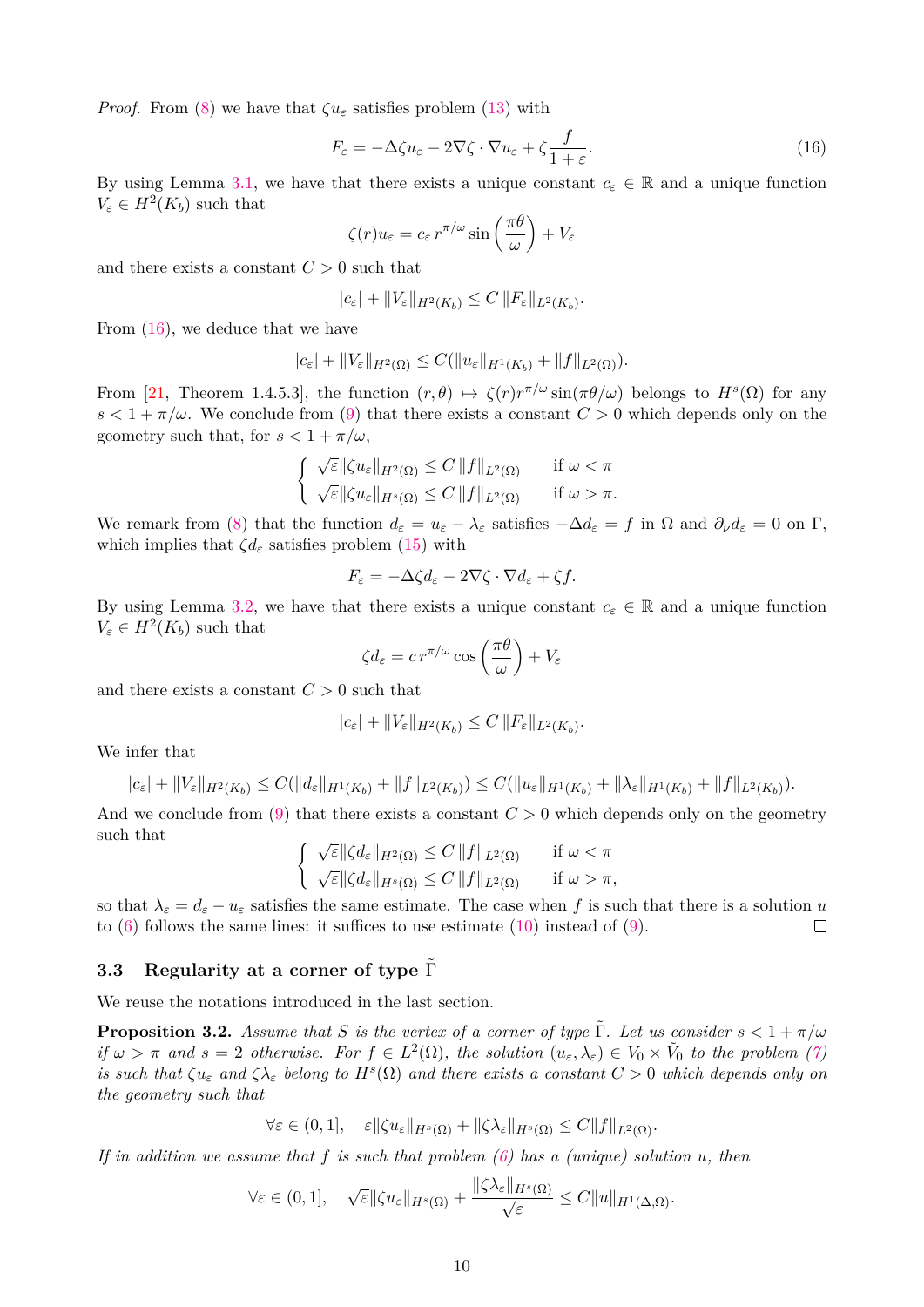*Proof.* From [\(8\)](#page-3-5) we have that  $\zeta \lambda_{\varepsilon}$  satisfies problem [\(13\)](#page-8-3) with

$$
F_{\varepsilon} = -\Delta \zeta \lambda_{\varepsilon} - 2\nabla \zeta \cdot \nabla \lambda_{\varepsilon} - \varepsilon \zeta \frac{f}{1+\varepsilon}.
$$

By using Lemma [3.1,](#page-8-4) we have that there exists a unique constant  $c_{\varepsilon} \in \mathbb{R}$  and a unique function  $V_{\varepsilon} \in H^2(K_b)$  such that

$$
\zeta \lambda_{\varepsilon} = c_{\varepsilon} r^{\pi/\omega} \sin \left( \frac{\pi \theta}{\omega} \right) + V_{\varepsilon}
$$

and there exists a constant  $C > 0$  such that

$$
|c_{\varepsilon}| + \|V_{\varepsilon}\|_{H^2(K_b)} \le C \|F_{\varepsilon}\|_{L^2(K_b)}.
$$

We deduce the estimate

$$
|c_{\varepsilon}| + ||V_{\varepsilon}||_{H^2(K_b)} \leq C(||\lambda_{\varepsilon}||_{H^1(\Omega)} + \varepsilon||f||_{L^2(\Omega)}).
$$

And we conclude from [\(9\)](#page-3-2) that there exists a constant  $C > 0$  which depends only on the geometry such that, for  $s < 1 + \pi/\omega$ 

$$
\left\{ \begin{array}{ll} \|\zeta\lambda_{\varepsilon}\|_{H^2(\Omega)} \le C \, \|f\|_{L^2(\Omega)} & \text{if } \omega < \pi \\ \|\zeta\lambda_{\varepsilon}\|_{H^s(\Omega)} \le C \, \|f\|_{L^2(\Omega)} & \text{if } \omega > \pi. \end{array} \right.
$$

We remark from [\(8\)](#page-3-5) that the function  $s_{\varepsilon} = \varepsilon u_{\varepsilon} + \lambda_{\varepsilon}$  satisfies  $-\Delta s_{\varepsilon} = 0$  in  $\Omega$  and  $\partial_{\nu} s_{\varepsilon} = 0$  on  $\Gamma$ , which implies that  $\zeta s_{\varepsilon}$  satisfies problem [\(15\)](#page-8-5) with

$$
F_{\varepsilon} = -\Delta \zeta s_{\varepsilon} - 2\nabla \zeta \cdot \nabla s_{\varepsilon}.
$$

By using Lemma [3.2,](#page-8-6) we have that there exists a unique constant  $c_{\varepsilon} \in \mathbb{R}$  and a unique function  $V_{\varepsilon} \in H^2(K_b)$  such that

$$
\zeta s_{\varepsilon} = c_{\varepsilon} r^{\pi/\omega} \cos\left(\frac{\pi \theta}{\omega}\right) + V_{\varepsilon}
$$

and there exists a constant  $C > 0$  such that

$$
|c_{\varepsilon}| + \|V_{\varepsilon}\|_{H^2(K_b)} \leq C \|F_{\varepsilon}\|_{L^2(K_b)}.
$$

We infer that

$$
|c_{\varepsilon}| + ||V_{\varepsilon}||_{H^2(K_b)} \leq C ||s_{\varepsilon}||_{H^1(K_b)} \leq C(\varepsilon ||u_{\varepsilon}||_{H^1(K_b)} + ||\lambda_{\varepsilon}||_{H^1(K_b)}).
$$

And we conclude from [\(9\)](#page-3-2) that there is a constant  $C > 0$  which depends only on  $\Omega$  such that

$$
\left\{ \begin{array}{ll} \|\zeta s_{\varepsilon}\|_{H^2(\Omega)} \le C \|f\|_{L^2(\Omega)} & \text{if } \omega < \pi \\ \|\zeta s_{\varepsilon}\|_{H^s(\Omega)} \le C \|f\|_{L^2(\Omega)} & \text{if } \omega > \pi, \end{array} \right.
$$

so that  $\varepsilon u_{\varepsilon} = s_{\varepsilon} - \lambda_{\varepsilon}$  satisfies the same estimate. The case when f is such that there is a solution  $u$  to  $(6)$  is similar.  $\Box$ 

**Remark 3.2.** *We emphasize that the small parameter ε plays a different role in Proposition [3.1](#page-8-1) and in Proposition* [3.2.](#page-9-1) In Proposition [3.1,](#page-8-1) the exponent in  $\varepsilon$  is the same before  $u_{\varepsilon}$  and before  $\lambda_{\varepsilon}$ *because the corner is of type* Γ *and* Γ *is the support of the Cauchy data. In proposition [3.2,](#page-9-1) the exponent in*  $\varepsilon$  *before*  $u_{\varepsilon}$  *is one more than the one before*  $\lambda_{\varepsilon}$  *because the corner is of type*  $\tilde{\Gamma}$  *and data on* Γ˜ *are unknown.*

It remains to analyze the regularity of functions  $u_{\varepsilon}$  and  $\lambda_{\varepsilon}$  at corners of mixed type and to derive corresponding estimates. As we will see, this is a much more difficult task. The main reason is that we do not know whether or not the eigenvectors of a certain symbol L*<sup>ε</sup>* defined on (0*, ω*) (see [\(26\)](#page-13-0)) form a Hilbert basis of  $L^2(0, \omega) \times L^2(0, \omega)$ . To bypass this difficulty, we will apply the Kondratiev approach of the seminal article [\[28\]](#page-33-17) (see also [\[33,](#page-34-2) [34,](#page-34-3) [29,](#page-33-19) [30\]](#page-33-20) for more recent presentations). We will follow strictly the methodology proposed in these works. However, we emphasize that in our study we have to keep track of the dependence in  $\varepsilon$  in all the estimates. This is the reason why we present the procedure in details. Let us mention that a somehow similar analysis has been conducted in a simpler situation in [\[14,](#page-33-21) Annex]. We start by presenting some preliminaries on weighted Sobolev spaces borrowed from [\[29\]](#page-33-19).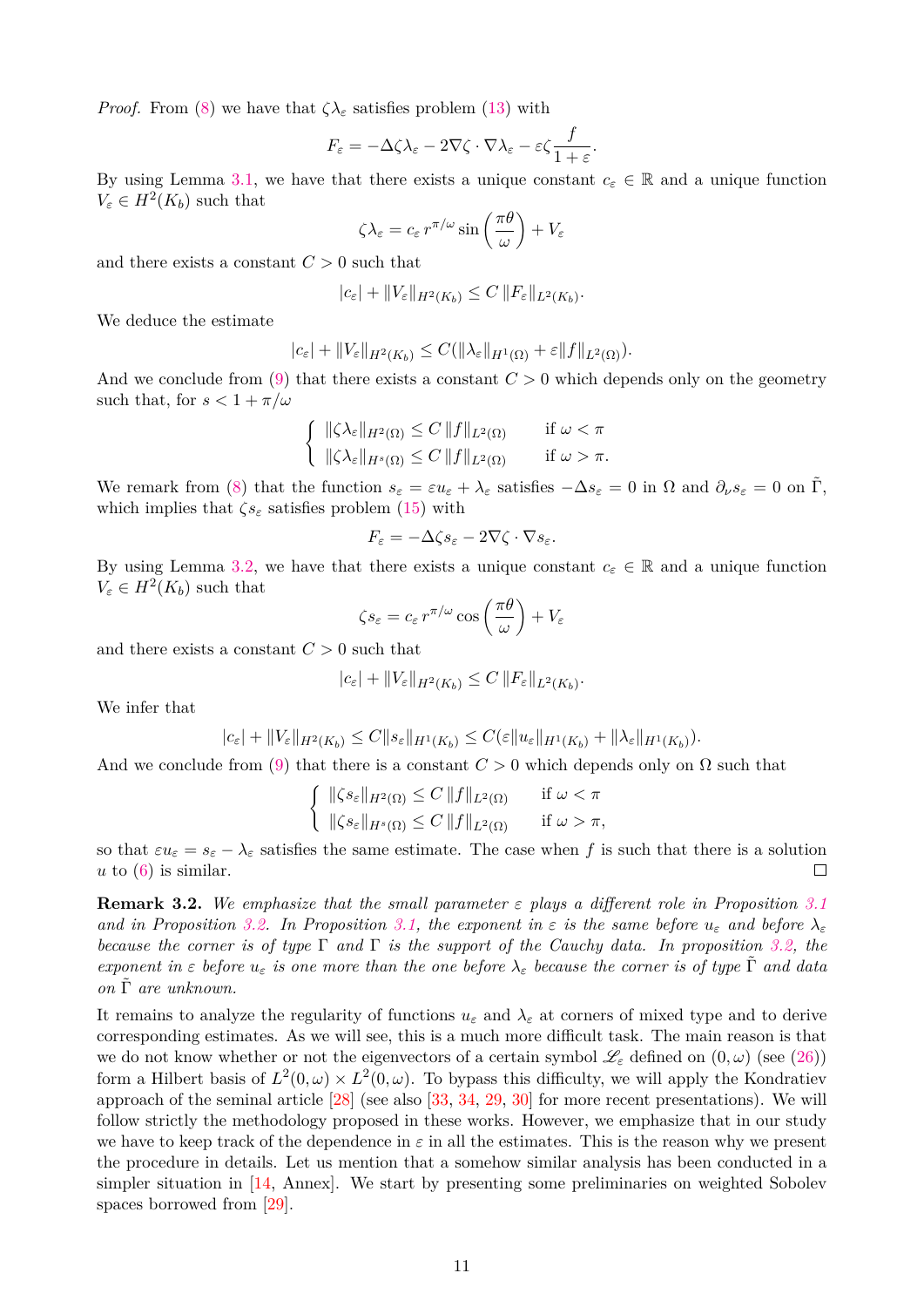### <span id="page-11-0"></span>**4 Some preliminaries on weighted Sobolev spaces**

Let us consider the strip  $B = \{(t, \theta) \in \mathbb{R} \times (0, \omega)\}\$  for  $\omega > 0$ . For  $\beta \in \mathbb{R}$  and  $m \in \mathbb{N}$ , let us introduce the weighted Sobolev space

$$
W_{\beta}^{m}(B) = \{ v \in L_{\text{loc}}^{2}(B), e^{\beta t}v \in H^{m}(B) \},
$$

equipped with the norm

<span id="page-11-2"></span>
$$
||v||_{W_{\beta}^m(B)} = ||e^{\beta t}v||_{H^m(B)}.
$$
\n(17)

We also denote  $\mathring{W}_{\beta}^m(B)$  the closure of  $\mathscr{C}_0^{\infty}(B)$  in  $W_{\beta}^m(B)$ ,  $\mathring{W}_{\beta,0}^m(B)$  the closure in  $W_{\beta}^m(B)$  of the set of functions in  $\mathscr{C}_0^{\infty}(\overline{B})$  which vanish in a vicinity of  $\partial B_0 = \partial B \cap {\theta = 0}$ ,  $\mathring{W}_{\beta,\omega}^m(B)$  the closure in  $W_{\beta}^{m}(B)$  of the set of functions in  $\mathscr{C}_{0}^{\infty}(\overline{B})$  which vanish in a vicinity of  $\partial B_{\omega} = \partial B \cap \{\theta = \omega\}$ . Let us introduce the Laplace transform

<span id="page-11-1"></span>
$$
\widehat{v}(\lambda) = (\mathcal{L}v)(\lambda) = \int_{-\infty}^{+\infty} e^{-\lambda t} v(t) dt.
$$
\n(18)

We recall the following properties of the Laplace transform.

- 1. The Laplace transform is a linear and continuous map from  $\mathscr{C}_0^{\infty}(\mathbb{R})$  to the space of holomorphic functions in the complex plane. In addition, we have  $\mathcal{L}(\partial_t v) = \lambda \mathcal{L}(v)$  for all  $v \in \mathscr{C}_0^{\infty}(\mathbb{R})$ .
- 2. For all  $u, v \in \mathscr{C}_0^{\infty}(\mathbb{R})$ , we have the Parseval identity

$$
\int_{-\infty}^{+\infty} e^{2\beta t} u(t) \overline{v(t)} dt = \frac{1}{2\pi i} \int_{\text{Re }\lambda = -\beta} \widehat{u}(\lambda) \overline{\widehat{v}(\lambda)} d\lambda.
$$

Hence, the Laplace transform [\(18\)](#page-11-1) can be extended as an isomorphism from  $L^2(\mathbb{R})$  to  $L^2(\ell_{-\beta})$ , where  $L^2_{\beta}(\mathbb{R}) = \{v \in L^2_{\text{loc}}(\mathbb{R}), e^{\beta t}v \in L^2(\mathbb{R})\}$  and  $\ell_{-\beta} = \{\lambda = -\beta + i\tau, \tau \in \mathbb{R}\}.$ 

3. The inverse Laplace transform is given by the formula

$$
v(t) = (\mathcal{L}^{-1}\widehat{v})(t) = \frac{1}{2\pi i} \int_{\ell_{-\beta}} e^{\lambda t} \widehat{v}(\lambda) d\lambda.
$$

4. If  $v \in L^2_{\beta_1}(\mathbb{R}) \cap L^2_{\beta_2}(\mathbb{R})$  for  $\beta_1 < \beta_2$ , then the function  $\lambda \mapsto \hat{v}(\lambda)$  is holomorphic in the strip defined by  $-\beta_2 < \text{Re }\lambda < -\beta_1$ .

By using the above properties, one can prove that for  $\beta \in \mathbb{R}$  and  $m \in \mathbb{N}$ , the norm [\(17\)](#page-11-2) is equivalent to the norm given by

<span id="page-11-3"></span>
$$
||v||_{\beta,m} = \left(\frac{1}{2\pi i} \int_{\ell_{-\beta}} ||\widehat{v}||_{H^m(0,\omega;\lambda)}^2 d\lambda\right)^{1/2},\tag{19}
$$

where

$$
\|\hat{v}\|_{H^m(0,\omega;\lambda)}^2 = \|\hat{v}\|_{H^m(0,\omega)}^2 + |\lambda|^{2m} \|\hat{v}\|_{L^2(0,\omega)}^2.
$$
\n(20)

Next, we introduce the infinite cone

$$
K = \{ (r\cos\theta, r\sin\theta), r > 0, 0 < \theta < \omega \},\
$$

with  $\omega \in (0, 2\pi)$ . For  $\beta \in \mathbb{R}$  and  $m \in \mathbb{N}$ , let us introduce the weighted Sobolev space  $V_{\beta}^m(K)$  as the closure of  $\mathscr{C}_0^{\infty}(\overline{K} \setminus \{0\})$  for the norm

$$
||v||_{V_{\beta}^m(K)} = \left(\sum_{|\alpha| \le m} ||r^{|\alpha|-m+\beta} \partial_x^{\alpha} v||_{L^2(K)}^2\right)^{1/2}.
$$
 (21)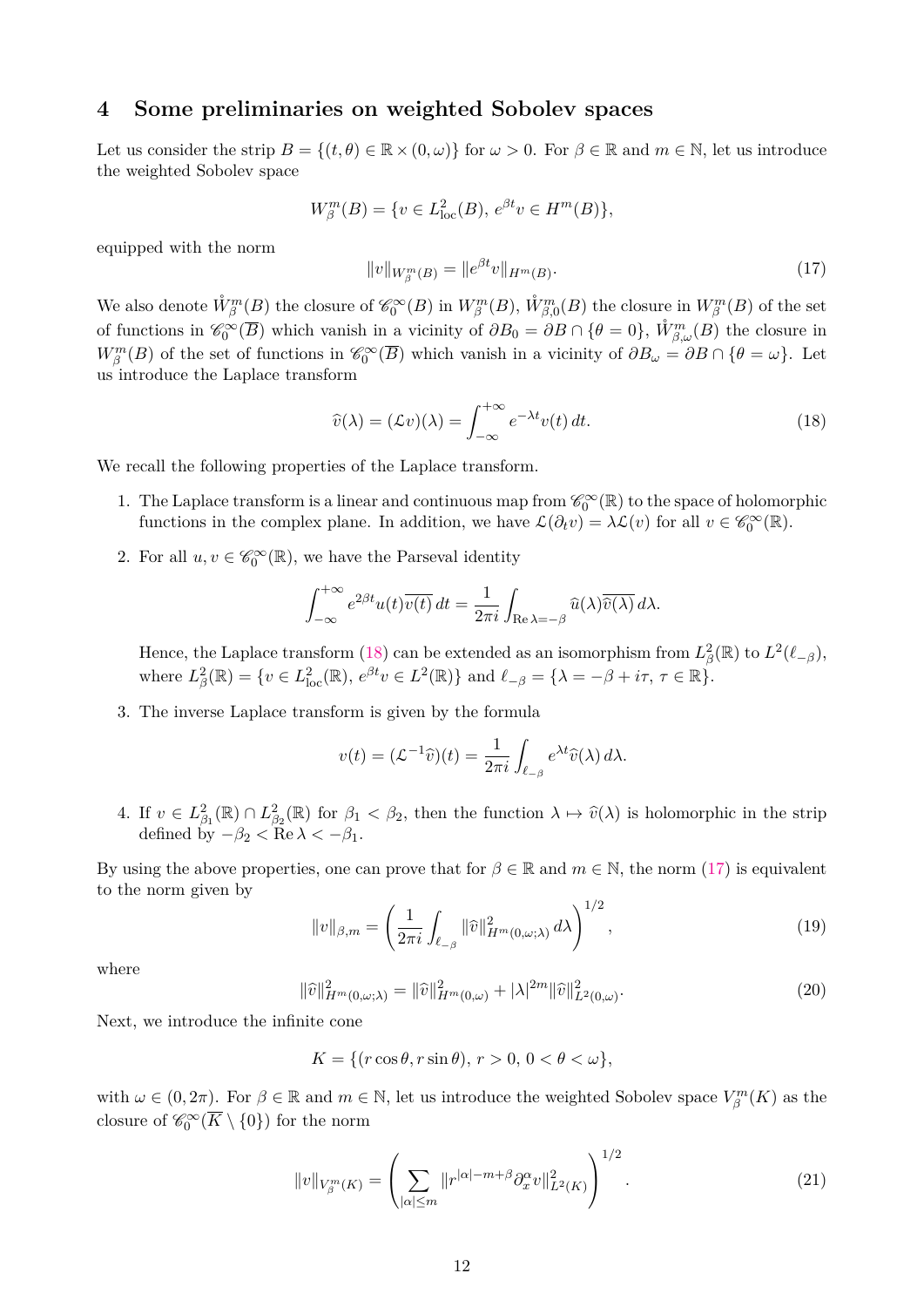We also denote by  $\mathring{V}_{\beta}^{m}(K)$  the closure of  $\mathscr{C}_{0}^{\infty}(K)$  in  $V_{\beta}^{m}(K)$ ,  $\mathring{V}_{\beta,0}^{m}(K)$  the closure in  $V_{\beta}^{m}(K)$  of the set of functions in  $\mathscr{C}_0^{\infty}(\overline{K})$  which vanish in a vicinity of  $\partial K_0 = \partial K \cap \{\theta = 0\}$ ,  $\mathring{V}_{\beta,\omega}^m(K)$  the closure in  $V_{\beta}^{m}(K)$  of the set of functions in  $\mathscr{C}_{0}^{\infty}(\overline{K})$  which vanish in a vicinity of  $\partial K_{\omega} = \partial K \cap {\theta = \omega}$ . One can show that the norm of  $V_{\beta}^{m}(K)$  is equivalent to the norm

<span id="page-12-1"></span>
$$
||v|| = \left(\int_0^{+\infty} r^{2(-m+\beta)} \sum_{j=0}^m ||(r\partial_r)^j v(r,\cdot)||_{H^{m-j}(0,\omega)}^2 r dr\right)^{1/2}.
$$
 (22)

The key point consists in the change of variable  $t = \ln r$ , which transforms the cone  $K = \mathbb{R}_+^* \times (0, \omega)$ into the strip  $B = \mathbb{R} \times (0, \omega)$ . In particular, if we introduce, for a function *v* defined in *K*, the function  $\mathcal{E}v$  defined in  $B$  by

$$
(\mathcal{E}v)(\theta, t) = v(\theta, e^t),
$$

since  $r\partial_r v = \partial_t(\mathcal{E}v)$ , the norm [\(22\)](#page-12-1) is equivalent to

$$
||v|| = \left(\int_0^{+\infty} e^{2(-m+\beta+1)t} \sum_{j=0}^m ||\partial_t^j(\mathcal{E}v)(t,\cdot)||_{H^{m-j}(0,\omega)}^2 dt\right)^{1/2},
$$

hence

$$
||v|| = ||e^{(-m+\beta+1)t} \mathcal{E}v||_{H^m(B)} = ||\mathcal{E}v||_{W^m_{\beta-m+1}(B)}.
$$

This shows that there exists an isomorphism between the spaces  $V_{\beta}^m(K)$  and  $W_{\beta-m+1}^m(B)$ , or in other words, between  $W_{\beta}^{m}(B)$  and  $V_{\beta+m-1}^{m}(K)$ .

We point out that in [\[25\]](#page-33-22), the weighted spaces  $V_{\beta}^m$  were already used in the context of the regularization of the Cauchy problem [\(1\)](#page-0-1).

# <span id="page-12-0"></span>**5 The case of a corner of mixed type**

The regularity of solutions  $u_{\varepsilon}$  and  $\lambda_{\varepsilon}$  at a corner of mixed type can no longer be analyzed separately. We use the weighted Sobolev spaces introduced in the previous section. We first consider the quasireversibility problem in the strip *B*. The strong equations corresponding to [\(7\)](#page-3-1) in the strip are

<span id="page-12-4"></span>
$$
\begin{cases}\n-\Delta u_{\varepsilon} = \Delta \lambda_{\varepsilon}/\varepsilon = f/(1+\varepsilon) & \text{in } B \\
u_{\varepsilon} = 0 \text{ and } \partial_{\nu} u_{\varepsilon} - \partial_{\nu} \lambda_{\varepsilon} = 0 & \text{on } \partial B_0 \\
\lambda_{\varepsilon} = 0 \text{ and } \varepsilon \partial_{\nu} u_{\varepsilon} + \partial_{\nu} \lambda_{\varepsilon} = 0 & \text{on } \partial B_{\omega}.\n\end{cases}
$$
\n(23)

For  $\beta \in \mathbb{R}$ , define the operator  $\mathcal{B}_{\beta} : \mathcal{D}(\mathcal{B}_{\beta}) \to \mathcal{R}(\mathcal{B}_{\beta})$  such that  $\mathcal{B}_{\beta}(u_{\varepsilon}, \lambda_{\varepsilon}) = (f_1, f_2)$ , with

<span id="page-12-3"></span>
$$
(f_1, f_2) = (-\Delta u_{\varepsilon}, -\Delta \lambda_{\varepsilon}/\varepsilon)
$$
  
\n
$$
\mathcal{D}(\mathcal{B}_{\beta}) = \{ (u_{\varepsilon}, \lambda_{\varepsilon}) \in \mathring{W}_{\beta,0}^1(B) \cap W_{\beta}^2(B) \times \mathring{W}_{\beta,\omega}^1(B) \cap W_{\beta}^2(B),
$$
  
\n
$$
\partial_{\nu} u_{\varepsilon} - \partial_{\nu} \lambda_{\varepsilon} = 0 \text{ on } \partial B_0, \quad \varepsilon \partial_{\nu} u_{\varepsilon} + \partial_{\nu} \lambda_{\varepsilon} = 0 \text{ on } \partial B_{\omega} \}
$$
  
\nand 
$$
\mathcal{R}(\mathcal{B}_{\beta}) = W_{\beta}^0(B) \times W_{\beta}^0(B).
$$
 (24)

This operator is associated with the following problem in the strip *B*:

<span id="page-12-2"></span>
$$
\begin{cases}\n-\Delta u_{\varepsilon} = f_1 \quad \text{in } B \\
-\Delta \lambda_{\varepsilon} = \varepsilon f_2 \quad \text{in } B \\
u_{\varepsilon} = 0 \quad \text{on } \partial B_0 \\
\partial_{\nu} u_{\varepsilon} - \partial_{\nu} \lambda_{\varepsilon} = 0 \quad \text{on } \partial B_0 \\
\lambda_{\varepsilon} = 0 \quad \text{on } \partial B_{\omega} \\
\varepsilon \partial_{\nu} u_{\varepsilon} + \partial_{\nu} \lambda_{\varepsilon} = 0 \quad \text{on } \partial B_{\omega}.\n\end{cases}
$$
\n(25)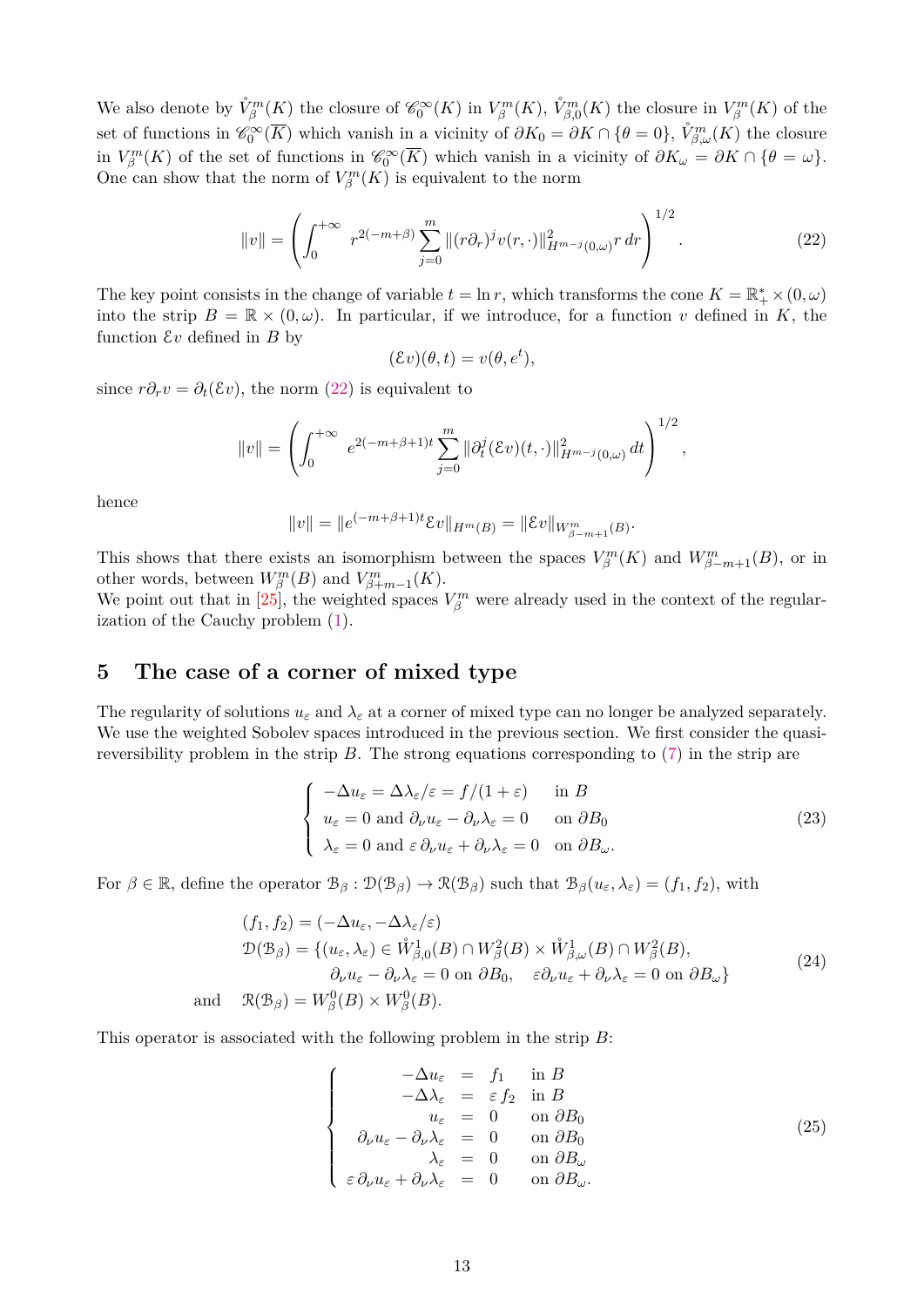If we apply the Laplace transform to problem [\(25\)](#page-12-2), the following symbol  $\mathscr{L}_{\varepsilon}(\lambda): \mathfrak{D}(\mathscr{L}_{\varepsilon}) \to \mathfrak{R}(\mathscr{L}_{\varepsilon})$ such that  $\mathscr{L}_{\varepsilon}(\lambda)(\varphi_{\varepsilon}, \psi_{\varepsilon}) = (g_1, g_2)$  naturally appears, with

<span id="page-13-0"></span>
$$
(g_1, g_2) = (-(\lambda^2 + d_\theta^2)\varphi_\varepsilon, -\frac{1}{\varepsilon}(\lambda^2 + d_\theta^2)\psi_\varepsilon)
$$
  
\n
$$
\mathcal{D}(\mathcal{L}_\varepsilon) = \{(\varphi_\varepsilon, \psi_\varepsilon) \in H^2(0, \omega) \times H^2(0, \omega), \varphi_\varepsilon(0) = 0, \psi_\varepsilon(\omega) = 0, \quad d_\theta \varphi_\varepsilon(0) - d_\theta \psi_\varepsilon(0) = 0, \quad d_\theta \varphi_\varepsilon(\omega) + d_\theta \psi_\varepsilon(\omega) = 0\},\
$$
  
\nand  $\mathcal{R}(\mathcal{L}_\varepsilon) = L^2(0, \omega) \times L^2(0, \omega).$  (26)

We will say that  $\lambda \in \mathbb{C}$  is an eigenvalue of  $\mathscr{L}_{\varepsilon}$  if Ker  $\mathscr{L}_{\varepsilon}(\lambda) \neq \{0\}$ . We have the following lemma.



<span id="page-13-1"></span>Figure 3: Position of the  $\lambda_n^{\pm}$  in the complex plane.

<span id="page-13-2"></span>**Lemma 5.1.** *The eigenvalues of the symbol*  $\mathscr{L}_{\varepsilon}$  *are* 

<span id="page-13-3"></span>
$$
\lambda_n^{\pm} = \frac{1}{\omega} \left( \frac{\pi}{2} + n\pi \pm i \ln \gamma_{\varepsilon} \right), \quad n \in \mathbb{Z}, \tag{27}
$$

*with*

<span id="page-13-4"></span>
$$
\gamma_{\varepsilon} = \sqrt{1 + \frac{1}{\varepsilon}} + \sqrt{\frac{1}{\varepsilon}} \qquad \text{(see Figure 3).} \tag{28}
$$

*The corresponding (non normalized) eigenfunctions are given by*

$$
\varphi_n^{\pm}(\theta) = \cos(\lambda_n^{\pm} \omega) \sin(\lambda_n^{\pm} \theta), \qquad \psi_n^{\pm}(\theta) = \sin(\lambda_n^{\pm} (\theta - \omega)).
$$

*Proof.* Let us find all non vanishing pairs  $(\varphi, \psi)$  such that  $-(\lambda^2 + d_\theta^2)\varphi = 0$  and  $-(\lambda^2 + d_\theta^2)\psi = 0$ in  $(0, \omega)$  with  $\varphi(0) = 0$ ,  $\psi(\omega) = 0$ ,  $d_{\theta}\varphi(0) - d_{\theta}\psi(0) = 0$  and  $\epsilon d_{\theta}\varphi(\omega) + d_{\theta}\psi(\omega) = 0$ . It is readily seen that  $\lambda = 0$  is not an eigenvalue, so that we assume that  $\lambda \neq 0$  in the sequel. From the two equations in  $(0, \omega)$  and the two first boundary conditions, we obtain that

$$
\varphi(\theta) = A \sin(\lambda \theta), \qquad \psi(\theta) = B \sin(\lambda (\theta - \omega)).
$$

Then we use the two last boundary conditions, and we obtain (since  $\lambda \neq 0$ )

$$
A - B\cos(\lambda \omega) = 0, \qquad \epsilon A \cos(\lambda \omega) + B = 0.
$$

The complex number  $\lambda$  is an eigenvalue if and only if

$$
1 + \varepsilon \cos^2(\lambda \omega) = 0,
$$

that is if and only if  $\cos(\lambda \omega) = \pm i/\sqrt{\varepsilon}$ . Hence we deduce that we must have

$$
z^2 + 2\frac{\pm i}{\sqrt{\varepsilon}}z + 1 = 0 \qquad \text{for } z := e^{i\lambda\omega}.
$$

The solutions to these two equations are  $z = \pm i \gamma_{\varepsilon}^{\pm}$ , with

$$
\gamma_{\varepsilon}^{\pm} = \sqrt{1 + \frac{1}{\varepsilon}} \pm \sqrt{\frac{1}{\varepsilon}}.
$$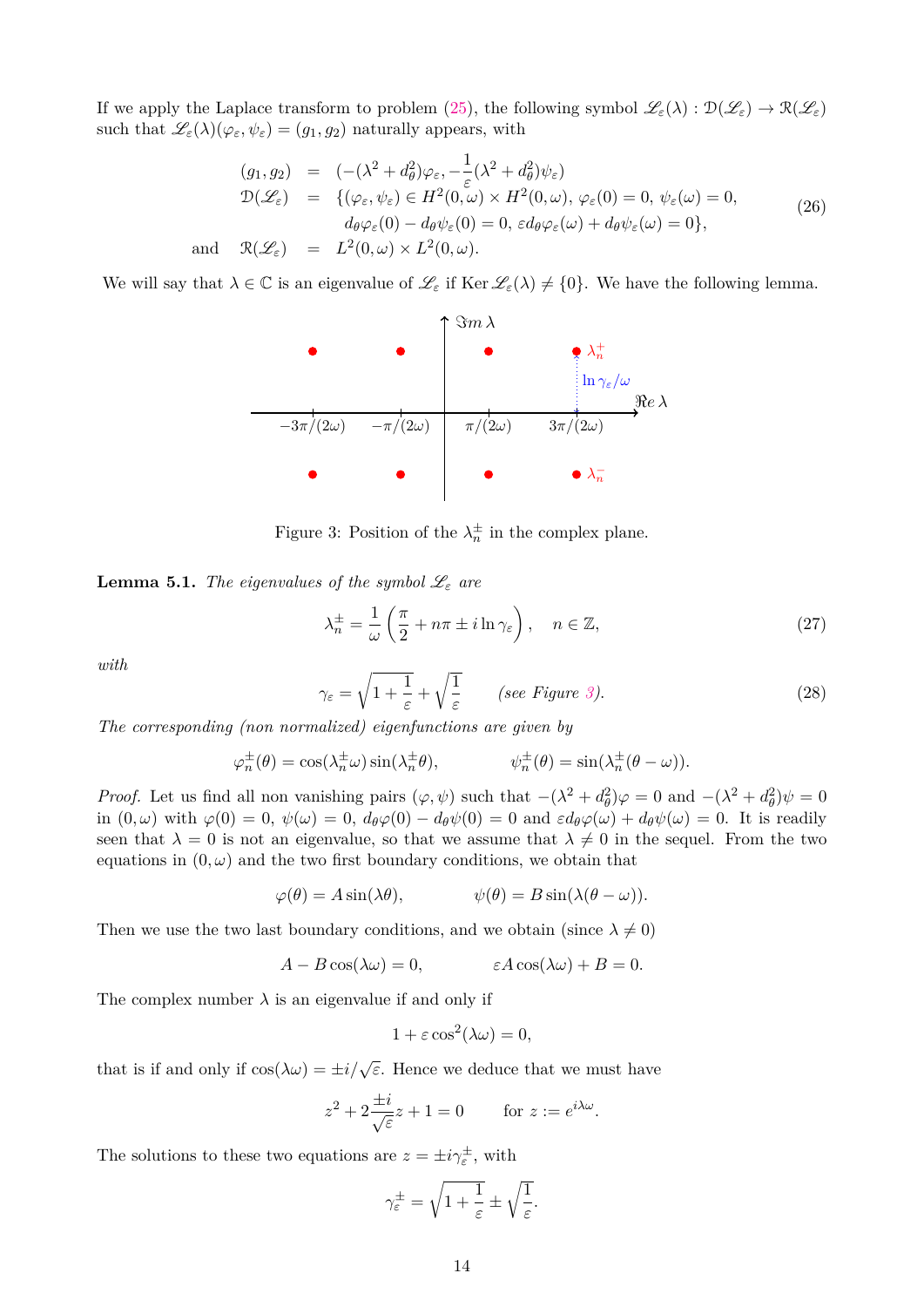It remains to find  $\lambda$  such that  $e^{i\lambda\omega} = \pm i\gamma_{\varepsilon}^{\pm}$ . Writing  $\lambda = a + ib$  with  $(a, b) \in \mathbb{R}^2$ , since  $\pm i = e^{i\pi(1\mp1/2)}$ , we find

$$
e^{-b\omega} = \gamma_{\varepsilon}^{\pm}, \qquad a\omega = \pi(1 \mp \frac{1}{2}) + 2n\pi, \quad n \in \mathbb{Z}.
$$

This implies

$$
b\omega = -\ln \gamma_{\varepsilon}^{\pm}, \qquad a\omega = \frac{\pi}{2} + n\pi, \quad n \in \mathbb{Z},
$$

which gives the result, in view of  $\ln \gamma_{\varepsilon}^- = -\ln \gamma_{\varepsilon}^+$  (note that  $\gamma_{\varepsilon}^+ \gamma_{\varepsilon}^- = 1$ ).

**Remark 5.1.** We notice that the symbol  $\mathcal{L}_{\varepsilon}$  has complex eigenvalues and is not self-adjoint. This is *a difference with the symbols which are involved when considering the Laplace equation with Dirichlet or Neumann boundary conditions.*

Let us first consider the case  $\beta = 0$ . Then we simply denote  $\mathring{W}^1_{0,0}(B) = H^1_{0,0}(B)$  and  $\mathring{W}^1_{0,\omega}(B) =$  $H_{0,\omega}^1(B)$ . We have the following theorem.

<span id="page-14-2"></span>**Theorem 5.1.** *The operator*  $B_0$  *defined in* [\(24\)](#page-12-3) *is an isomorphism. Furthermore, there exists a constant*  $C > 0$  *such that for all*  $(f_1, f_2) \in \mathcal{R}(\mathcal{B}_0)$ *, the solution*  $(u_{\varepsilon}, \lambda_{\varepsilon}) \in \mathcal{D}(\mathcal{B}_0)$  *to the problem* [\(23\)](#page-12-4) *satisfies* √ √

$$
\sqrt{\varepsilon} \|u_{\varepsilon}\|_{H^2(B)} + \|\lambda_{\varepsilon}\|_{H^2(B)} \leq C(\|f_1\|_{L^2(B)} + \sqrt{\varepsilon} \|f_2\|_{L^2(B)}).
$$

*Proof.* We simply have

$$
\mathcal{D}(\mathcal{B}_0) = \{ (u_{\varepsilon}, \lambda_{\varepsilon}) \in H^1_{0,0}(B) \cap H^2(B) \times H^1_{0,\omega}(B) \cap H^2(B),
$$
  
\n
$$
\partial_{\nu} u_{\varepsilon} - \partial_{\nu} \lambda_{\varepsilon} = 0 \text{ on } \partial B_0, \quad \varepsilon \partial_{\nu} u_{\varepsilon} + \partial_{\nu} \lambda_{\varepsilon} = 0 \text{ on } \partial B_{\omega} \}
$$
  
\nand 
$$
\mathcal{R}(\mathcal{B}_0) = L^2(B) \times L^2(B).
$$

By applying the Laplace transform to the problem [\(25\)](#page-12-2) with respect to *t* and by setting  $\lambda = i\tau$  with *τ* ∈ R, we obtain

$$
\begin{cases}\n(\tau^2 - d_\theta^2)\hat{u}_{\varepsilon} = \hat{f}_1 & \text{in } (0, \omega) \\
(\tau^2 - d_\theta^2)\hat{\lambda}_{\varepsilon} = \varepsilon \hat{f}_2 & \text{in } (0, \omega) \\
\hat{u}_{\varepsilon}(0) = 0 & \\
d_{\theta}\hat{u}_{\varepsilon}(0) - d_{\theta}\hat{\lambda}_{\varepsilon}(0) = 0 & \\
\hat{\lambda}_{\varepsilon}(\omega) = 0 & \\
\varepsilon d_{\theta}\hat{u}_{\varepsilon}(\omega) + d_{\theta}\hat{\lambda}_{\varepsilon}(\omega) = 0.\n\end{cases}
$$

For fixed  $\tau$ , this problem is equivalent to the weak formulation: find  $(\hat{u}_{\varepsilon}, \hat{\lambda}_{\varepsilon}) \in H^1_{0,0}(0, \omega) \times H^1_{0,\omega}(0, \omega)$ ,<br>release  $H^1_{0,0}(\omega)$ ,  $(\omega \in H^1(0, \omega) \times (0, \omega)$ ,  $\omega$ ,  $(\omega \in H^1(0, \omega) \times (0, \omega) \times (0, \omega))$ ,  $(\omega \in H^$ where  $H_{0,0}^1(0,\omega) = \{v \in H^1(0,\omega), v(0) = 0\}$  and  $H_{0,\omega}^1(0,\omega) = \{\mu \in H^1(0,\omega), \mu(\omega) = 0\}$ , such that for all  $(v, \mu) \in H_{0,0}^1(0, \omega) \times H_{0,\omega}^1(0, \omega),$ 

<span id="page-14-0"></span>
$$
\begin{cases}\n\varepsilon \int_0^{\omega} (d_{\theta} \widehat{u}_{\varepsilon} d_{\theta} \overline{v} + \tau^2 \widehat{u}_{\varepsilon} \overline{v}) d\theta + \int_0^{\omega} (d_{\theta} \overline{v} d_{\theta} \widehat{\lambda}_{\varepsilon} + \tau^2 \overline{v} \widehat{\lambda}_{\varepsilon}) d\theta = \int_0^{\omega} \varepsilon (\widehat{f}_1 + \widehat{f}_2) \overline{v} d\theta \\
\int_0^{\omega} (d_{\theta} \widehat{u}_{\varepsilon} d_{\theta} \overline{\mu} + \tau^2 \widehat{u}_{\varepsilon} \overline{\mu}) d\theta - \int_0^{\omega} (d_{\theta} \widehat{\lambda}_{\varepsilon} d_{\theta} \overline{\mu} + \tau^2 \widehat{\lambda}_{\varepsilon} \overline{\mu}) d\theta = \int_0^{\omega} (\widehat{f}_1 - \varepsilon \widehat{f}_2) \overline{\mu} d\theta. \n\end{cases} (29)
$$

By the Lax-Milgram Lemma, the weak formulation [\(29\)](#page-14-0) is well-posed and there exists some constant *C >* 0 (independent of *λ* and of *ε*) such that

<span id="page-14-1"></span>
$$
\sqrt{\varepsilon}(\|\widehat{u}_{\varepsilon}\|_{H^2(0,\omega)} + |\lambda|^2 \|\widehat{u}_{\varepsilon}\|_{L^2(0,\omega)}) + \|\widehat{\lambda}_{\varepsilon}\|_{H^2(0,\omega)} + |\lambda|^2 \|\widehat{\lambda}_{\varepsilon}\|_{L^2(0,\omega)}
$$
  
\n
$$
\leq C(\|\widehat{f}_1\|_{L^2(0,\omega)} + \sqrt{\varepsilon}\|\widehat{f}_2\|_{L^2(0,\omega)}).
$$
\n(30)

Indeed, by setting  $v = \hat{u}_{\varepsilon}$  and  $\mu = \hat{\lambda}_{\varepsilon}$  in [\(29\)](#page-14-0), we obtain

$$
\varepsilon(\|d_{\theta}\widehat{u}_{\varepsilon}\|_{L^{2}(0,\omega)}^{2}+|\lambda|^{2}\|\widehat{u}_{\varepsilon}\|_{L^{2}(0,\omega)}^{2})+\|d_{\theta}\widehat{\lambda}_{\varepsilon}\|_{L^{2}(0,\omega)}^{2}+|\lambda|^{2}\|\widehat{\lambda}_{\varepsilon}\|_{L^{2}(0,\omega)}^{2}
$$
\n
$$
=\int_{0}^{\omega}\varepsilon(\widehat{f}_{1}+\widehat{f}_{2})\overline{\widehat{u}_{\varepsilon}}d\theta-\int_{0}^{\omega}(\overline{\widehat{f}_{1}}-\varepsilon\overline{\widehat{f}_{2}})\widehat{\lambda}_{\varepsilon}d\theta
$$
\n
$$
\leq (\varepsilon\|\widehat{f}_{1}+\widehat{f}_{2}\|_{L^{2}(0,\omega)}^{2}+\|\widehat{f}_{1}-\varepsilon\widehat{f}_{2}\|_{L^{2}(0,\omega)}^{2})^{1/2}(\varepsilon\|\widehat{u}_{\varepsilon}\|_{L^{2}(0,\omega)}^{2}+\|\widehat{\lambda}_{\varepsilon}\|_{L^{2}(0,\omega)}^{2})^{1/2}
$$
\n
$$
\leq \sqrt{1+\varepsilon}\left(\|\widehat{f}_{1}\|_{L^{2}(0,\omega)}+\sqrt{\varepsilon}\|\widehat{f}_{2}\|_{L^{2}(0,\omega)}\right)(\varepsilon\|\widehat{u}_{\varepsilon}\|_{L^{2}(0,\omega)}^{2}+\|\widehat{\lambda}_{\varepsilon}\|_{L^{2}(0,\omega)}^{2}))^{1/2}.
$$

 $\Box$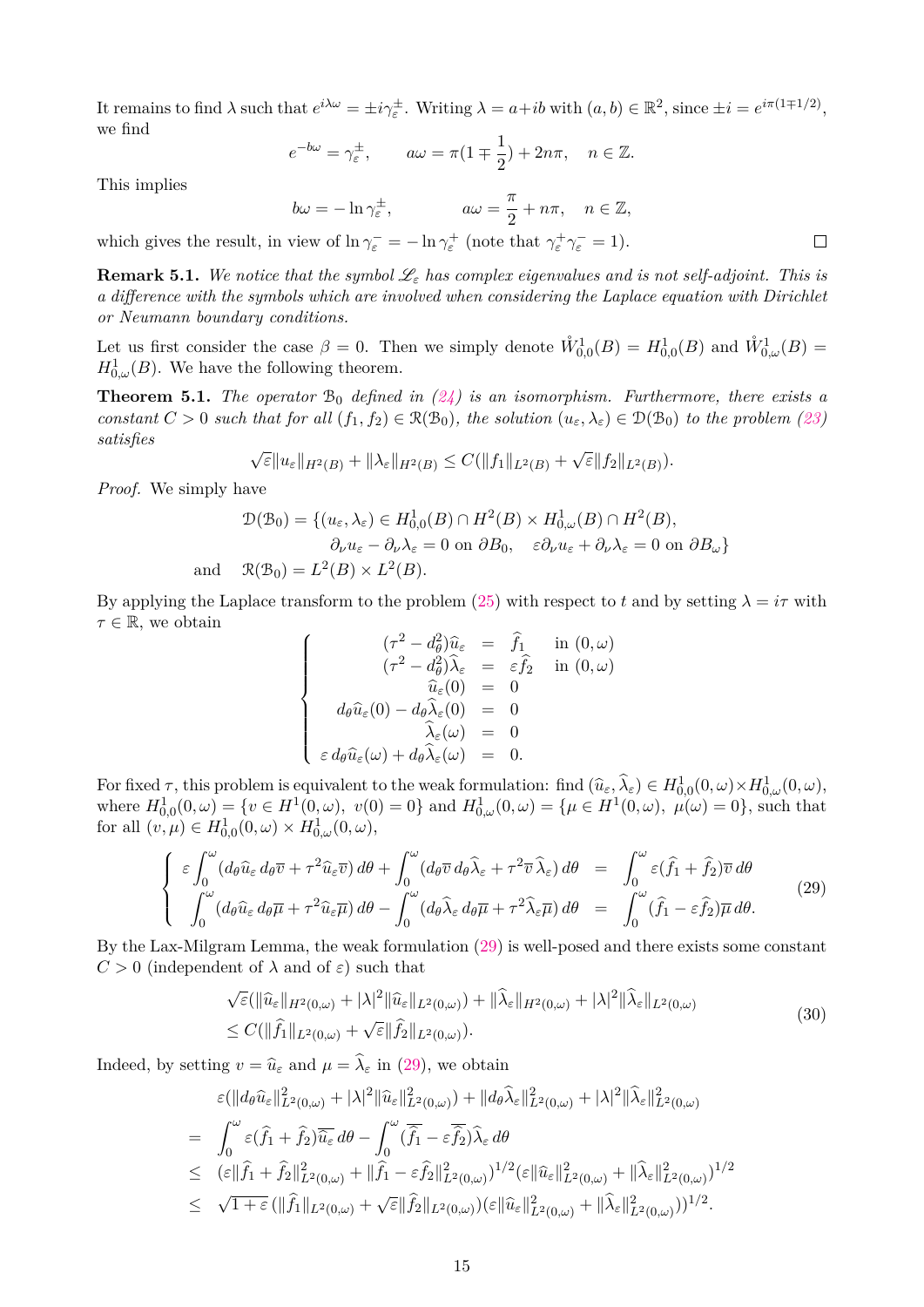By using the Poincaré inequality and assuming that  $\varepsilon \leq 1$  we obtain that

$$
\sqrt{\varepsilon} \|\widehat{u}_{\varepsilon}\|_{H^1(0,\omega)} + \|\widehat{\lambda}_{\varepsilon}\|_{H^1(0,\omega)} \leq C(\|\widehat{f}_1\|_{L^2(0,\omega)} + \sqrt{\varepsilon}\|\widehat{f}_2\|_{L^2(0,\omega)})
$$

and

$$
|\lambda|^2(\sqrt{\varepsilon}\|\widehat{u}_{\varepsilon}\|_{L^2(0,\omega)}+\|\widehat{\lambda}_{\varepsilon}\|_{L^2(0,\omega)})\leq C(\|\widehat{f}_1\|_{L^2(0,\omega)}+\sqrt{\varepsilon}\|\widehat{f}_2\|_{L^2(0,\omega)}),
$$

where *C* is independent of  $\lambda$  and  $\varepsilon$ . Now, given that

$$
d_{\theta}^{2}\hat{u}_{\varepsilon} = |\lambda|^{2}\hat{u}_{\varepsilon} - \hat{f}_{1}, \qquad d_{\theta}^{2}\hat{\lambda}_{\varepsilon} = |\lambda|^{2}\hat{\lambda}_{\varepsilon} - \varepsilon\hat{f}_{2},
$$

we deduce

$$
\sqrt{\varepsilon} \| d_{\theta}^{2} \widehat{u}_{\varepsilon} \|_{L^{2}(0,\omega)} + \| d_{\theta}^{2} \widehat{\lambda}_{\varepsilon} \|_{L^{2}(0,\omega)}
$$
\n
$$
\leq |\lambda|^{2} (\sqrt{\varepsilon} \| \widehat{u}_{\varepsilon} \|_{L^{2}(0,\omega)} + \| \widehat{\lambda}_{\varepsilon} \|_{L^{2}(0,\omega)}) + C(\| \widehat{f}_{1} \|_{L^{2}(0,\omega)} + \sqrt{\varepsilon} \| \widehat{f}_{2} \|_{L^{2}(0,\omega)})
$$
\n
$$
\leq C(\| \widehat{f}_{1} \|_{L^{2}(0,\omega)} + \sqrt{\varepsilon} \| \widehat{f}_{2} \|_{L^{2}(0,\omega)}),
$$

which implies [\(30\)](#page-14-1). Finally, we have for all  $\lambda = i\tau$ 

$$
\sqrt{\varepsilon} \|\widehat{u}_{\varepsilon}(\lambda,\cdot)\|_{H^2(0,\omega,\lambda)} \leq C(\|\widehat{f}_1\|_{L^2(0,\omega)} + \sqrt{\varepsilon} \|\widehat{f}_2\|_{L^2(0,\omega)})
$$

and

$$
\|\widehat{\lambda}_{\varepsilon}(\lambda,\cdot)\|_{H^2(0,\omega,\lambda)} \leq C(\|\widehat{f}_1\|_{L^2(0,\omega)} + \sqrt{\varepsilon}\|\widehat{f}_2\|_{L^2(0,\omega)}),
$$

which by integration on  $\ell_0$  and by definition of the norms  $\|\cdot\|_{\beta,m}$  (see [\(19\)](#page-11-3)) implies

$$
\sqrt{\varepsilon}||u_{\varepsilon}||_{0,2} + ||\lambda_{\varepsilon}||_{0,2} \leq C(||f_1||_{0,0} + \sqrt{\varepsilon}||f_2||_{0,0}).
$$

This gives the estimate

$$
\sqrt{\varepsilon}||u_{\varepsilon}||_{H^2(B)} + ||\lambda_{\varepsilon}||_{H^2(B)} \leq C(||f_1||_{L^2(B)} + \sqrt{\varepsilon}||f_2||_{L^2(B)})
$$

which proves that  $\mathcal{B}_0$  is an isomorphism.

Now we wish to extend the result of Theorem [5.1](#page-14-2) to any  $\beta \notin \{(\pi/2 + n\pi)/\omega, n \in \mathbb{Z}\}.$ 

<span id="page-15-2"></span>**Theorem 5.2.** *For any*  $\beta \notin \{(\pi/2 + n\pi)/\omega, n \in \mathbb{Z}\}$ , the operator  $\mathcal{B}_{\beta}$  *is an isomorphism. Furthermore, there exists a constant*  $C > 0$  *independent* of  $\varepsilon$  *such that for all*  $(f_1, f_2) \in \mathcal{R}(\mathcal{B}_{\beta})$ *, the solution*  $(u_{\varepsilon}, \lambda_{\varepsilon}) \in \mathcal{D}(\mathcal{B}_{\beta})$  *to the problem [\(25\)](#page-12-2) (which depends on*  $\beta$ ) *satisfies* 

<span id="page-15-3"></span>
$$
\sqrt{\varepsilon} \|u_{\varepsilon}\|_{\beta,2} + \|\lambda_{\varepsilon}\|_{\beta,2} \le C \left( \|f_1\|_{\beta,0} + \sqrt{\varepsilon} \|f_2\|_{\beta,0} \right). \tag{31}
$$

*Proof.* For  $(\hat{f}_1, \hat{f}_2) \in L^2(0, \omega) \times L^2(0, \omega)$ , we consider the problem of finding the functions  $(\hat{u}_{\varepsilon}, \hat{\lambda}_{\varepsilon}) \in$  $H_{0,0}^1(0,\omega) \times H_{0,\omega}^1(0,\omega)$  such that

<span id="page-15-0"></span>
$$
\begin{cases}\n-\varepsilon (d_{\theta}^{2} + \lambda^{2})\hat{u}_{\varepsilon} = \varepsilon \hat{f}_{1} & \text{in } (0, \omega) \\
-(d_{\theta}^{2} + \lambda^{2})\hat{\lambda}_{\varepsilon} = \varepsilon \hat{f}_{2} & \text{in } (0, \omega) \\
d_{\theta}\hat{u}_{\varepsilon}(0) - d_{\theta}\hat{\lambda}_{\varepsilon}(0) = 0 \\
\varepsilon d_{\theta}\hat{u}_{\varepsilon}(\omega) + d_{\theta}\hat{\lambda}_{\varepsilon}(\omega) = 0.\n\end{cases}
$$
\n(32)

We wish to prove that there is a constant  $C > 0$  such that the solution of problem [\(32\)](#page-15-0) satisfies

<span id="page-15-1"></span>
$$
\sqrt{\varepsilon}(\|\hat{u}_{\varepsilon}\|_{H^{2}(0,\omega)} + |\lambda|^{2} \|\hat{u}_{\varepsilon}\|_{L^{2}(0,\omega)}) + \|\hat{\lambda}_{\varepsilon}\|_{H^{2}(0,\omega)} + |\lambda|^{2} \|\hat{\lambda}_{\varepsilon}\|_{L^{2}(0,\omega)}
$$
  
\n
$$
\leq C (\|\hat{f}_{1}\|_{L^{2}(0,\omega)} + \sqrt{\varepsilon} \|\hat{f}_{2}\|_{L^{2}(0,\omega)})
$$
\n(33)

for all  $\varepsilon > 0$ ,  $\lambda \in \ell_{\beta} = {\gamma \in \mathbb{C}, \text{Re}\gamma = \beta}.$  Note that *C* depends on  $\beta$  but not on  $\varepsilon, \lambda \in \ell_{\beta}$ . According to the analytic Fredholm theorem, we know that problem [\(32\)](#page-15-0) admits a unique solution if and only if the only solution for  $(\hat{f}_1, \hat{f}_2) = (0,0)$  is  $(\hat{u}_{\varepsilon}, \hat{\lambda}_{\varepsilon}) = (0,0)$ , that is if and only if  $\lambda$  is not

 $\Box$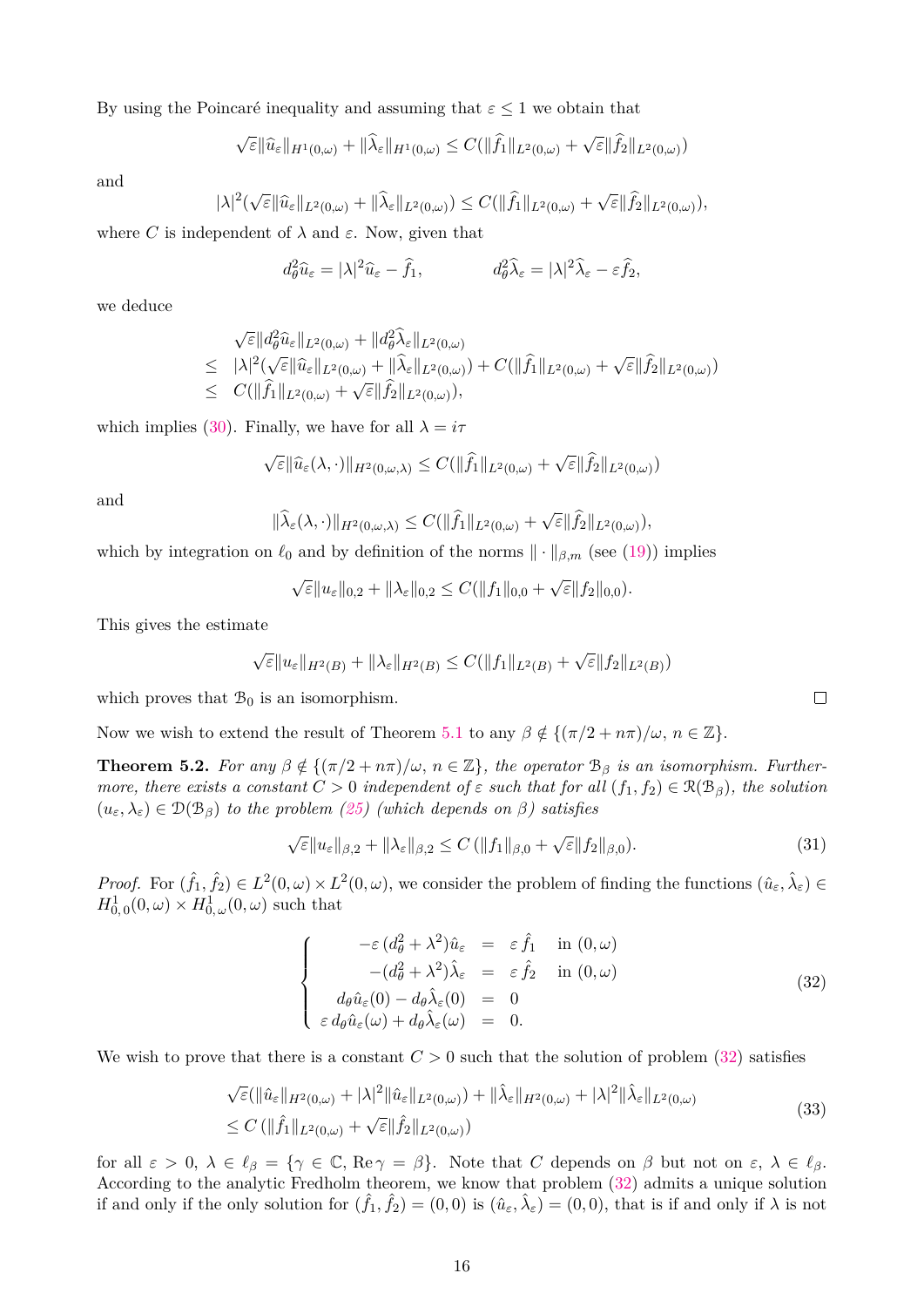an eigenvalue of  $\mathscr{L}_{\varepsilon}$ . Lemma [5.1](#page-13-2) guarantees that for  $\beta \notin \{(\pi/2 + n\pi)/\omega, n \in \mathbb{Z}\}\)$ , this is indeed the case for all  $\varepsilon > 0$ ,  $\lambda \in \ell_{\beta}$ .

Estimate [\(33\)](#page-15-1) has already been established for  $\beta = 0$ . Now we assume that  $\beta \neq 0$ . In order to show [\(33\)](#page-15-1), we work with the decomposition  $(\hat{u}_{\varepsilon}, \hat{\lambda}_{\varepsilon}) = (u_0, \lambda_0) + (u_{\sharp}, \lambda_{\sharp})$ , where  $u_0 \in H^1_{0,0}(0, \omega)$ and  $\lambda_0 \in H^1_{0,\omega}(0,\omega)$  are the functions which solve

$$
\begin{cases}\n-(d_{\theta}^{2} + \lambda^{2})u_{0} = \hat{f}_{1} \text{ in } (0, \omega) \\
d_{\theta}u_{0}(\omega) = 0\n\end{cases}\n\text{ and }\n\begin{cases}\n-(d_{\theta}^{2} + \lambda^{2})\lambda_{0} = \varepsilon \hat{f}_{2} \text{ in } (0, \omega) \\
d_{\theta}\lambda_{0}(0) = 0.\n\end{cases}
$$

For these classical problems, by using Proposition [6.1](#page-30-0) in Appendix A, there is a constant  $C > 0$ such that

<span id="page-16-3"></span>
$$
||d_{\theta}^{2}u_{0}||_{L^{2}(0,\omega)} + |\lambda|^{2}||u_{0}||_{L^{2}(0,\omega)} \leq C||\hat{f}_{1}||_{L^{2}(0,\omega)}
$$
\n(34)

and

<span id="page-16-4"></span>
$$
||d_{\theta}^{2}\lambda_{0}||_{L^{2}(0,\omega)} + |\lambda|^{2}||\lambda_{0}||_{L^{2}(0,\omega)} \leq C\varepsilon||\hat{f}_{2}||_{L^{2}(0,\omega)}\tag{35}
$$

for all  $\lambda \in \ell_\beta$  when  $\beta \notin \{(\pi/2 + n\pi)/\omega, n \in \mathbb{Z}\}$ . Here and in what follows, the constant  $C > 0$  may change from a line to another but is independent of  $\varepsilon > 0$ ,  $\lambda \in \ell_{\beta} := {\gamma \in \mathbb{C}}$ , Re  $\gamma = \beta$ .

Now, we see that  $(u_{\sharp}, \lambda_{\sharp}) \in H^1_{0,0}(0, \omega) \times H^1_{0,\omega}(0, \omega)$  satisfies

$$
\begin{cases}\n(d_{\theta}^{2} + \lambda^{2})u_{\sharp} = 0 \text{ in } (0, \omega) \\
(d_{\theta}^{2} + \lambda^{2})\lambda_{\sharp} = 0 \text{ in } (0, \omega) \\
 d_{\theta}u_{\sharp}(0) - d_{\theta}\lambda_{\sharp}(0) = -d_{\theta}u_{0}(0) \\
\varepsilon d_{\theta}u_{\sharp}(\omega) + d_{\theta}\lambda_{\sharp}(\omega) = -d_{\theta}\lambda_{0}(\omega).\n\end{cases}
$$
\n(36)

Looking for  $u_{\sharp}$ ,  $\lambda_{\sharp}$  of the form  $u_{\sharp}(\theta) = A \sin(\lambda \theta)$ ,  $\lambda_{\sharp}(\theta) = B \sin(\lambda (\theta - \omega))$ , we find that *A* and *B* must solve the problem

$$
\left(\begin{array}{cc} \lambda & -\lambda \cos(\lambda \omega) \\ \varepsilon \lambda \cos(\lambda \omega) & \lambda \end{array}\right) \left(\begin{array}{c} A \\ B \end{array}\right) = \left(\begin{array}{c} -d_{\theta}u_{0}(0) \\ -d_{\theta}\lambda_{0}(\omega) \end{array}\right).
$$

We deduce that

$$
u_{\sharp}(\theta) = -\frac{d_{\theta}u_{0}(0) + \cos(\lambda\omega)d_{\theta}\lambda_{0}(\omega)}{\lambda(1 + \varepsilon \cos^{2}(\lambda\omega))}\sin(\lambda\theta)
$$

and

$$
\lambda_{\sharp}(\theta) = \frac{\varepsilon \cos(\lambda \omega) d_{\theta} u_0(0) - d_{\theta} \lambda_0(\omega)}{\lambda (1 + \varepsilon \cos^2(\lambda \omega))} \sin(\lambda (\theta - \omega)).
$$

From identity [\(75\)](#page-31-0) of Appendix B, we have  $|\sin(\lambda \theta)|^2 = (\cosh(2\tau \theta) - \cos(2\beta \theta))/2$ , for  $\lambda = \beta + i\tau$ . We can write

<span id="page-16-1"></span>
$$
||u_{\sharp}||_{L^{2}(I)}^{2} = \left|\frac{d_{\theta}u_{0}(0) + \cos(\lambda\omega)d_{\theta}\lambda_{0}(\omega)}{2\lambda(1 + \varepsilon\cos^{2}(\lambda\omega))}\right|^{2} (\tau^{-1}\sinh(2\tau\omega) - \beta^{-1}\sin(2\beta\omega)).
$$
\n(37)

Since  $\beta \neq 0$ , one can verify that there is  $C > 0$  such that, for all  $\tau \in \mathbb{R}$ , we have

<span id="page-16-0"></span>
$$
\beta^{-1}\sin(2\beta\omega) = |\beta|^{-1}\sin(2|\beta|\omega) \le 2\omega \le |\tau|^{-1}\sinh(2|\tau|\omega) = \tau^{-1}\sinh(2\tau\omega) \le C\,e^{2|\tau|\omega}/|\lambda|.\tag{38}
$$

Using  $(38)$  in  $(37)$ , we obtain

<span id="page-16-2"></span>
$$
|\lambda|^4 \|u_{\sharp}\|_{L^2(I)}^2 \le C |\lambda| \left( \frac{|d_{\theta}u_0(0)|^2}{|1+\varepsilon \cos^2(\lambda \omega)|^2} + \frac{|\cos(\lambda \omega)d_{\theta}\lambda_0(\omega)|^2}{|1+\varepsilon \cos^2(\lambda \omega)|^2} \right) e^{2|\tau|\omega}.
$$
 (39)

Now we explain how to obtain estimates for  $|d_{\theta}u_0(0)|$  and  $|\cos(\lambda\omega)d_{\theta}\lambda_0(\omega)|$ .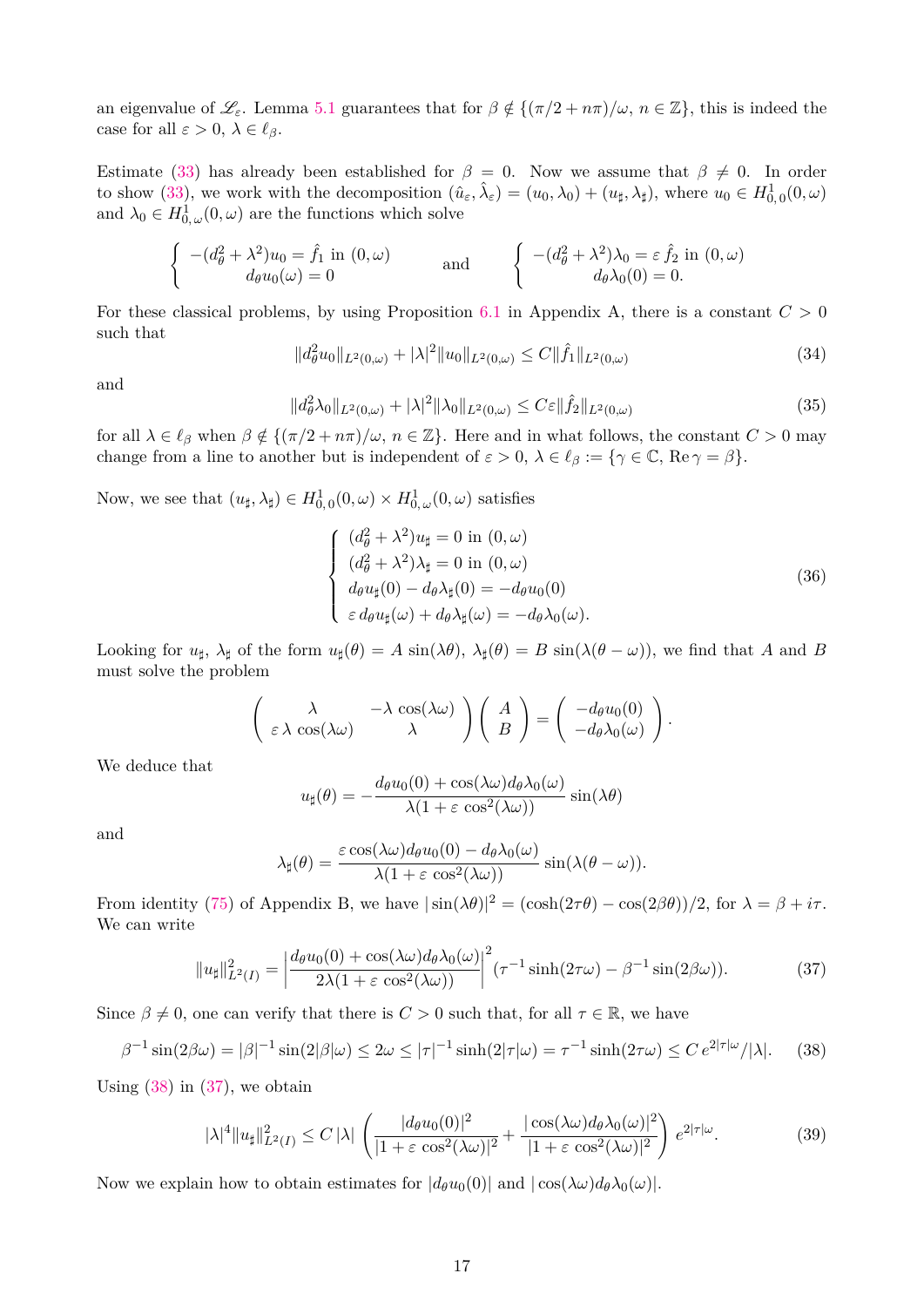*★* First we multiply the equation  $-(d_{\theta}^2 + \lambda^2)u_0 = \hat{f}_1$  in  $(0, \omega)$  by  $\cos(\lambda(\theta - \omega))$  and integrate by parts. This gives us

$$
-d_{\theta}u_0(0)\cos(\lambda\omega) = \int_0^{\omega} d_{\theta}^2 u_0 \cos(\lambda(\theta - \omega)) - u_0 d_{\theta}^2(\cos(\lambda(\theta - \omega))) d\theta = -\int_0^{\omega} \hat{f}_1 \cos(\lambda(\theta - \omega)) d\theta
$$

and leads to

$$
|\cos(\lambda \omega)d_{\theta}u_0(0)|^2 \le ||\hat{f}_1||^2_{L^2(0,\omega)}||\cos(\lambda(\theta - \omega))||^2_{L^2(0,\omega)}.
$$
\n(40)

An analogous computation to what precedes [\(37\)](#page-16-1), based on Identity [\(76\)](#page-31-1) of Appendix B, yields

$$
\|\cos(\lambda(\theta-\omega))\|_{L^2(0,\omega)}^2=(\tau^{-1}\sinh(2\tau\omega)+\beta^{-1}\sin(2\beta\omega))/4.
$$

Using the latter result as well as [\(38\)](#page-16-0), we get

<span id="page-17-0"></span>
$$
|d_{\theta}u_0(0)|^2 \le C \|\hat{f}_1\|_{L^2(I)}^2 e^{2|\tau|\omega}/(|\lambda| |\cos(\lambda \omega)|^2). \tag{41}
$$

From Identity [\(76\)](#page-31-1) and by using the fact that  $\beta \notin \{(\pi/2 + n\pi)/\omega, n \in \mathbb{Z}\}\)$ , one can check that there is a constant  $C > 0$  such that  $e^{2|\tau|\omega|}/|\cos(\lambda \omega)|^2 \leq C$  for all  $\tau \in \mathbb{R}$ . We deduce from [\(41\)](#page-17-0) that

$$
|d_{\theta}u_0(0)|^2 \le C \|\hat{f}_1\|_{L^2(0,\omega)}^2 / |\lambda|.
$$
\n(42)

 $\star$  Now, we provide an estimate for  $|\cos(\lambda \omega)d_{\theta}\lambda_0(\omega)|$ . Multiplying the equation  $-(d_{\theta}^2 + \lambda^2)\lambda_0 = \varepsilon \hat{f}_2$ in  $(0, \omega)$  by  $\cos(\lambda \theta)$  and integrating by parts, we find

$$
d_{\theta}\lambda_0(\omega)\cos(\lambda\omega) = \int_0^{\omega} d_{\theta}^2\lambda_0\cos(\lambda\theta) - \lambda_0 d_{\theta}^2(\cos(\lambda\theta)) d\theta = -\varepsilon \int_0^{\omega} \hat{f}_2\cos(\lambda\theta) d\theta.
$$

Working as above, this allows us to write

<span id="page-17-1"></span>
$$
|d_{\theta}\lambda_0(\omega)\cos(\lambda\omega)|^2 \le C\,\varepsilon^2 \, \|\hat{f}_2\|_{L^2(0,\omega)}^2 e^{2|\tau|\omega}/|\lambda|. \tag{43}
$$

In Lemmas [6.8](#page-31-2) and [6.9](#page-32-3) proved in Appendix B, we get the following estimates

<span id="page-17-2"></span>
$$
\frac{e^{2|\tau|\omega}}{|1+\varepsilon\cos^2(\lambda\omega)|^2} \le C/\varepsilon, \qquad \qquad \frac{\varepsilon^2 e^{4|\tau|\omega}}{|1+\varepsilon\cos^2(\lambda\omega)|^2} \le C,\tag{44}
$$

where again  $C > 0$  is independent of  $\varepsilon > 0$ ,  $\lambda = \beta + i\tau \in \ell_{\beta}$ . Therefore, inserting [\(41\)](#page-17-0) as well as [\(43\)](#page-17-1) in [\(39\)](#page-16-2) and using [\(44\)](#page-17-2), we obtain  $\sqrt{\varepsilon}|\lambda|^2 \|u_{\sharp}\|_{L^2(0,\omega)} \leq C (\|\hat{f}_1\|_{L^2(0,\omega)} + \sqrt{\varepsilon} \|\hat{f}_2\|_{L^2(0,\omega)}).$  Since  $||d_{\theta}^{2}u_{\sharp}||_{L^{2}(0,\omega)} = |\lambda|^{2}||u_{\sharp}||_{L^{2}(0,\omega)},$  we infer

<span id="page-17-3"></span>
$$
\sqrt{\varepsilon}(\|u_{\sharp}\|_{H^2(0,\omega)} + |\lambda|^2 \|u_{\sharp}\|_{L^2(0,\omega)}) \le C \left(\|\hat{f}_1\|_{L^2(0,\omega)} + \sqrt{\varepsilon} \|\hat{f}_2\|_{L^2(0,\omega)}\right). \tag{45}
$$

Now, let us derive a similar estimate for  $\lambda_{\sharp}$ . From the equation before [\(37\)](#page-16-1), we have

$$
\|\lambda_{\sharp}\|_{L^{2}(0,\omega)}^{2} = \left| \frac{\varepsilon \cos(\lambda \omega) d_{\theta} u_{0}(0) - d_{\theta} \lambda_{0}(\omega)}{4\lambda (1 + \varepsilon \cos^{2}(\lambda \omega))} \right|^{2} (\tau^{-1} \sinh(2\tau \omega) - \beta^{-1} \sin(2\beta \omega)). \tag{46}
$$

We infer

$$
|\lambda|^4 \|\lambda_{\sharp}\|_{L^2(0,\omega)}^2 \leq C |\lambda| \left( \frac{\varepsilon^2 |\cos(\lambda \omega) d_{\theta} u_0(0)|^2}{|1+\varepsilon \cos^2(\lambda \omega)|^2} + \frac{|d_{\theta} \lambda_0(\omega)|^2}{|1+\varepsilon \cos^2(\lambda \omega)|^2} \right) e^{2|\tau|\omega}.
$$

Working as in  $(41)$  and  $(43)$ , we find

$$
|\cos(\lambda\omega)d_{\theta}u_0(0)|^2 \leq C \, \|\hat{f}_1\|_{L^2(0,\omega)}^2 \, e^{2|\tau|\omega}/|\lambda|
$$

and

$$
|d_{\theta}\lambda_0(\omega)|^2 = C \,\varepsilon^2 \, \|\hat{f}_2\|_{L^2(0,\omega)}^2 e^{2|\tau|\omega}/(|\lambda| \,|\cos(\lambda\omega)|^2) \leq C \,\varepsilon^2 \, \|\hat{f}_2\|_{L^2(0,\omega)}^2/|\lambda|.
$$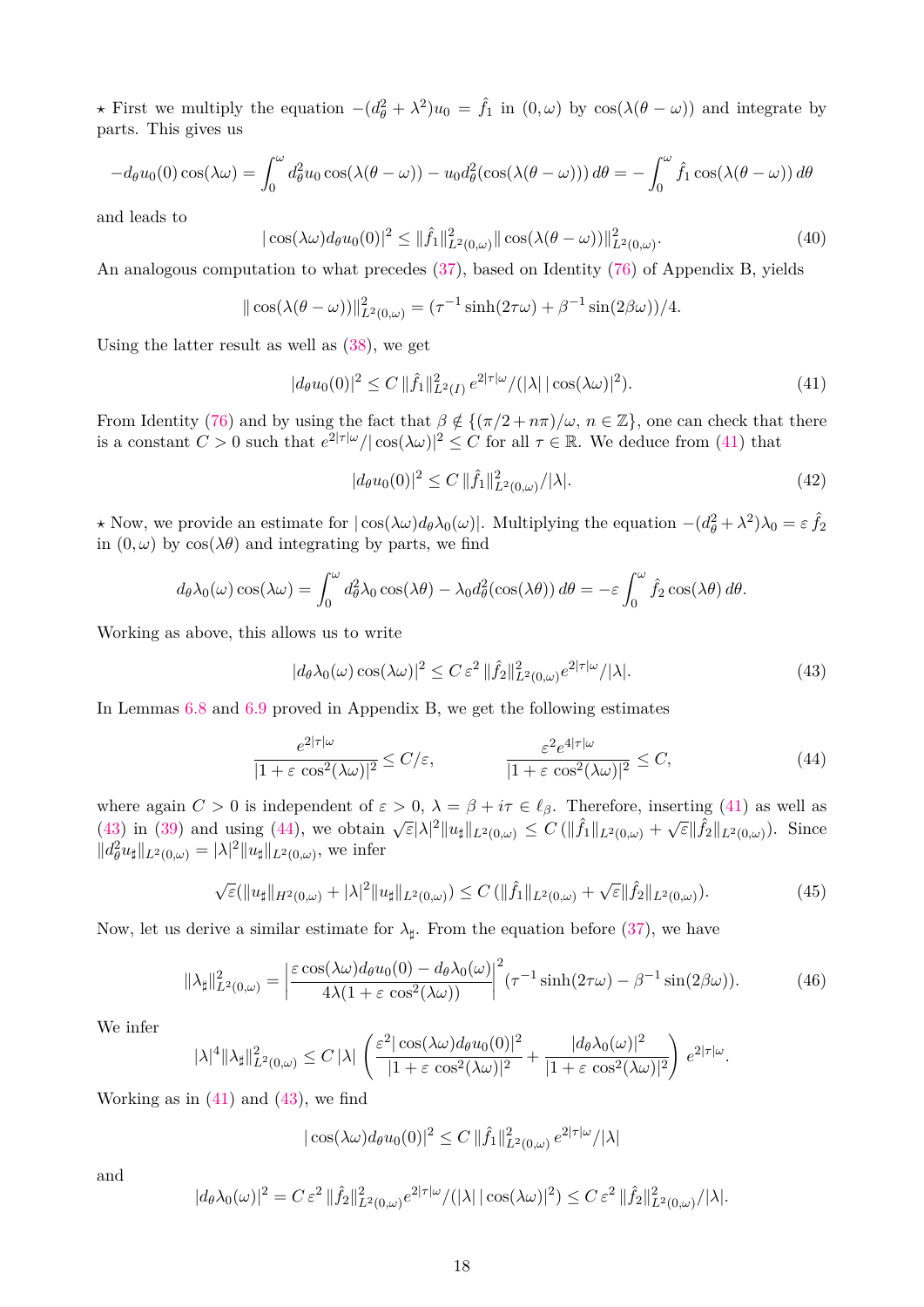By using again Lemmas [6.8](#page-31-2) and [6.9](#page-32-3) of Appendix B, we deduce that  $|\lambda|^2 \|\lambda_{\sharp}\|_{L^2(0,\omega)} \leq C (\|\hat{f}_1\|_{L^2(0,\omega)} +$  $\sqrt{\varepsilon} ||\hat{f}_2||_{L^2(0,\omega)}$ ). Since  $||d^2_{\theta}\lambda_{\sharp}||_{L^2(0,\omega)} = |\lambda|^2 ||\lambda_{\sharp}||_{L^2(0,\omega)}$ , we infer

<span id="page-18-0"></span>
$$
\|\lambda_{\sharp}\|_{H^{2}(0,\omega)} + |\lambda|^{2} \|\lambda_{\sharp}\|_{L^{2}(0,\omega)} \leq C \left( \|\hat{f}_{1}\|_{L^{2}(0,\omega)} + \sqrt{\varepsilon} \|\hat{f}_{2}\|_{L^{2}(0,\omega)} \right).
$$
\n(47)

From the decomposition  $(\hat{u}_{\varepsilon}, \hat{\lambda}_{\varepsilon}) = (u_0, \lambda_0) + (u_{\sharp}, \lambda_{\sharp})$ , using estimates [\(34\)](#page-16-3), [\(35\)](#page-16-4), [\(45\)](#page-17-3) and [\(47\)](#page-18-0), we finally obtain

$$
\sqrt{\varepsilon}(\|\hat{u}_{\varepsilon}\|_{H^2(0,\omega)}+|\lambda|^2\|\hat{u}_{\varepsilon}\|_{L^2(0,\omega)})+\|\hat{\lambda}_{\varepsilon}\|_{H^2(0,\omega)}+|\lambda|^2\|\hat{\lambda}_{\varepsilon}\|_{L^2(0,\omega)}\leq C\left(\|\hat{f}_1\|_{L^2(0,\omega)}+\sqrt{\varepsilon}\|\hat{f}_2\|_{L^2(0,\omega)}\right).
$$

It remains to integrate the above estimate on  $\ell_{\alpha\beta}$  following the definition of the norm  $\|\cdot\|_{\beta,0}$  given by [\(19\)](#page-11-3).  $\Box$ 

We now consider a problem in the infinite cone K of vertex S and angle  $\omega$  which is associated with the problem [\(25\)](#page-12-2) in the strip via the change of variable  $t = \ln r$ . For  $\beta \in \mathbb{R}$ , we define the operator  $\mathcal{C}_{\beta}: \mathcal{D}(\mathcal{C}_{\beta}) \longrightarrow \mathcal{R}(\mathcal{C}_{\beta})$  such that  $(f_1, f_2) = \mathcal{C}_{\beta}(u_{\varepsilon}, \lambda_{\varepsilon})$  with

<span id="page-18-1"></span>
$$
(f_1, f_2) = (-\Delta u_{\varepsilon}, -\Delta \lambda_{\varepsilon}/\varepsilon)
$$
\n
$$
\text{and} \quad \mathcal{D}(\mathcal{C}_{\beta}) = \{ (u_{\varepsilon}, \lambda_{\varepsilon}) \in \mathring{V}_{\beta-1,0}^1(K) \cap V_{\beta}^2(K) \times \mathring{V}_{\beta-1,\omega}^1(K) \cap V_{\beta}^2(K),
$$
\n
$$
\partial_{\nu} u_{\varepsilon} - \partial_{\nu} \lambda_{\varepsilon} = 0 \text{ on } \partial K_0, \quad \varepsilon \partial_{\nu} u_{\varepsilon} + \partial_{\nu} \lambda_{\varepsilon} = 0 \text{ on } \partial K_{\omega} \}
$$
\n
$$
\mathcal{R}(\mathcal{C}_{\beta}) = V_{\beta}^0(K) \times V_{\beta}^0(K).
$$
\n
$$
(48)
$$

We have the following corollary to Theorem [5.2.](#page-15-2)

<span id="page-18-2"></span>**Corollary 5.1.** *If*  $\beta - 1 \notin \{ (\pi/2 + n\pi)/\omega, n \in \mathbb{Z} \}$ , then the operator  $\mathcal{C}_{\beta}$  *is an isomorphism. Moreover, there exists a constant*  $C > 0$  *such that for all*  $(f_1, f_2) \in \mathcal{R}(\mathcal{C}_{\beta})$ *, the solution*  $(u_{\varepsilon}, \lambda_{\varepsilon}) \in$ D(C*β*) *to problem [\(48\)](#page-18-1) satisfies*

$$
\sqrt{\varepsilon} \|u_{\varepsilon}\|_{V_{\beta}^{2}(K)} + \|\lambda_{\varepsilon}\|_{V_{\beta}^{2}(K)} \leq C \left( \|f_{1}\|_{V_{\beta}^{0}(K)} + \sqrt{\varepsilon} \|f_{2}\|_{V_{\beta}^{0}(K)}\right). \tag{49}
$$

*Proof.* The equation  $-\Delta u = f$  in *K* writes in polar coordinates

$$
-((r\partial_r)^2 + \partial_\theta^2)u = r^2f,
$$

which by using the operator  $\mathcal E$  implies that

$$
r^2 \mathcal{C}_{\beta} = \mathcal{E}^{-1} \mathcal{B}_{\beta - 1} \mathcal{E}.
$$

Indeed the operator ε maps  $V_\beta^2(K)$  to the space  $W_{\beta-2+1}^2(B) = W_{\beta-1}^2(B)$ , the space  $\mathring{V}_{\beta-1,0}^1(K)$ to the space  $\mathring{W}_{\beta-1,0}^1(B)$  and the space  $\mathring{V}_{\beta-1,\omega}^1(K)$  to the space  $\mathring{W}_{\beta-1,\omega}^1(B)$ , which implies that  $\mathcal E$ is an isomorphism from  $\mathcal{D}(\mathcal{C}_\beta)$  to  $\mathcal{D}(\mathcal{B}_{\beta-1})$ . In addition, the operator  $\mathcal{B}_{\beta-1}$  is an isomorphism if  $\beta - 1 \notin \{ (\pi/2 + n\pi)/\omega, n \in \mathbb{Z} \}.$  Lastly, the operator  $\mathcal{E}^{-1}$  maps the space  $W_{\beta-1}^0(B)$  to the space  $V_{\beta-2}^0(K)$ , which implies that  $\mathcal{E}^{-1}$  is an isomorphism from  $\mathcal{R}(\mathcal{B}_{\beta-1})$  to  $\mathcal{R}(\mathcal{C}_{\beta-2})$ . It remains to remark that the operator  $f \mapsto r^{-2}f$  maps the space  $V_{\beta-2}^0(K)$  to the space  $V_{\beta}^0(K)$ , and is hence an isomorphism from  $\mathcal{R}(\mathcal{C}_{\beta-2})$  to  $\mathcal{R}(\mathcal{C}_{\beta})$ . This completes the proof of the first part.

The estimate relies again on the identity  $r^2C_\beta = \mathcal{E}^{-1}B_{\beta-1}\mathcal{E}$ , on the fact that  $\mathcal E$  is an isomorphism from  $V_\beta^2(K)$  to  $W_{\beta-1}^2(B)$ , on the estimate [\(31\)](#page-15-3) with  $\beta$  replaced by  $\beta-1$  and of the fact that  $r^{-2}\xi^{-1}$ is an isomorphism from  $W_{\beta-1}^0(B)$  to  $V_\beta^0(K)$ .  $\Box$ 

In order to link the solutions of problem  $(48)$  obtained for different  $\beta$ , we need to compute the adjoint of the symbol  $\mathcal{L}_{\varepsilon}$  defined in [\(26\)](#page-13-0) and to specify its eigenvalues and eigenfunctions.

**Lemma 5.2.** *The adjoint of the symbol*  $\mathscr{L}_{\varepsilon}(\lambda)$  *is the symbol*  $\mathscr{L}_{\varepsilon}^{*}(\lambda) : \mathcal{D}(\mathscr{L}_{\varepsilon}^{*}) \to \mathcal{R}(\mathscr{L}_{\varepsilon}^{*})$  *with* 

$$
\mathcal{L}_{\varepsilon}^{*}(\lambda)(g_{\varepsilon}, h_{\varepsilon}) = (-(\overline{\lambda}^{2} + d_{\theta}^{2})g_{\varepsilon}, -\frac{1}{\varepsilon}(\overline{\lambda}^{2} + d_{\theta}^{2})h_{\varepsilon})
$$
  

$$
\mathcal{D}(\mathcal{L}_{\varepsilon}^{*}) = \{(g_{\varepsilon}, h_{\varepsilon}) \in H^{2}(0, \omega) \times H^{2}(0, \omega), d_{\theta}g_{\varepsilon}(\omega) = 0, d_{\theta}h_{\varepsilon}(0) = 0,
$$
  

$$
g_{\varepsilon}(\omega) - h_{\varepsilon}(\omega) = 0, \, \varepsilon g_{\varepsilon}(0) + h_{\varepsilon}(0) = 0\},
$$
  
and 
$$
\mathcal{R}(\mathcal{L}_{\varepsilon}^{*}) = L^{2}(0, \omega) \times L^{2}(0, \omega).
$$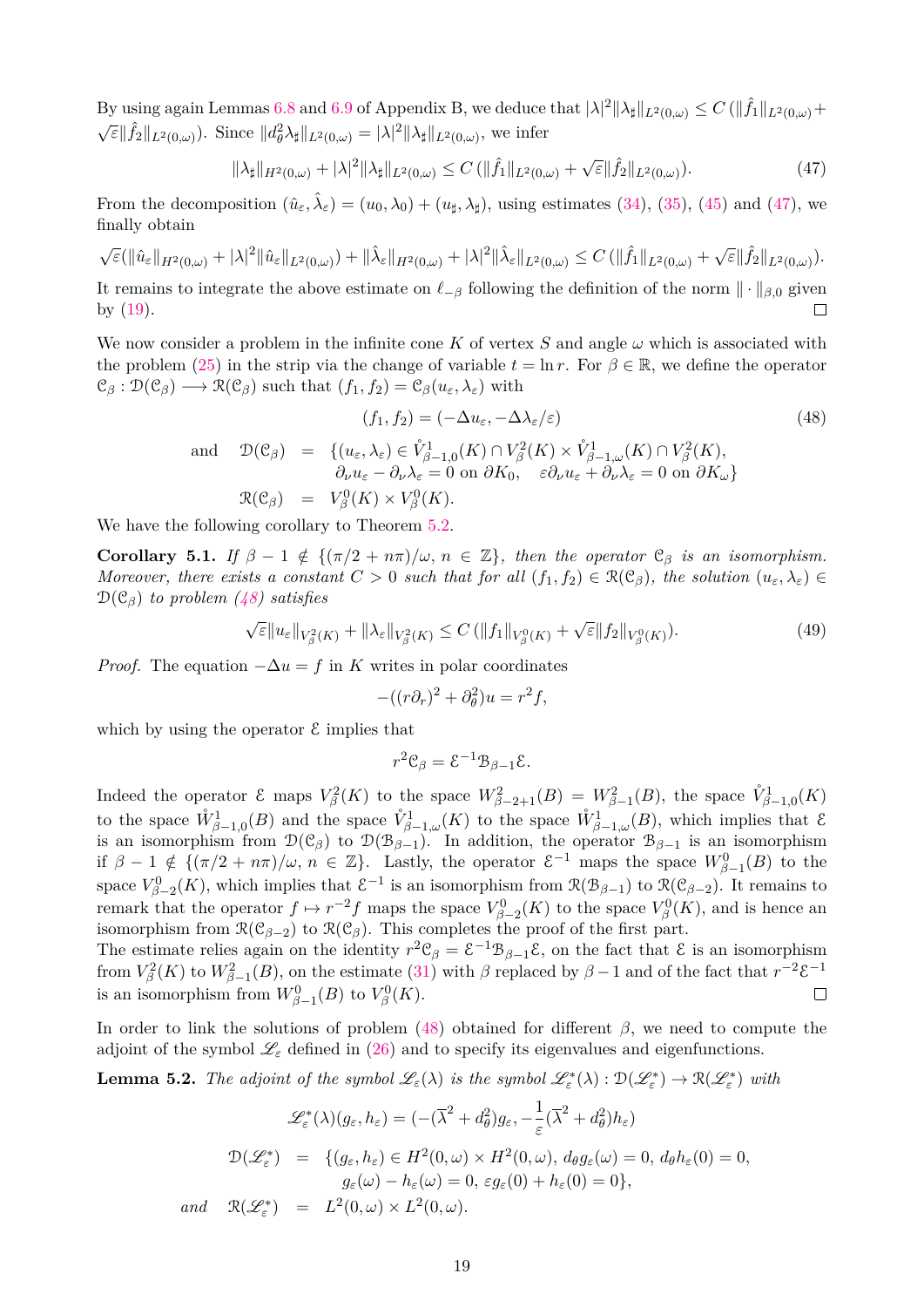*Proof.* For  $(\varphi, \psi) \in \mathcal{D}(\mathcal{L}_{\varepsilon})$  and  $(g, h) \in \mathcal{D}(\mathcal{L}_{\varepsilon}^*)$ , we have by an integration by parts formula

$$
\int_0^{\omega} -(\lambda^2 + d_\theta^2)\varphi \, \overline{g} \, d\theta + \int_0^{\omega} -\frac{1}{\varepsilon}(\lambda^2 + d_\theta^2)\psi \, \overline{h} \, d\theta
$$
\n
$$
= \int_0^{\omega} \varphi \, \overline{-(\overline{\lambda}^2 + d_\theta^2)g} \, d\theta + \int_0^{\omega} \psi \, \overline{-\frac{1}{\varepsilon}(\overline{\lambda}^2 + d_\theta^2)h} \, d\theta
$$
\n
$$
-d_\theta \varphi(\omega) \overline{g}(\omega) + d_\theta \varphi(0) \overline{g}(0) + \varphi(\omega) d_\theta \overline{g}(\omega) - \varphi(0) d_\theta \overline{g}(0)
$$
\n
$$
-\frac{1}{\varepsilon} d_\theta \psi(\omega) \overline{h}(\omega) + \frac{1}{\varepsilon} d_\theta \psi(0) \overline{h}(0) + \frac{1}{\varepsilon} \psi(\omega) d_\theta \overline{h}(\omega) - \frac{1}{\varepsilon} \psi(0) d_\theta \overline{h}(0).
$$

It is readily seen that all the boundary terms vanish due to the boundary conditions satisfied by  $(\varphi, \psi)$  and  $(g, h)$  at  $\theta = 0$  and  $\theta = \omega$ . This completes the proof.  $\Box$ 

<span id="page-19-0"></span>**Lemma 5.3.** *The eigenvalues of the symbol*  $\mathscr{L}_{\varepsilon}^{*}$  *are the same as that of*  $\mathscr{L}_{\varepsilon}$  *and are given by* [\(27\)](#page-13-3) *and [\(28\)](#page-13-4). The corresponding (non normalized) eigenfunctions are given by*

$$
g_n^{\pm}(\theta) = \cos(\overline{\lambda_n^{\pm}}\omega) \cos(\overline{\lambda_n^{\pm}}(\theta - \omega)),
$$
  $h_n^{\pm}(\theta) = \cos(\overline{\lambda_n^{\pm}}\theta).$ 

The proof of Lemma [5.3](#page-19-0) is the same as the proof of Lemma [5.1](#page-13-2) and is therefore not given. Lastly, we will need a biorthogonality relationship between the eigenfunctions of  $\mathscr{L}_{\varepsilon}$  and that of  $\mathscr{L}_{\varepsilon}^*$ .

<span id="page-19-3"></span>**Lemma 5.4.** *Assume that*  $j, k \in \mathbb{Z}$  *and*  $\nu, \mu = \pm$  *satisfy either*  $j + k \neq -1$  *or*  $\mu + \nu \neq 0$ *. The eigenfunctions*  $(\varphi_n^{\pm}, \psi_n^{\pm})$  *of*  $\mathscr{L}_{\varepsilon}$  *and the eigenfunctions*  $(g_n^{\pm}, h_n^{\pm})$  *of*  $\mathscr{L}_{\varepsilon}^*$  *satisfy* 

$$
\int_0^{\omega} \varphi_k^{\nu} \overline{g_j^{\mu}} d\theta + \frac{1}{\varepsilon} \int_0^{\omega} \psi_k^{\nu} \overline{h_j^{\mu}} d\theta = \delta_{\nu\mu} \delta_{kj} d_k,
$$

*with*

<span id="page-19-2"></span>
$$
d_k = (-1)^{k+1} \frac{\omega}{\varepsilon} \sqrt{1 + \frac{1}{\varepsilon}}.\tag{50}
$$

*Proof.* On the one hand, the assumption  $j + k \neq -1$  or  $\mu + \nu \neq 0$  is equivalent to  $\lambda_j^{\mu}$  $\mu_j^{\mu} \neq -\lambda_k^{\nu}$ . Let us first assume that  $k \neq j$  and  $\nu = \mu = +$ , which implies on the other hand that  $\lambda_i^{\mu}$  $\mu_j^{\mu} \neq \lambda_k^{\nu}$ . Skipping the sign  $+$ , we have

$$
-\lambda_k^2 \int_0^{\omega} \left( \varphi_k \overline{g_j} + \frac{1}{\varepsilon} \psi_k \overline{h_j} \right) d\theta = \int_0^{\omega} \left( \Delta \varphi_k \overline{g_j} + \frac{1}{\varepsilon} \Delta \psi_k \overline{h_j} \right) d\theta
$$
  
= 
$$
\int_0^{\omega} \left( \varphi_k \overline{\Delta g_j} + \frac{1}{\varepsilon} \psi_k \overline{\Delta h_j} \right) d\theta = -\lambda_j^2 \int_0^{\omega} \left( \varphi_k \overline{g_j} + \frac{1}{\varepsilon} \psi_k \overline{h_j} \right) d\theta.
$$

Since  $\lambda_j^2 \neq \lambda_k^2$ , this implies that for  $j \neq k$  and  $\nu = \mu = +$ , we have

$$
\int_0^{\omega} \left( \varphi_k^{\nu} \overline{g_j^{\mu}} + \frac{1}{\varepsilon} \psi_k^{\nu} \overline{h_j^{\mu}} \right) d\theta = 0.
$$

We clearly obtain the same result each time that  $(k, \nu) \neq (j, \mu)$ . Let us now assume that  $k = j$  and  $\nu = \mu$ . We have

$$
\int_0^{\omega} \varphi_k^{\nu} \overline{g_k^{\nu}} d\theta = \cos^2(\lambda_k^{\nu} \omega) \int_0^{\omega} \sin(\lambda_k^{\nu} \theta) \cos(\lambda_k^{\nu} (\theta - \omega)) d\theta
$$

and

$$
\int_0^{\omega} \psi_k^{\nu} \overline{h_k^{\nu}} d\theta = \int_0^{\omega} \sin(\lambda_k^{\nu} (\theta - \omega)) \cos(\lambda_k^{\nu} \theta) d\theta = -\int_0^{\omega} \sin(\lambda_k^{\nu} \theta) \cos(\lambda_k^{\nu} (\theta - \omega)) d\theta.
$$

Given that  $1 + \varepsilon \cos^2(\lambda_k^{\nu} \omega) = 0$ , we obtain

<span id="page-19-1"></span>
$$
\int_0^{\omega} \varphi_k^{\nu} \overline{g_k^{\nu}} d\theta + \frac{1}{\varepsilon} \int_0^{\omega} \psi_k^{\nu} \overline{h_k^{\nu}} d\theta = -\frac{2}{\varepsilon} \int_0^{\omega} \sin(\lambda_k^{\nu} \theta) \cos(\lambda_k^{\nu} (\theta - \omega)) d\theta.
$$
 (51)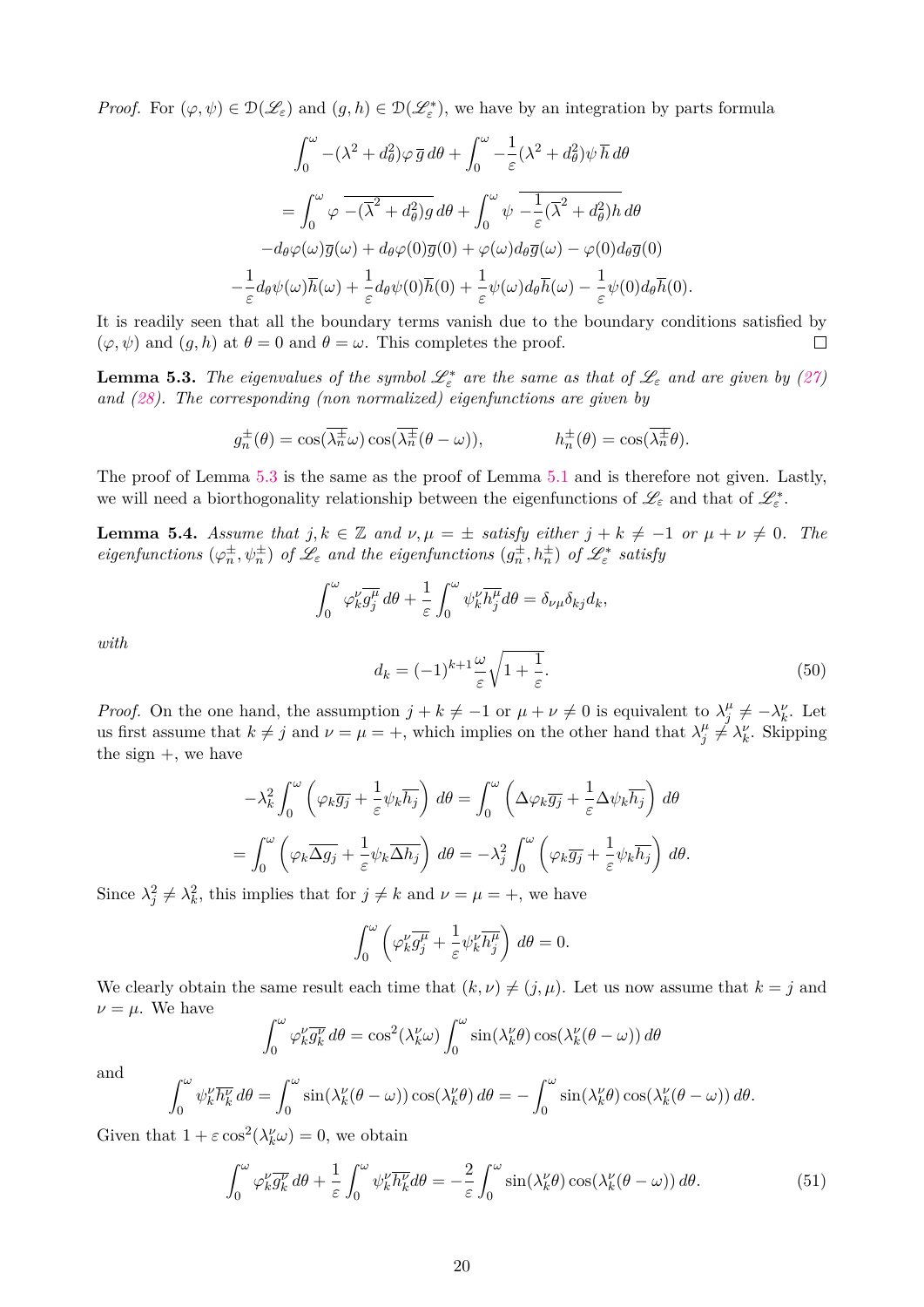But a direct calculus gives

<span id="page-20-1"></span>
$$
\int_0^{\omega} \sin(\lambda_k^{\nu} \theta) \cos(\lambda_k^{\nu} (\theta - \omega)) d\theta = \frac{1}{2} \int_0^{\omega} \sin(\lambda_k^{\nu} (2\theta - \omega)) d\theta + \frac{1}{2} \int_0^{\omega} \sin(\lambda_k^{\nu} \omega) d\theta
$$

$$
= \frac{1}{2} \omega \sin(\lambda_k^{\nu} \omega) = \frac{1}{2} \omega \sin\left(\frac{\pi}{2} + k\pi + i\nu \ln \gamma_{\varepsilon}\right) \tag{52}
$$

$$
= \frac{(-1)^k}{2} \omega \cos(i\nu \ln \gamma_{\varepsilon}) = \frac{(-1)^k}{2} \omega \cosh(\ln \gamma_{\varepsilon}).
$$

Since  $\gamma_{\varepsilon} = \sqrt{1 + 1/\varepsilon} + \sqrt{1/\varepsilon}$ , we find

<span id="page-20-0"></span>
$$
\cosh(\ln \gamma_{\varepsilon}) = \frac{1}{2} \left( \gamma_{\varepsilon} + \frac{1}{\gamma_{\varepsilon}} \right) = \sqrt{1 + \frac{1}{\varepsilon}}.
$$
\n(53)

 $\Box$ 

Using  $(53)$  and  $(52)$  in  $(51)$ , we get the desired result.

In the next theorem, we compare two solutions of problem [\(25\)](#page-12-2) associated with two different values of *β*.

**Theorem 5.3.** *Assume that*  $\beta_1 < \beta_2$  *are two real numbers such that*  $\beta_j \notin \{(\pi/2 + n\pi)/\omega, n \in \mathbb{Z}\}$  $\mathbb{Z}$ ,  $j = 1, 2$ . Let us denote by  $\lambda_1^{\nu}, \lambda_2^{\nu}, \ldots, \lambda_N^{\nu}$ , with  $\nu = \pm$ , the eigenvalues of  $\mathscr{L}_{\varepsilon}$  in the strip  $-\beta_2$  < Re  $\lambda$  <  $-\beta_1$ *. For*  $(f_1, f_2) \in \mathcal{R}(\mathcal{B}_{\beta_1}) \cap \mathcal{R}(\mathcal{B}_{\beta_2})$ *, the solutions*  $(u_{\beta_1}, \lambda_{\beta_1}) \in \mathcal{D}(\mathcal{B}_{\beta_1})$  and  $(u_{\beta_2},\lambda_{\beta_2})\in\mathcal{D}(\mathcal{B}_{\beta_2})$  to the problems  $\mathcal{B}_{\beta_1}(u_{\beta_1},\lambda_{\beta_1})=(f_1,f_2)$  and  $\mathcal{B}_{\beta_2}(u_{\beta_2},\lambda_{\beta_2})=(f_1,f_2)$  satisfy the *relationship*

<span id="page-20-3"></span>
$$
(u_{\beta_2}, \lambda_{\beta_2}) = (u_{\beta_1}, \lambda_{\beta_1}) + \sum_{\nu \in \{\pm\}} \sum_{k=1}^N c_k^{\nu} e^{\lambda_k^{\nu} t} (\varphi_k^{\nu}, \psi_k^{\nu}), \tag{54}
$$

*where*  $(\varphi_k^{\nu}, \psi_k^{\nu})$  *is the eigenvector of*  $\mathcal{L}_{\varepsilon}$  *associated with the eigenvalue*  $\lambda_k^{\nu}$  *(see Lemma [5.1\)](#page-13-2) and* 

<span id="page-20-2"></span>
$$
c_k^{\nu} = \frac{1}{2\lambda_k^{\nu}d_k} \Big( (f_1, e^{-\overline{\lambda_k^{\nu}}t} g_k^{\nu})_{L^2(B)} + (f_2, e^{-\overline{\lambda_k^{\nu}}t} h_k^{\nu})_{L^2(B)} \Big). \tag{55}
$$

*Here*  $(g_k^{\nu}, h_k^{\nu})$  *stand for the eigenvector of*  $\mathscr{L}_{\varepsilon}^*$  *associated with the eigenvalue*  $\lambda_k^{\nu}$  *(see Lemma [5.3\)](#page-19-0) and*  $d_k$  *is given by* [\(50\)](#page-19-2)*.* 

*Proof.* The first part of the theorem is obtained by using the residue theorem as in the proof of [\[29,](#page-33-19) Theorem 5.4.1]. Now we establish [\(55\)](#page-20-2). Let us introduce a cut-off function  $\xi \in \mathbb{R}$  such that  $\xi(t) = 0$  for  $t \leq t_1$  and  $\xi(t) = 1$  for  $t \geq t_2$ , with  $t_1 < t_2$ . From [\(54\)](#page-20-3) and using the short notation  $\mathcal{B} = (-\Delta, -\Delta/\varepsilon)$ , we have

$$
-\mathcal{B}(\xi(u_{\beta_2}-u_{\beta_1}),\xi(\lambda_{\beta_2}-\lambda_{\beta_1}))=\sum_{\nu\in\{\pm\}}\sum_{k=1}^N c_k^{\nu}\Big(\Delta(\xi(e^{\lambda_k^{\nu}t}\varphi_k^{\nu}))+\frac{1}{\varepsilon}\Delta(\xi(e^{\lambda_k^{\nu}t}\psi_k^{\nu}))\Big).
$$

We observe that  $\Delta(\xi(e^{\lambda_k^{\nu} t}\varphi_k^{\nu}))$  and  $\Delta(\xi(e^{\lambda_k^{\nu} t}\varphi_k^{\nu}))$  are non vanishing only on  $[t_1, t_2] \times [0, \omega]$ , which implies that for  $j = 1, ..., N$  and  $\mu = \pm$ ,

$$
-\left(\mathcal{B}(\xi(u_{\beta_2}-u_{\beta_1}),\xi(\lambda_{\beta_2}-\lambda_{\beta_1})),(e^{-\overline{\lambda_j^{\mu}}t}g_j,e^{-\overline{\lambda_j^{\mu}}t}h_j)\right)_{L^2(B)\times L^2(B)}
$$
  

$$
=\sum_{\nu\in\{\pm\}}\sum_{k=1}^N c_k^{\nu}\left(\Delta(\xi(e^{\lambda_k^{\nu}t}\varphi_k^{\nu})),e^{-\overline{\lambda_j^{\mu}}t}g_j\right)_{L^2((t_1,t_2)\times(0,\omega))}
$$

$$
+\frac{1}{\varepsilon}\sum_{\nu\in\{\pm\}}\sum_{k=1}^N c_k^{\nu}\left(\Delta(\xi(e^{\lambda_k^{\nu}t}\psi_k^{\nu})),e^{-\overline{\lambda_j^{\mu}}t}h_j\right)_{L^2((t_1,t_2)\times(0,\omega))}.
$$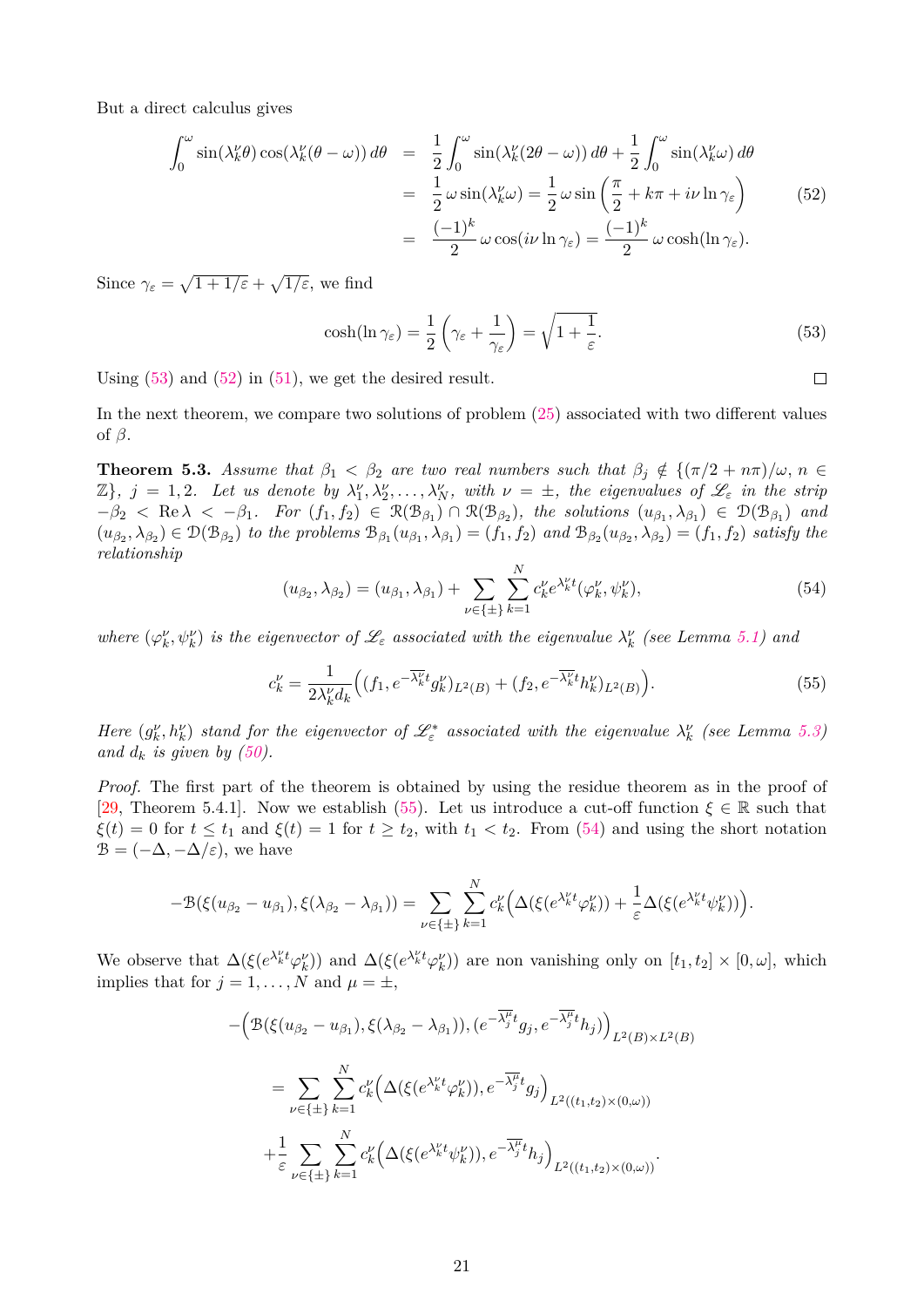By an integration by parts formula in the domain  $(t_1, t_2) \times (0, \omega)$  and by using that  $\Delta(e^{-\overline{\lambda_j^{\mu}}t}g_j) = 0$ and  $\Delta(e^{-\overline{\lambda_j^{\mu}}t}h_j) = 0$ , we get that

$$
-\left(\mathcal{B}(\xi(u_{\beta_{2}}-u_{\beta_{1}}),\xi(\lambda_{\beta_{2}}-\lambda_{\beta_{1}})),(e^{-\overline{\lambda_{j}^{\mu}}t}g_{j},e^{-\overline{\lambda_{j}^{\mu}}t}h_{j})\right)_{L^{2}(B)\times L^{2}(B)}
$$
\n
$$
=\sum_{\nu\in\{\pm\}}\sum_{k=1}^{N}c_{k}^{\nu}\left(\lambda_{k}^{\nu}e^{\lambda_{k}^{\nu}t_{2}}\varphi_{k}^{\nu},e^{-\overline{\lambda_{j}^{\mu}}t_{2}}g_{j}^{\mu}\right)_{L^{2}(0,\omega)}+\frac{1}{\varepsilon}\sum_{\nu\in\{\pm\}}\sum_{k=1}^{N}c_{k}^{\nu}\left((\lambda_{k}^{\nu}e^{\lambda_{k}^{\nu}t_{2}}\psi_{k}^{\mu},e^{-\overline{\lambda_{j}^{\mu}}t_{2}}h_{j}^{\mu}\right)_{L^{2}(0,\omega)}-\sum_{\nu\in\{\pm\}}\sum_{k=1}^{N}c_{k}^{\nu}\left(e^{\lambda_{k}^{\nu}t_{2}}\varphi_{k}^{\nu},-\overline{\lambda_{j}^{\mu}}e^{-\overline{\lambda_{j}^{\mu}}t_{2}}g_{j}^{\mu}\right)_{L^{2}(0,\omega)}-\frac{1}{\varepsilon}\sum_{\nu\in\{\pm\}}\sum_{k=1}^{N}c_{k}^{\nu}\left(e^{\lambda_{k}^{\nu}t_{2}}\psi_{k}^{\nu},-\overline{\lambda_{j}^{\mu}}e^{-\overline{\lambda_{j}^{\mu}}t_{2}}h_{j}^{\mu}\right)_{L^{2}(0,\omega)}.
$$

In view of the biorthogonality relationships of Lemma [5.4](#page-19-3) and due to the fact that in case  $\lambda_k^{\nu} = -\lambda_j^{\mu}$ *j* (that is  $j + k = -1$  and  $\nu + \mu = 0$ ) the first and third terms within the brackets above compensate one another as well as the second and fourth terms, we end up with

<span id="page-21-0"></span>
$$
-\left(\mathcal{B}(\xi(u_{\beta_2}-u_{\beta_1}),\xi(\lambda_{\beta_2}-\lambda_{\beta_1})),(e^{-\overline{\lambda_j^{\mu}}t}g_j,e^{-\overline{\lambda_j^{\mu}}t}h_j)\right)_{L^2(B)\times L^2(B)}=2\lambda_j^{\mu}c_j^{\mu}d_j.
$$
 (56)

On the other end, since  $\beta_1 < \beta_2$ , the function  $u_{\beta_2}$  is more decreasing than  $u_{\beta_1}$  at  $+\infty$ . And the situation is inverted at  $-\infty$ . The same property holds for  $\lambda_{\beta_2}$  and  $\lambda_{\beta_1}$ . Since  $\xi$  vanishes at  $-\infty$ , we have that  $(\xi u_{\beta_2}, \xi \lambda_{\beta_2}) \in \mathcal{D}(\mathcal{B}_{\beta_1}) \cap \mathcal{D}(\mathcal{B}_{\beta_2})$ . Using an integration by parts in *B* and the fact that  $-\beta_2 < \text{Re }\lambda_i$ , we obtain that

<span id="page-21-1"></span>
$$
\left(\mathcal{B}(\xi u_{\beta_2}, \xi \lambda_{\beta_2}), (e^{-\overline{\lambda_j^{\mu}}t} g_j, e^{-\overline{\lambda_j^{\mu}}t} h_j)\right)_{L^2(B) \times L^2(B)} = 0. \tag{57}
$$

With the same argument, we obtain

<span id="page-21-2"></span>
$$
\left(\mathcal{B}((1-\xi)u_{\beta_1}, (1-\xi)\lambda_{\beta_1}), (e^{-\overline{\lambda_j^{\mu}}t}g_j, e^{-\overline{\lambda_j^{\mu}}t}h_j)\right)_{L^2(B)\times L^2(B)} = 0.
$$
\n(58)

By combining  $(56)$ ,  $(57)$  and  $(58)$ , we get

$$
2\lambda_j^{\mu} c_j^{\mu} d_j
$$
  
\n
$$
= \left(\mathcal{B}(\xi(u_{\beta_1} - u_{\beta_2}), \xi(\lambda_{\beta_1} - \lambda_{\beta_2})), (e^{-\overline{\lambda_j^{\mu}}t} g_j, e^{-\overline{\lambda_j^{\mu}}t} h_j)\right)_{L^2(B) \times L^2(B)}
$$
  
\n
$$
= \left(\mathcal{B}(\xi u_{\beta_1}, \xi \lambda_{\beta_1}), (e^{-\overline{\lambda_j^{\mu}}t} g_j, e^{-\overline{\lambda_j^{\mu}}t} h_j)\right)_{L^2(B) \times L^2(B)}
$$
  
\n
$$
= \left(\mathcal{B}(u_{\beta_1}, \lambda_{\beta_1}), (e^{-\overline{\lambda_j^{\mu}}t} g_j, e^{-\overline{\lambda_j^{\mu}}t} h_j)\right)_{L^2(B) \times L^2(B)}
$$
  
\n
$$
- \left(\mathcal{B}((1 - \xi)u_{\beta_1}, (1 - \xi)\lambda_{\beta_1}), (e^{-\overline{\lambda_j^{\mu}}t} g_j, e^{-\overline{\lambda_j^{\mu}}t} h_j)\right)_{L^2(B) \times L^2(B)}
$$
  
\n
$$
= \left(\mathcal{B}(u_{\beta_1}, \lambda_{\beta_1}), (e^{-\overline{\lambda_j^{\mu}}t} g_j, e^{-\overline{\lambda_j^{\mu}}t} h_j)\right)_{L^2(B) \times L^2(B)} = \left((f_1, f_2), (e^{-\overline{\lambda_j^{\mu}}t} g_j, e^{-\overline{\lambda_j^{\mu}}t} h_j)\right)_{L^2(B) \times L^2(B)}
$$
  
\n
$$
= \left(\mathcal{B}(u_{\beta_1}, \lambda_{\beta_1}), (e^{-\overline{\lambda_j^{\mu}}t} g_j, e^{-\overline{\lambda_j^{\mu}}t} h_j)\right)_{L^2(B) \times L^2(B)} = \left((f_1, f_2), (e^{-\overline{\lambda_j^{\mu}}t} g_j, e^{-\overline{\lambda_j^{\mu}}t} h_j)\right)_{L^2(B) \times L^2(B)}
$$
  
\n
$$
\Box
$$

which completes the proof.

From the previous theorem in the strip, we obtain the following corollary in the infinite cone by using the identity  $r^2 \mathcal{C}_{\beta} = \mathcal{E}^{-1} \mathcal{B}_{\beta-1} \mathcal{E}$ 

<span id="page-21-3"></span>**Corollary 5.2.** *Assume that*  $\beta_1 < \beta_2$  *are two real numbers such that*  $\beta_i - 1 \notin \{(\pi/2 + n\pi)/\omega, n \in \mathbb{R}\}$  $\mathbb{Z}$ ,  $j = 1, 2$ . Let us denote by  $\lambda_1^{\nu}, \lambda_2^{\nu}, \ldots, \lambda_N^{\nu}$ , with  $\nu = \pm$ , the eigenvalues of  $\mathscr{L}_{\varepsilon}$  in the strip  $-\beta_2 + 1 < \text{Re } \lambda < -\beta_1 + 1$ . For  $(f_1, f_2) \in \mathcal{R}(\mathcal{C}_{\beta_1}) \cap \mathcal{R}(\mathcal{C}_{\beta_2})$ , the solutions  $(u_{\beta_1}, \lambda_{\beta_1}) \in \mathcal{D}(\mathcal{C}_{\beta_1})$  and  $(u_{\beta_2},\lambda_{\beta_2})\in\mathcal{D}(\mathcal{C}_{\beta_2})$  to the problems  $\mathcal{C}_{\beta_1}(u_{\beta_1},\lambda_{\beta_1})=(f_1,f_2)$  and  $\mathcal{C}_{\beta_2}(u_{\beta_2},\lambda_{\beta_2})=(f_1,f_2)$  satisfy the *relationship*

$$
(u_{\beta_2}, \lambda_{\beta_2}) = (u_{\beta_1}, \lambda_{\beta_1}) + \sum_{\nu \in \{\pm\}} \sum_{k=1}^N c_k^{\nu} r^{\lambda_k^{\nu}} (\varphi_k^{\nu}, \psi_k^{\nu}),
$$

*where*

$$
c_k^{\nu} = \frac{1}{2\lambda_k^{\nu} d_k} \Big( (f_1, r^{-\overline{\lambda_k^{\nu}}} g_k^{\nu})_{L^2(K)} + (f_2, r^{-\overline{\lambda_k^{\nu}}} h_k^{\nu})_{L^2(K)} \Big).
$$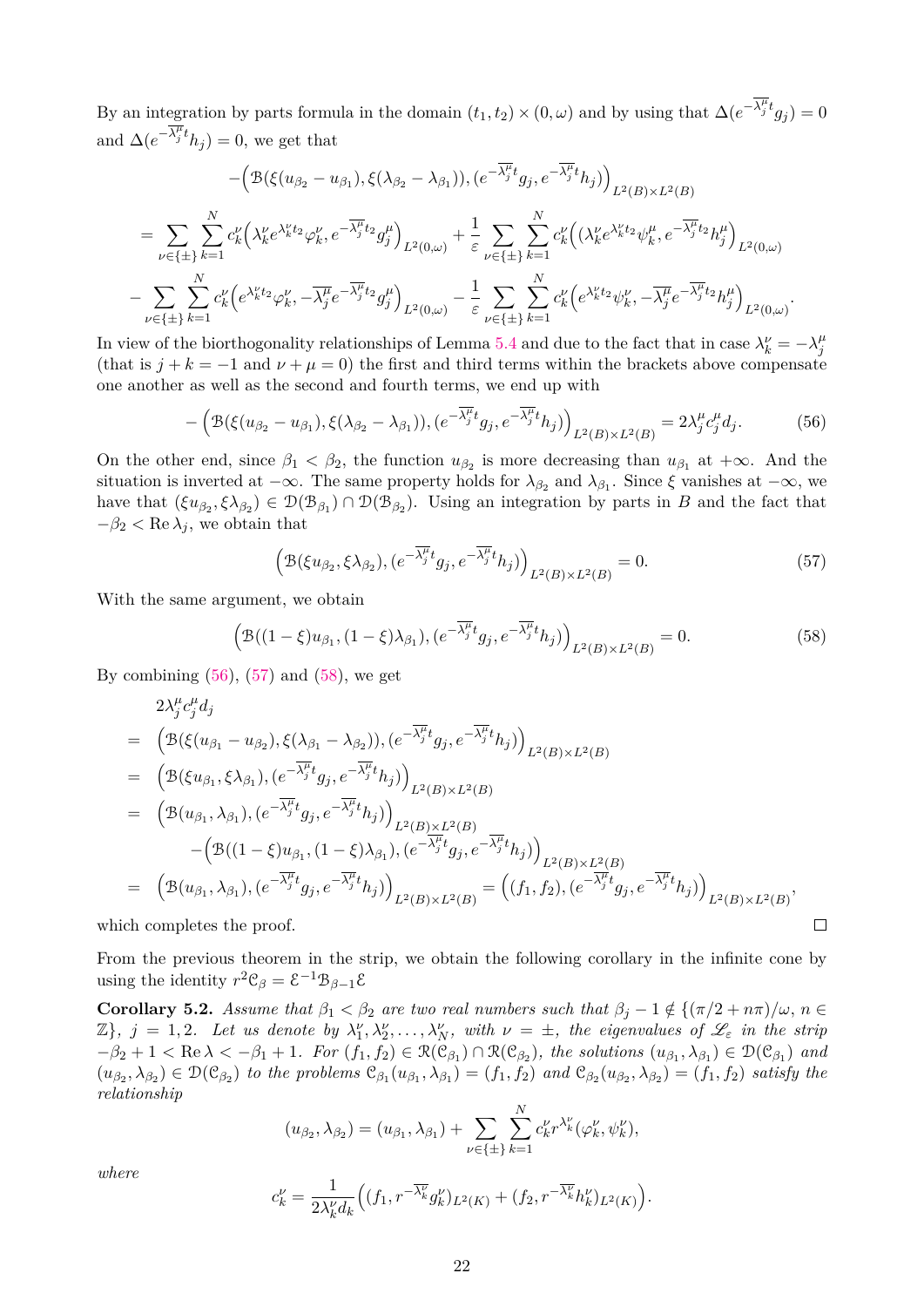**Remark 5.2.** For real valued functions  $f_1$  and  $f_2$ , we have  $\overline{c_k^{\nu}} = c_k^{-\nu}$  for all  $k \in \{1, ..., N\}$ .

We end up with the main proposition of this section.

<span id="page-22-0"></span>**Proposition 5.1.** *Assume that S is the vertex of a corner of mixed type. Let us consider s <*  $1+\pi/(2\omega)$  if  $\omega \ge \pi/2$  and  $s=2$  otherwise. For  $f \in L^2(\Omega)$  and  $\varepsilon > 0$ , the solution  $(u_{\varepsilon}, \lambda_{\varepsilon}) \in V_0 \times \tilde{V}_0$ *to the problem* [\(7\)](#page-3-1) *is such that*  $\zeta u_{\varepsilon}$  *and*  $\zeta \lambda_{\varepsilon}$  *belong to*  $H^{s}(\Omega)$  *and there exists a constant*  $C > 0$  *which depends only on the geometry such that*

$$
\forall \varepsilon \in (0,1], \quad \varepsilon \|\zeta u_{\varepsilon}\|_{H^{s}(\Omega)} + \sqrt{\varepsilon} \|\zeta \lambda_{\varepsilon}\|_{H^{s}(\Omega)} \leq C \|f\|_{L^{2}(\Omega)}.
$$

*If in addition we assume that f is such that problem [\(6\)](#page-3-0) has a (unique) solution u, then*

$$
\forall \varepsilon \in (0,1], \quad \sqrt{\varepsilon} \|\zeta u_{\varepsilon}\|_{H^s(\Omega)} + \|\zeta \lambda_{\varepsilon}\|_{H^s(\Omega)} \leq C \|u\|_{H^1(\Delta,\Omega)}.
$$

*Proof.* The pair  $(v_{\varepsilon}, \mu_{\varepsilon})$ , =  $(\zeta u_{\varepsilon}, \zeta \lambda_{\varepsilon})$ , where  $(u_{\varepsilon}, \lambda_{\varepsilon}) \in V_0 \times V_0$  solves [\(7\)](#page-3-1), satisfies the problem

$$
\begin{cases}\n-\Delta v_{\varepsilon} = g_{\varepsilon} & \text{in } K \\
-\Delta \mu_{\varepsilon} = \varepsilon h_{\varepsilon} & \text{in } K \\
v_{\varepsilon} = 0 & \text{on } \partial K_0 \\
\partial_{\nu} v_{\varepsilon} - \partial_{\nu} \mu_{\varepsilon} = 0 & \text{on } \partial K_0 \\
\mu_{\varepsilon} = 0 & \text{on } \partial K_{\omega} \\
\varepsilon \partial_{\nu} v_{\varepsilon} + \partial_{\nu} \mu_{\varepsilon} = 0 & \text{on } \partial K_{\omega},\n\end{cases}
$$
\n(59)

with  $(g_{\varepsilon}, h_{\varepsilon}) = \left(-\Delta \zeta u_{\varepsilon} - 2\nabla \zeta \cdot \nabla u_{\varepsilon} + \zeta \frac{f}{1+v_{\varepsilon}}\right)$  $\frac{f}{1+\varepsilon}, -\Delta\zeta\frac{\lambda_{\varepsilon}}{\varepsilon}$  $\frac{\lambda_{\varepsilon}}{\varepsilon} - 2\nabla \zeta \cdot \nabla \Big( \frac{\lambda_{\varepsilon}}{\varepsilon} \Big)$  $(-\zeta_{1}^{-1})$ 1 + *ε* .

Let us study the regularity of  $v_{\varepsilon}$ ,  $\mu_{\varepsilon}$  by using the properties of the operator  $\mathcal{C}_{\beta}$  defined in [\(48\)](#page-18-1). To proceed, in particular, we will exploit the results of Corollaries [5.1](#page-18-2) and [5.2.](#page-21-3)

First, observing that  $V_0^0(K) = L^2(K)$  and that  $\zeta$  is compactly supported, we deduce that  $(g_{\varepsilon}, h_{\varepsilon}) \in$  $V_0^0(K) \times V_0^0(K)$ . And more generally, we have  $(g_{\varepsilon}, h_{\varepsilon}) \in \mathcal{R}(\mathcal{C}_{\beta}) = V_{\beta}^0(K) \times V_{\beta}^0(K)$  for all  $\beta \geq 0$ . For  $\beta = 1$ , there holds  $\beta - 1 \notin \{(\pi/2 + n\pi)/\omega, n \in \mathbb{Z}\}\.$  From Corollary [5.1,](#page-18-2) we infer that  $\mathcal{C}_1$  is an isomorphism from

$$
\mathcal{D}(\mathcal{C}_1) = \{ (v_{\varepsilon}, \mu_{\varepsilon}) \in \mathring{V}_{0,0}^1(K) \cap V_1^2(K) \times \mathring{V}_{0,\omega}^1(K) \cap V_1^2(K), \partial_{\nu}v_{\varepsilon} - \partial_{\nu}\mu_{\varepsilon} = 0 \text{ on } \partial K_0, \quad \varepsilon\partial_{\nu}v_{\varepsilon} + \partial_{\nu}\mu_{\varepsilon} = 0 \text{ on } \partial K_{\omega} \}
$$

to  $\mathcal{R}(\mathcal{C}_1) \ni (g_{\varepsilon}, h_{\varepsilon})$ . Let us denote by  $(v_{\varepsilon}^1, \mu_{\varepsilon}^1) \in \mathcal{D}(\mathcal{C}_1)$  the unique element of  $\mathcal{D}(\mathcal{C}_1)$  such that  $C_1(v_\varepsilon^1, \mu_\varepsilon^1) = (g_\varepsilon, h_\varepsilon)$ . Corollary [5.1](#page-18-2) ensures that there is a constant *C* such that

$$
\sqrt{\varepsilon}||v_{\varepsilon}^{1}||_{V_{1}^{2}(K)}+||\mu_{\varepsilon}^{1}||_{V_{1}^{2}(K)}\leq C\left(||g_{\varepsilon}||_{V_{1}^{0}(K)}+\sqrt{\varepsilon}||h_{\varepsilon}||_{V_{1}^{0}(K)}\right).
$$

Let us prove that  $(v_\varepsilon^1, \mu_\varepsilon^1)$  coincides with  $(v_\varepsilon, \mu_\varepsilon)$ . We have  $(v_\varepsilon, \mu_\varepsilon) \in \mathring{V}_{0,0}^1 \times \mathring{V}_{0,\omega}^1$ . Indeed,  $v_\varepsilon$  vanishes for  $r \geq b$  and from Poincaré's inequality, there holds

$$
\int_{K_b} \frac{1}{r^2} v_\varepsilon^2 \, dx \le C \int_{K_b} |\nabla v_\varepsilon|^2 \, dx.
$$

The same inequality is valid for  $\mu_{\varepsilon}$ . Next, let us introduce  $v \in \mathscr{C}_0^{\infty}(\overline{K})$  such that *v* vanishes in a vicinity of  $\partial K_0$  and  $\psi \in \mathscr{C}_0^\infty(\overline{K})$  such that  $\psi$  vanishes in a vicinity of  $\partial K_\omega$ . It is easy to check that  $(v_{\varepsilon}, \mu_{\varepsilon})$  solves

<span id="page-22-1"></span>
$$
\begin{cases}\n\varepsilon \int_{K} \nabla v_{\varepsilon} \cdot \nabla v \, dx + \int_{K} \nabla v \cdot \nabla \mu_{\varepsilon} \, dx & = \int_{K} \varepsilon (g_{\varepsilon} + h_{\varepsilon}) \, v \, dx \\
\int_{K} \nabla v_{\varepsilon} \cdot \nabla \psi \, dx - \int_{K} \nabla \mu_{\varepsilon} \cdot \nabla \psi \, dx & = \int_{K} (g_{\varepsilon} - \varepsilon \, h_{\varepsilon}) \, \psi \, dx.\n\end{cases} \tag{60}
$$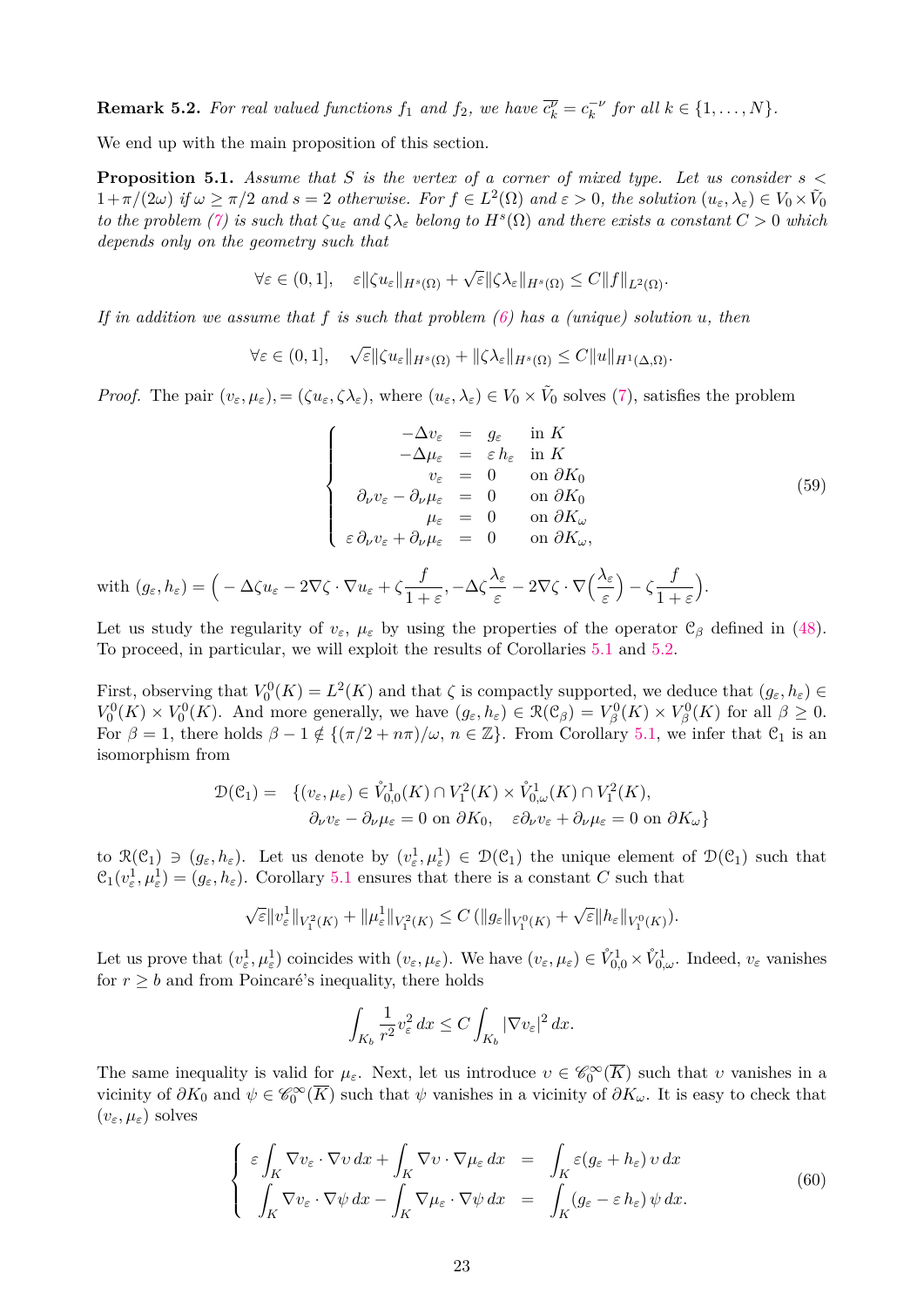One can also verify that  $(v_{\varepsilon}^1, \mu_{\varepsilon}^1)$  satisfies [\(60\)](#page-22-1). Since  $(v_{\varepsilon}-v_{\varepsilon}^1, \mu_{\varepsilon}-\mu_{\varepsilon}^1) \in \mathring{V}_{0,0}^1 \times \mathring{V}_{0,\omega}^1$ , using the density of the set of functions *v* (resp.  $\psi$ ) in  $\mathring{V}_{0,0}^1$  (resp. in  $\mathring{V}_{0,\omega}^1$ ), we conclude that  $(v_\varepsilon, \mu_\varepsilon) = (v_\varepsilon^1, \mu_\varepsilon^1)$ . Now we must separate the rest of the analysis according to the configuration.

 $\star$  Let us first assume that  $\omega < \pi/2$ . In this case, for  $\beta = 0$ , we have  $\beta - 1 \notin \{ (\pi/2 + n\pi)/\omega, n \in \mathbb{Z} \}.$ Then Corollary [5.1](#page-18-2) guarantees that  $C_0$  is an isomorphism from

$$
\mathcal{D}(\mathcal{C}_0) = \{ (v_{\varepsilon}, \mu_{\varepsilon}) \in \mathring{V}_{-1,0}^1(K) \cap V_0^2(K) \times \mathring{V}_{-1,\omega}^1(K) \cap V_0^2(K),
$$
  

$$
\partial_{\nu} v_{\varepsilon} - \partial_{\nu} \mu_{\varepsilon} = 0 \text{ on } \partial K_0, \quad \varepsilon \partial_{\nu} v_{\varepsilon} + \partial_{\nu} \mu_{\varepsilon} = 0 \text{ on } \partial K_{\omega} \}
$$

to  $\mathcal{R}(\mathcal{C}_0) \ni (g_{\varepsilon}, h_{\varepsilon})$ . Let us denote by  $(v_{\varepsilon}^0, \mu_{\varepsilon}^0) \in \mathcal{D}(\mathcal{C}_0)$  the unique element of  $\mathcal{D}(\mathcal{C}_0)$  such that  $C_0(v_\varepsilon^0, \mu_\varepsilon^0) = (g_\varepsilon, h_\varepsilon)$ . Corollary [5.1](#page-18-2) ensures that there is a constant *C* such that

<span id="page-23-0"></span>
$$
\sqrt{\varepsilon} \|v_{\varepsilon}^{0}\|_{V_{0}^{2}(K)} + \|\mu_{\varepsilon}^{0}\|_{V_{0}^{2}(K)} \leq C \left( \|g_{\varepsilon}\|_{L^{2}(K)} + \sqrt{\varepsilon} \|h_{\varepsilon}\|_{L^{2}(K)} \right) \tag{61}
$$

But from Lemma [5.1,](#page-13-2) the eigenvalues  $\lambda_n^{\pm}$  of  $\mathscr{L}_{\varepsilon}$  satisfy  $\text{Re }\lambda_n^{\pm} = (\pi/2 + n\pi)/\omega, n \in \mathbb{Z}$ . As a consequence when  $\omega < \pi/2$ , none of them lies in the strip  $0 < \text{Re }\lambda < 1$ . This implies that

$$
(v_{\varepsilon}, \mu_{\varepsilon}) = (v_{\varepsilon}^1, \mu_{\varepsilon}^1) = (v_{\varepsilon}^0, \mu_{\varepsilon}^0).
$$

Besides, we observe that  $V_0^2(K) \subset H^2(K_b)$ . Hence  $(v_\varepsilon, \mu_\varepsilon) \in H^2(K_b) \times H^2(K_b)$ . Using the estimates

<span id="page-23-1"></span>
$$
\begin{cases} \|\mathcal{g}_{\varepsilon}\|_{L^{2}(K)} \leq C(\|u_{\varepsilon}\|_{H^{1}(K_{b})} + \|f\|_{L^{2}(K_{b})}) \\ \|\mathcal{h}_{\varepsilon}\|_{L^{2}(K)} \leq C(\|\lambda_{\varepsilon}\|_{H^{1}(K_{b})}/\varepsilon + \|f\|_{L^{2}(K_{b})}), \end{cases}
$$
(62)

then from  $(61)$ , we can write

$$
\sqrt{\varepsilon} \|\zeta u_{\varepsilon}\|_{H^2(\Omega)} + \|\zeta \lambda_{\varepsilon}\|_{H^2(\Omega)} = \sqrt{\varepsilon} \|v_{\varepsilon}\|_{H^2(K_b)} + \|\mu_{\varepsilon}\|_{H^2(K_b)}
$$
  
\n
$$
\leq C(\sqrt{\varepsilon} \|v_{\varepsilon}^0\|_{V_0^2(K)} + \|\mu_{\varepsilon}^0\|_{V_0^2(K)}) \leq C(\|g_{\varepsilon}\|_{L^2(K_b)} + \sqrt{\varepsilon} \|h_{\varepsilon}\|_{L^2(K_b)})
$$
  
\n
$$
\leq C(\|u_{\varepsilon}\|_{H^1(K_b)} + \frac{1}{\sqrt{\varepsilon}} \|\lambda_{\varepsilon}\|_{H^1(K_b)} + \|f\|_{L^2(K_b)}).
$$

By using [\(9\)](#page-3-2), finally we get

$$
\varepsilon \|\zeta u_{\varepsilon}\|_{H^2(\Omega)} + \sqrt{\varepsilon} \|\zeta \lambda_{\varepsilon}\|_{H^2(\Omega)} \leq C \|f\|_{L^2(\Omega)}.
$$

 $\star$  Now let us assume that  $\omega \ge \pi/2$ . Choose  $\beta$  such that  $0 \le 1 - \pi/(2\omega) < \beta < 1$ . In this case, since  $\beta - 1 \notin \{ (\pi/2 + n\pi)/\omega, n \in \mathbb{Z} \},\$  the operator  $\mathcal{C}_{\beta}$  is an isomorphism from

$$
\mathcal{D}(\mathcal{C}_{\beta}) = \{ (v_{\varepsilon}, \mu_{\varepsilon}) \in \mathring{V}_{\beta-1,0}^1(K) \cap V_{\beta}^2(K) \times \mathring{V}_{\beta-1,\omega}^1(K) \cap V_{\beta}^2(K), \partial_{\nu}u_{\varepsilon} - \partial_{\nu}\lambda_{\varepsilon} = 0 \text{ on } \partial K_0, \quad \varepsilon \partial_{\nu}u_{\varepsilon} + \partial_{\nu}\lambda_{\varepsilon} = 0 \text{ on } \partial K_{\omega} \}
$$

to  $\mathcal{R}(\mathcal{C}_{\beta}) \ni (g_{\varepsilon}, h_{\varepsilon})$ . Let us denote by  $(v_{\varepsilon}^{\beta}, \mu_{\varepsilon}^{\beta}) \in \mathcal{D}(\mathcal{C}_{\beta})$  the unique element of  $\mathcal{D}(\mathcal{C}_{\beta})$  such that  $\mathcal{C}_{\beta}(v_{\varepsilon}^{\beta}, \mu_{\varepsilon}^{\beta}) = (g_{\varepsilon}, h_{\varepsilon})$ . Using Corollary [5.1](#page-18-2) and the fact that  $g_{\varepsilon}$ ,  $h_{\varepsilon}$  are compactly supported with  $\beta > 0$ , we can write

<span id="page-23-2"></span>
$$
\sqrt{\varepsilon} \|v_{\varepsilon}^{\beta}\|_{V_{\beta}^{2}(K)} + \|\mu_{\varepsilon}^{\beta}\|_{V_{\beta}^{2}(K)} \leq C (\|g_{\varepsilon}\|_{V_{\beta}^{0}(K)} + \sqrt{\varepsilon} \|h_{\varepsilon}\|_{V_{\beta}^{0}(K)})
$$
  

$$
\leq C (\|g_{\varepsilon}\|_{L^{2}(K)} + \sqrt{\varepsilon} \|h_{\varepsilon}\|_{L^{2}(K)}).
$$
 (63)

Again, none of the  $\lambda_n^{\pm}$  lies in the strip  $0 < \text{Re } \lambda < 1 - \beta$ , which implies that

$$
(v_{\varepsilon}, \mu_{\varepsilon}) = (v_{\varepsilon}^1, \mu_{\varepsilon}^1) = (v_{\varepsilon}^{\beta}, \mu_{\varepsilon}^{\beta}).
$$

Besides, note that  $v_{\varepsilon}$  and  $\mu_{\varepsilon}$  are supported in  $K_b$ . The Theorem 5.2 of [\[37\]](#page-34-4) ensures that the space  $V_\beta^2(K_b)$  is continuously embedded in the interpolate space  $[V_0^2(K_b), V_1^2(K_b)]_\theta$  for all  $\theta \in (\beta, 1)$ . Since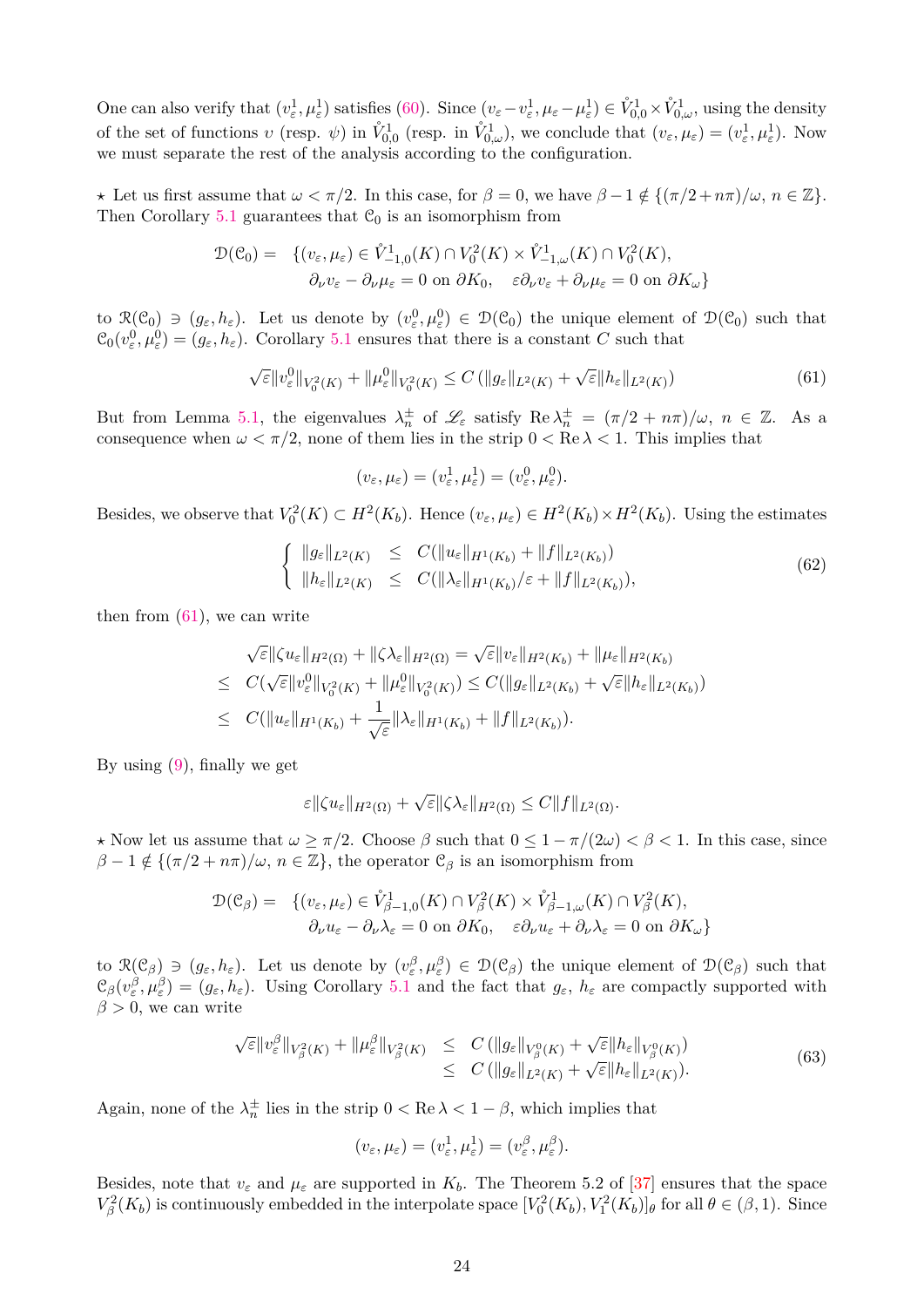the spaces  $V_0^2(K_b)$  and  $V_0^1(K_b)$  are continuously embedded in  $H^2(K_b)$  and  $H^1(K_b)$ , respectively, we infer that  $[V_0^2(K_b), V_1^2(K_b)]_\theta$  is continuously embedded in  $[H^2(K_b), H^1(K_b)]_\theta = H^{2-\theta}(K_b)$  for all  $\theta \in (\beta, 1)$ . Since  $\beta$  is arbitrarily close to  $1 - \pi/(2\omega)$ , we conclude that the space  $V_\beta^2(K_b)$  is continuously embedded in  $H^s(K_b)$  for all  $s < 1 + \pi/(2\omega)$ . Gathering the estimates [\(62\)](#page-23-1) and [\(63\)](#page-23-2), we infer that for all  $s < 1 + \pi/(2\omega)$ ,

$$
\sqrt{\varepsilon} \|\zeta u_{\varepsilon}\|_{H^{s}(\Omega)} + \|\zeta\lambda_{\varepsilon}\|_{H^{s}(\Omega)} = \sqrt{\varepsilon} \|v_{\varepsilon}\|_{H^{s}(K_{b})} + \|\mu_{\varepsilon}\|_{H^{s}(K_{b})}
$$
  
\n
$$
\leq C(\sqrt{\varepsilon} \|v_{\varepsilon}^{\beta}\|_{V_{\beta}^{2}(K)} + \|\mu_{\varepsilon}^{\beta}\|_{V_{\beta}^{2}(K)}) \leq C(\|g_{\varepsilon}\|_{L^{2}(K_{b})} + \sqrt{\varepsilon} \|h_{\varepsilon}\|_{L^{2}(K_{b})})
$$
  
\n
$$
\leq C(\|u_{\varepsilon}\|_{H^{1}(K_{b})} + \frac{1}{\sqrt{\varepsilon}} \|\lambda_{\varepsilon}\|_{H^{1}(K_{b})} + \|f\|_{L^{2}(K_{b})}).
$$

By using the estimate [\(9\)](#page-3-2), finally we get  $\varepsilon$   $\|\zeta u_{\varepsilon}\|_{H^{s}(\Omega)} + \sqrt{\varepsilon} \|\zeta \lambda_{\varepsilon}\|_{H^{s}(\Omega)} \leq C \|f\|_{L^{2}(\Omega)}$ .  $\Box$ 

**Remark 5.3.** *By using Corollary* [5.2](#page-21-3) *for*  $\beta_1 = 0$  *and*  $\beta_2 = 1$ *, we obtain all the singular functions at a corner of mixed type, which are the functions*  $r^{\lambda_k}(\varphi_k^{\nu}, \psi_k^{\nu})$  which belong to  $H^1(K_b)$  but not to *H*<sup>2</sup>( $K_b$ ). The singular functions are readily determined by the value of  $\text{Re}(\lambda_k^{\nu}) = (\pi/2 + k\pi)/\omega$  for  $k \in \mathbb{Z}$ *:* 

- *there is no singularity for*  $\omega \leq \pi/2$ ,
- *singularities are obtained for*  $k = 0$  *and*  $\nu = \pm$  *for*  $\pi/2 < \omega \leq 3\pi/2$ ,
- *singularities are obtained for*  $k = 0$ ,  $k = 1$  *and*  $\nu = \pm$  *for*  $\omega > 3\pi/2$ *.*

*Note that this conclusion is very similar to the case of the Laplace equation with mixed Dirichlet-Neumann boundary conditions (see [\[22\]](#page-33-16)).*

### <span id="page-24-0"></span>**6 Application to error estimates**

In this last section, we use the regularity estimates for solutions of quasi-reversibility problem  $(7)$ , in particular Theorem [3.1,](#page-7-0) to derive error estimates between the exact solution and the quasireversibility solution obtained in the presence of noisy data and with the help of a FEM.

### **6.1 Main analysis**

Let us assume that  $\Omega$  is a polygonal domain in two dimensions and that  $u \in H^1(\Omega)$  is the exact solution of problem [\(6\)](#page-3-0) associated with the exact data  $f \in L^2(\Omega)$ . In the context of inverse problems, usually *f* is not available. Only an approximate data  $f^{\delta} \in L^2(\Omega)$  is available, with

<span id="page-24-2"></span>
$$
||f^{\delta} - f||_{L^{2}(\Omega)} \leq \delta,
$$
\n(64)

where  $\delta$  can be viewed as the amplitude of noise. A natural idea is to solve problem [\(7\)](#page-3-1) with  $f^{\delta}$ instead of *f*, and a practical way of proceeding is to discretize problem [\(7\)](#page-3-1) with the help of a FEM. More precisely, we assume that  $\Omega$  supports a triangular mesh which is regular in the sense of [\[17\]](#page-33-23), the maximal diameter of each triangle being *h*. Let us denote by  $V_{0,h}$  and  $\tilde{V}_{0,h}$  the finite dimensional subspaces of  $V_0$  and  $\tilde{V}_0$ , respectively, formed by the continuous functions on  $\overline{\Omega}$  which are affine on each triangle and which vanish on the sides which belong to  $\overline{\Gamma}$  and  $\tilde{\Gamma}$ , respectively. The discretized version of the mixed formulation of quasi-reversibility [\(7\)](#page-3-1) is: for  $\varepsilon > 0$ , find  $(u_{\varepsilon,h}, \lambda_{\varepsilon,h}) \in V_{0,h} \times \tilde{V}_{0,h}$ such that for all  $(v_h, \mu_h) \in V_{0,h} \times \tilde{V}_{0,h}$ ,

<span id="page-24-1"></span>
$$
\begin{cases}\n\varepsilon \int_{\Omega} \nabla u_{\varepsilon,h} \cdot \nabla v_h \, dx + \int_{\Omega} \nabla v_h \cdot \nabla \lambda_{\varepsilon,h} \, dx = 0 \\
\int_{\Omega} \nabla u_{\varepsilon,h} \cdot \nabla \mu_h \, dx - \int_{\Omega} \nabla \lambda_{\varepsilon,h} \cdot \nabla \mu_h \, dx = \int_{\Omega} f \mu_h \, dx.\n\end{cases}
$$
\n(65)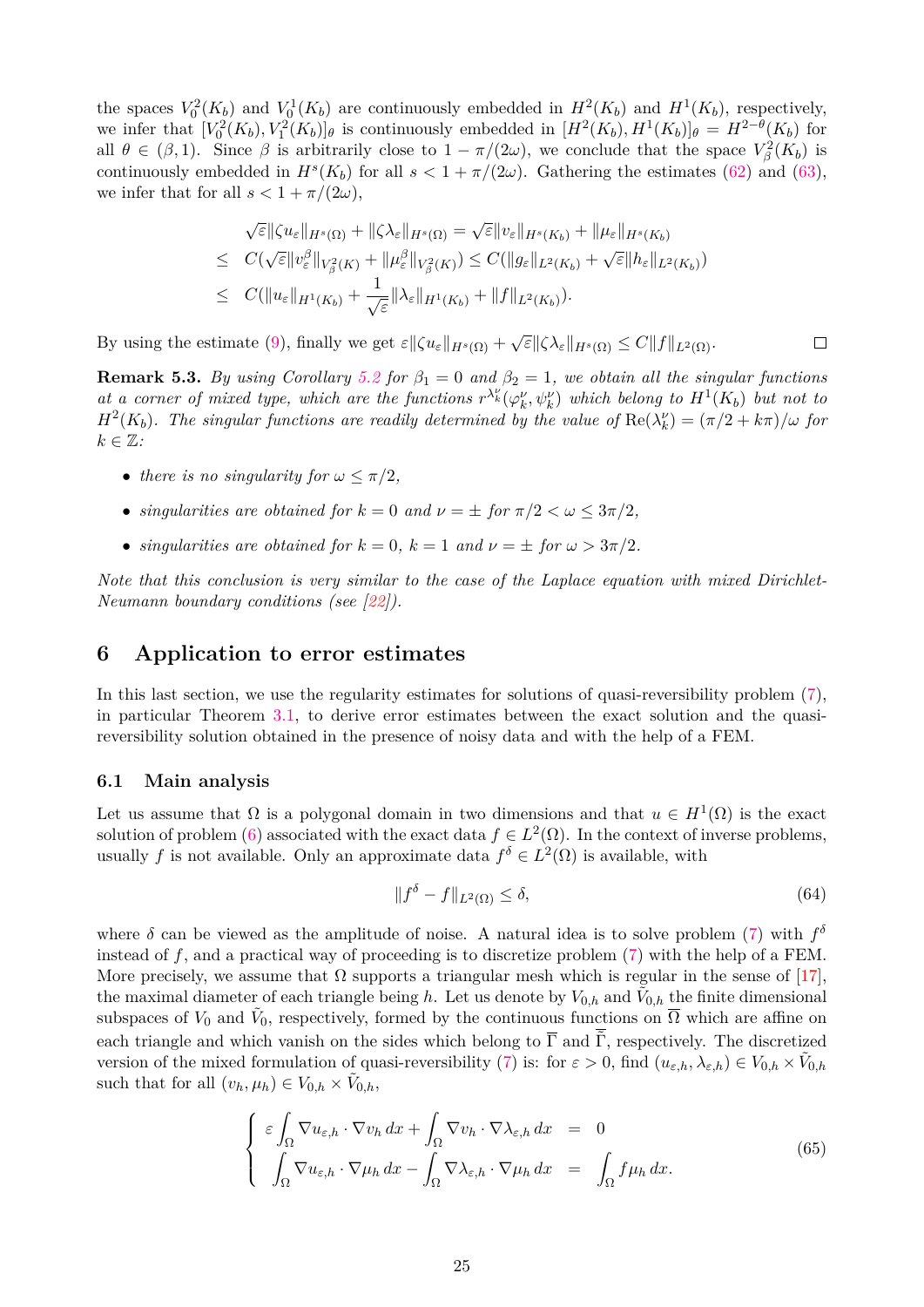We denote  $(u_{\varepsilon,h}^{\delta}, \lambda_{\varepsilon,h}^{\delta})$  the solution to problem [\(65\)](#page-24-1) which is associated with the noisy data  $f^{\delta}$  instead of the exact data f. In practice, the solution  $u_{\varepsilon,h}^{\delta}$  is the only approximate function of the exact solution *u* which is accessible, this is why we are interested in the norm of the discrepancy  $u_{\varepsilon,h}^{\delta} - u$ in the domain Ω. In this view, we write

<span id="page-25-0"></span>
$$
||u_{\varepsilon,h}^{\delta} - u||_{H^{1}(\Omega)} \le ||u_{\varepsilon,h}^{\delta} - u_{\varepsilon,h}||_{H^{1}(\Omega)} + ||u_{\varepsilon,h} - u_{\varepsilon}||_{H^{1}(\Omega)} + ||u_{\varepsilon} - u||_{H^{1}(\Omega)},
$$
\n(66)

and estimate each term of this decomposition. The first term to estimate corresponds to the error due to the noisy data. Let us prove the following lemma.

**Lemma 6.1.** *There exists a constant*  $C > 0$  *which depends only on the geometry such that* 

$$
||u_{\varepsilon,h}^{\delta} - u_{\varepsilon,h}||_{H^1(\Omega)} \le C \frac{\delta}{\sqrt{\varepsilon}}.
$$
\n(67)

*Proof.* By reusing the bilinear form  $A_{\varepsilon}$  introduced in the proof of Theorem [1.1,](#page-1-1)  $(u_{\varepsilon,h}^{\delta}, \lambda_{\varepsilon,h}^{\delta})$  and  $(u_{\varepsilon,h}, \lambda_{\varepsilon,h})$  are solutions in  $V_{0,h} \times V_{0,h}$  to the weak problems: for all  $(v_h, \mu_h) \in V_{0,h} \times V_{0,h}$ ,

$$
A_{\varepsilon}((u_{\varepsilon,h}^{\delta},\lambda_{\varepsilon,h}^{\delta});(v_h,\mu_h))=-\int_{\Omega}f^{\delta}\mu_h dx, \qquad A_{\varepsilon}((u_{\varepsilon,h},\lambda_{\varepsilon,h});(v_h,\mu_h))=-\int_{\Omega}f\mu_h dx.
$$

Taking the difference, setting  $(v_h, \mu_h) = (u_{\varepsilon,h}^{\delta} - u_{\varepsilon,h}, \lambda_{\varepsilon,h}^{\delta} - \lambda_{\varepsilon,h})$ , we get

$$
\varepsilon \|u_{\varepsilon,h}^\delta - u_{\varepsilon,h}\|^2 + \|\lambda_{\varepsilon,h}^\delta - \lambda_{\varepsilon,h}\|^2 \le \|f^\delta - f\|_{L^2(\Omega)} \|\lambda_{\varepsilon,h}^\delta - \lambda_{\varepsilon,h}\|_{L^2(\Omega)},
$$

where we recall that  $\|\cdot\|$  denotes the  $H^1(\Omega)$  semi-norm. We complete the proof by using the Poincaré inequality and [\(64\)](#page-24-2).  $\Box$ 

The second term of [\(66\)](#page-25-0) corresponds to the error due to discretization. Let us prove the following lemma, which is a consequence of Theorem [3.1.](#page-7-0)

**Lemma 6.2.** *There is a constant C >* 0 *which depends only on the geometry and on u such that*

<span id="page-25-1"></span>
$$
||u_{\varepsilon,h} - u_{\varepsilon}||_{H^1(\Omega)} \le C \frac{h^{s-1}}{\varepsilon},
$$
\n(68)

*where s is given in the statement of Theorem [3.1.](#page-7-0)*

*Proof.* The proof relies in particular on Céa's Lemma. Since we need a uniform estimate with respect to  $\varepsilon$ , we detail the proof. For all  $(v_h, \mu_h) \in V_{0,h} \times \tilde{V}_{0,h}$ , we have

$$
A_{\varepsilon}((u_{\varepsilon}-u_{\varepsilon,h},\lambda_{\varepsilon}-\lambda_{\varepsilon,h});(v_{h},\mu_{h}))=0.
$$

This implies that for all  $(v_h, \mu_h) \in V_{0,h} \times \tilde{V}_{0,h}$ ,

$$
A_{\varepsilon}((u_{\varepsilon}-u_{\varepsilon,h},\lambda_{\varepsilon}-\lambda_{\varepsilon,h});(u_{\varepsilon}-u_{\varepsilon,h},\lambda_{\varepsilon}-\lambda_{\varepsilon,h}))=A_{\varepsilon}((u_{\varepsilon}-u_{\varepsilon,h},\lambda_{\varepsilon}-\lambda_{\varepsilon,h});(u_{\varepsilon}-v_{h},\lambda_{\varepsilon}-\mu_{h})),
$$

hence

$$
A_{\varepsilon}((u_{\varepsilon}-u_{\varepsilon,h},\lambda_{\varepsilon}-\lambda_{\varepsilon,h});(u_{\varepsilon}-u_{\varepsilon,h},\lambda_{\varepsilon}-\lambda_{\varepsilon,h}))
$$
  

$$
\leq \inf_{(v_h,\mu_h)\in V_{0,h}\times \tilde{V}_{0,h}}|A_{\varepsilon}((u_{\varepsilon}-u_{\varepsilon,h},\lambda_{\varepsilon}-\lambda_{\varepsilon,h});(u_{\varepsilon}-v_h,\lambda_{\varepsilon}-\mu_h))|.
$$

But on the one hand, we have

$$
A_{\varepsilon}((u_{\varepsilon}-u_{\varepsilon,h},\lambda_{\varepsilon}-\lambda_{\varepsilon,h});(u_{\varepsilon}-u_{\varepsilon,h},\lambda_{\varepsilon}-\lambda_{\varepsilon,h}))=\varepsilon||u_{\varepsilon}-u_{\varepsilon,h}||^2+||\lambda_{\varepsilon}-\lambda_{\varepsilon,h}||^2
$$

while on the other hand, there holds

$$
\inf_{(v_h,\mu_h)\in V_{0,h}\times \tilde{V}_{0,h}}|A_{\varepsilon}((u_{\varepsilon}-u_{\varepsilon,h},\lambda_{\varepsilon}-\lambda_{\varepsilon,h});(u_{\varepsilon}-v_h,\lambda_{\varepsilon}-\mu_h))|\leq (\varepsilon||u_{\varepsilon}-u_{\varepsilon,h}||+||\lambda_{\varepsilon}-\lambda_{\varepsilon,h}||)\inf_{v_h\in V_{0,h}}||u_{\varepsilon}-v_h||+(||u_{\varepsilon}-u_{\varepsilon,h}||+||\lambda_{\varepsilon}-\lambda_{\varepsilon,h}||)\inf_{\mu_h\in \tilde{V}_{0,h}}||\lambda_{\varepsilon}-\mu_h||.
$$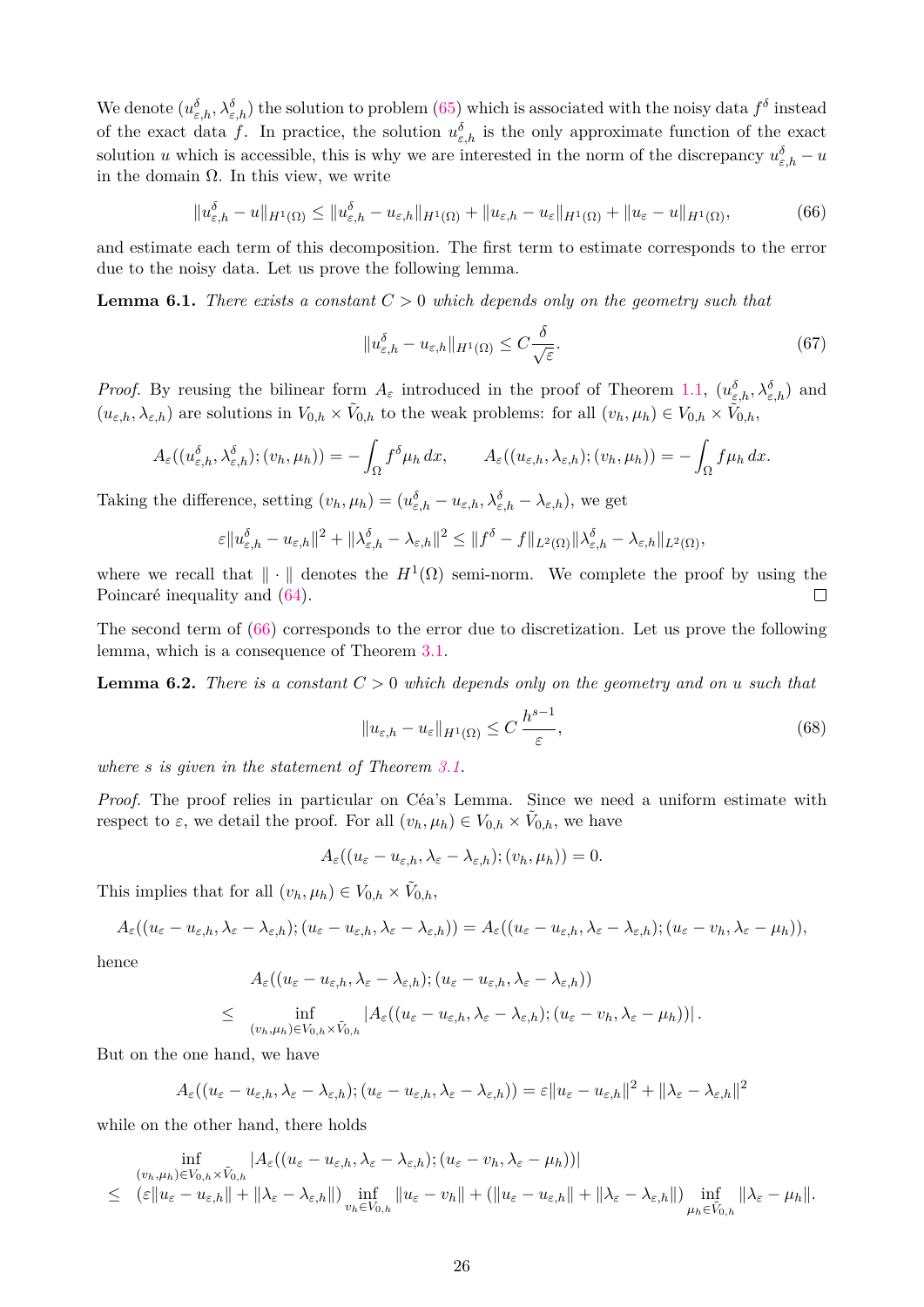By using the classical interpolation error estimates in  $H^s(\Omega)$  for  $s > 1$  (see [\[22\]](#page-33-16)), we know that there exists a constant  $C > 0$  which depends only on the geometry such that

$$
\inf_{v_h \in V_{0,h}} \|u_{\varepsilon} - v_h\| \le C h^{s-1} \|u_{\varepsilon}\|_{H^s(\Omega)}, \qquad \inf_{\mu_h \in \tilde{V}_{0,h}} \|\lambda_{\varepsilon} - \mu_h\| \le C h^{s-1} \|\lambda_{\varepsilon}\|_{H^s(\Omega)}.
$$

Theorem [3.1](#page-7-0) in the case of exact data *f* implies that there is a constant *C >* 0 which depends on the geometry and on *u* such that

$$
||u_{\varepsilon}||_{H^{s}(\Omega)} \leq C \frac{1}{\sqrt{\varepsilon}}
$$
 and  $||\lambda_{\varepsilon}||_{H^{s}(\Omega)} \leq C.$ 

From the three above estimates, we get

$$
\inf_{(v_h,\mu_h)\in V_{0,h}\times \tilde{V}_{0,h}} |A_{\varepsilon}((u_{\varepsilon}-u_{\varepsilon,h},\lambda_{\varepsilon}-\lambda_{\varepsilon,h});(u_{\varepsilon}-v_h,\lambda_{\varepsilon}-\mu_h))|
$$
\n
$$
\leq C \frac{h^{s-1}}{\sqrt{\varepsilon}} (\varepsilon \|u_{\varepsilon}-u_{\varepsilon,h}\| + \|\lambda_{\varepsilon}-\lambda_{\varepsilon,h}\|) + C h^{s-1}(\|u_{\varepsilon}-u_{\varepsilon,h}\| + \|\lambda_{\varepsilon}-\lambda_{\varepsilon,h}\|)
$$
\n
$$
\leq C \frac{h^{s-1}}{\sqrt{\varepsilon}} (\sqrt{\varepsilon}\|u_{\varepsilon}-u_{\varepsilon,h}\| + \|\lambda_{\varepsilon}-\lambda_{\varepsilon,h}\|).
$$

Eventually we end up with

$$
\varepsilon \|u_{\varepsilon}-u_{\varepsilon,h}\|^2 + \|\lambda_{\varepsilon}-\lambda_{\varepsilon,h}\|^2 \leq C \frac{h^{s-1}}{\sqrt{\varepsilon}} (\varepsilon \|u_{\varepsilon}-u_{\varepsilon,h}\|^2 + \|\lambda_{\varepsilon}-\lambda_{\varepsilon,h}\|^2)^{1/2},
$$

which completes the proof.

Estimating the third term in [\(66\)](#page-25-0) is strongly related to the stability of the Cauchy problem for the Laplace equation, a topic which has a long history since the pioneering paper  $[23]$  (see e.g. [\[38,](#page-34-5) [39,](#page-34-6) [2,](#page-32-4) [3,](#page-32-0) [1,](#page-32-5) [40,](#page-34-7) [5,](#page-32-6) [6\]](#page-32-7)). It is well-known that since such problem is exponentially ill-posed, the corresponding stability estimate is at best of logarithmic type (see for example [\[5\]](#page-32-6)). To our best knowledge, an estimate of  $\eta(\varepsilon) := ||u_{\varepsilon} - u||_{H^1(\Omega)}$ , which tends to 0 when  $\varepsilon$  tends to 0 in view of Theorem [1.2,](#page-3-4) is unknown. However, a logarithmic stability estimate for  $||u_{\varepsilon} - u||_{L^2(\Omega)}$  can be derived from Theorem 1.9 in [\[1\]](#page-32-5) and a Hölder stability estimate for  $||u_{\varepsilon} - u||_{H^1(G)}$  can be derived from Propositions 2.2 and 2.3 in [\[5\]](#page-32-6), where *G* is a subdomain of  $\Omega$  which excludes a vicinity of Γ and a vicinity of corners.

<span id="page-26-1"></span>**Lemma 6.3.** *There exists a constant C >* 0 *which depends only on the geometry and on u and a constant*  $\mu \in (0,1)$  *which depends only on the geometry such that* 

$$
||u_{\varepsilon}-u||_{L^{2}(\Omega)} \leq C \frac{1}{(\log(1/\varepsilon))^{n}}.
$$

*Proof.* From [\(6\)](#page-3-0) and [\(8\)](#page-3-5), the functions  $u_{\varepsilon} - u$  and  $\lambda_{\varepsilon}$  satisfy

<span id="page-26-0"></span>
$$
\begin{cases}\n-\Delta(u_{\varepsilon} - u) &= -\varepsilon f/(1 + \varepsilon) \text{ in } \Omega \\
u_{\varepsilon} - u &= 0 \\
\partial_{\nu}(u_{\varepsilon} - u) &= \partial_{\nu}\lambda_{\varepsilon} \text{ on } \Gamma.\n\end{cases}
$$
\n(69)

By using the estimate  $(10)$  of Theorem [1.2,](#page-3-4) we get

$$
||u_{\varepsilon}-u||_{H^1(\Omega)} \leq C, \qquad ||\Delta(u_{\varepsilon}-u)||_{L^2(\Omega)} \leq C \, \varepsilon, \qquad ||\partial_{\nu}(u_{\varepsilon}-u)||_{H^{-1/2}(\Gamma)} \leq C \, \sqrt{\varepsilon}.
$$

By plugging these estimates in Theorem 1.9 of [\[1\]](#page-32-5), we obtain the result.

<span id="page-26-2"></span>**Lemma 6.4.** *There exists a constant*  $C > 0$  *which depends only on the geometry and on u and a constant*  $\mu \in (0,1)$  *which depends only on the geometry such that* 

$$
||u_{\varepsilon} - u||_{H^1(G)} \le C \, \varepsilon^{\mu}.
$$

 $\Box$ 

 $\Box$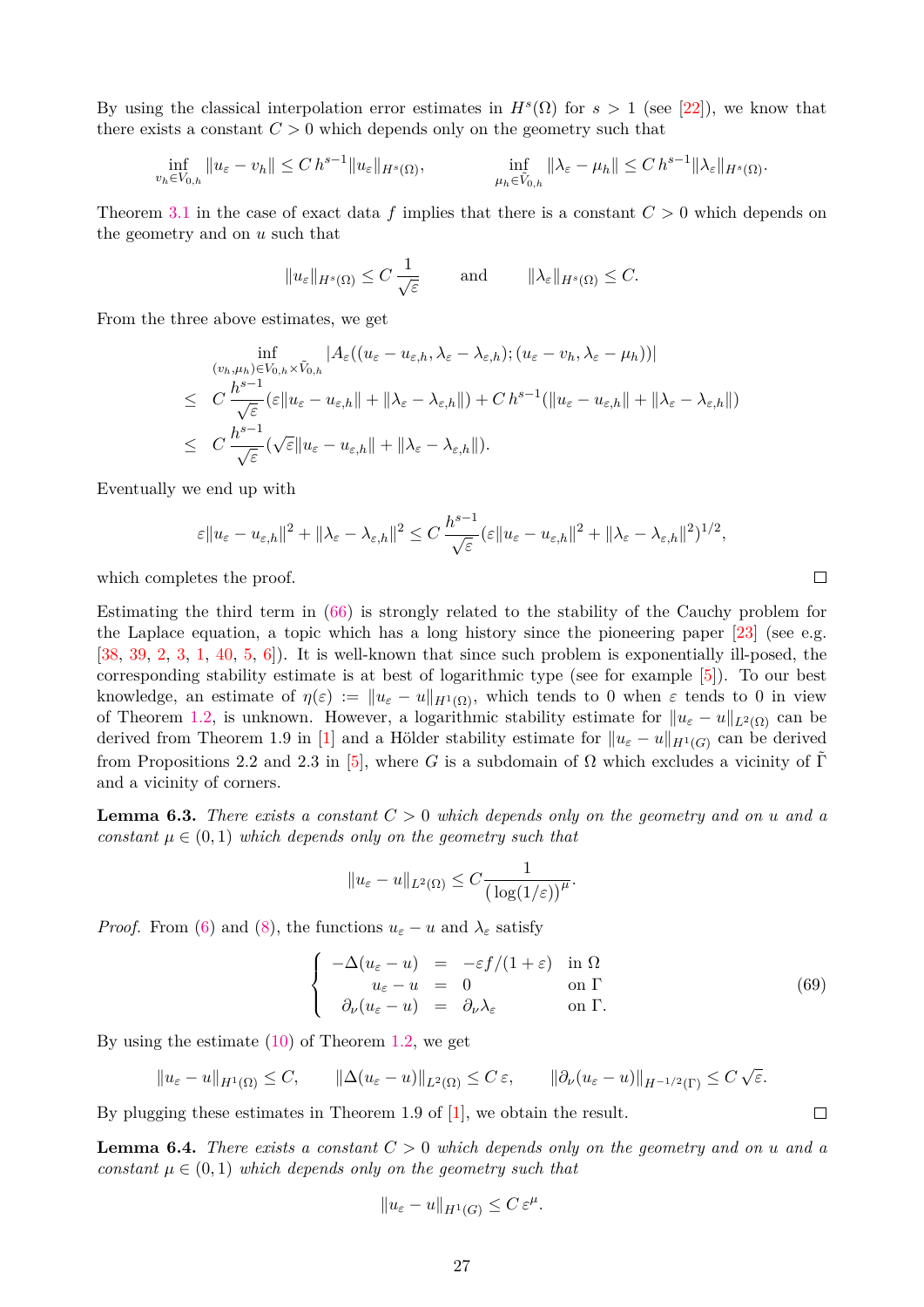*Proof.* We start again from the system [\(69\)](#page-26-0) satisfied by the function  $u_{\varepsilon} - u$  in  $\Omega$ . Let us consider some  $x_0 \in \Gamma$  and a sufficiently small  $r > 0$  such that  $\Gamma_0 = \Gamma \cap B(x_0, r)$  is the interior of a segment. We have that, by using a trace inequality,

$$
\|\partial_{\nu}(u_{\varepsilon}-u)\|_{L^{2}(\Gamma_{0})}=\|\partial_{\nu}\lambda_{\varepsilon}\|_{L^{2}(\Gamma_{0})}\leq C\,\|\lambda_{\varepsilon}\|_{H^{3/2}(\omega_{0})},
$$

where  $\omega_0 = \Omega \cap B(x_0, r)$ . Then, by interpolation

$$
\|\lambda_{\varepsilon}\|_{H^{3/2}(\omega_0)} \leq C \, \|\lambda_{\varepsilon}\|_{H^1(\omega_0)}^{1/2} \|\lambda_{\varepsilon}\|_{H^2(\omega_0)}^{1/2}.
$$

Now, the estimates of  $\lambda_{\varepsilon}$  given by Theorems [1.2](#page-3-4) and [2.1](#page-5-0) provide

$$
\|\lambda_{\varepsilon}\|_{H^1(\omega_0)} \le C\sqrt{\varepsilon}, \qquad \|\lambda_{\varepsilon}\|_{H^2(\omega_0)} \le C.
$$

We end up with

$$
\|\partial_{\nu}(u_{\varepsilon}-u)\|_{L^2(\Gamma_0)}\leq C\,\varepsilon^{1/4}.
$$

Plugging the estimates

$$
||u_{\varepsilon} - u||_{H^1(\Omega)} \leq C, \qquad ||\Delta(u_{\varepsilon} - u)||_{L^2(\Omega)} \leq C \varepsilon, \qquad ||\partial_\nu (u_{\varepsilon} - u)||_{L^2(\Gamma_0)} \leq C \varepsilon^{1/4}
$$

in Propositions 2.3 (propagation of smallness from a subpart of the boundary to the interior of the domain) and 2.2 (interior propagation of smallness) in [\[5\]](#page-32-6), we obtain the result.  $\Box$ 

**Remark 6.1.** *Our analysis does not provide a uniform bound of*  $||u_{\varepsilon} - u||_{H^{s}(\Omega)}$  *with respect to*  $\varepsilon$  *for some s >* 1*. Such uniform bound is required when trying to propagate smallness from the interior up to the boundary (see Proposition 2.4 in [\[5\]](#page-32-6)). This is why a stability estimate for*  $||u_{\varepsilon} - u||_{H^1(\Omega)}$ *can not be obtained from what precedes.*

In conclusion, by gathering  $(66)-(68)$  $(66)-(68)$  $(66)-(68)$ , we end up with the final estimate

<span id="page-27-0"></span>
$$
||u_{\varepsilon,h}^{\delta} - u||_{H^{1}(\Omega)} \leq C \frac{\delta}{\sqrt{\varepsilon}} + C \frac{h^{s-1}}{\varepsilon} + \eta(\varepsilon),
$$
\n(70)

where *s* is given in the statement of Theorem [3.1](#page-7-0) and *η* converges to 0 when  $\varepsilon$  tends to 0 at best with a logarithmic convergence rate in view of Lemma [6.3.](#page-26-1) An important application of the estimate [\(70\)](#page-27-0) is that when  $\delta \to 0$ , we have to choose  $\varepsilon = \varepsilon(\delta)$  and  $h = h(\varepsilon)$  such that

$$
\lim_{\delta \to 0} \frac{\delta}{\sqrt{\varepsilon(\delta)}} = 0, \qquad \lim_{\varepsilon \to 0} \frac{h^{s-1}(\varepsilon)}{\varepsilon} = 0
$$

in order to obtain a good approximation of the exact solution from noisy data and by using our FEM.

**Remark 6.2.** *Taking Lemma [6.4](#page-26-2) into account, the estimate [\(70\)](#page-27-0) is slightly improved in the truncated domain G:*

<span id="page-27-1"></span>
$$
||u_{\varepsilon,h}^{\delta} - u||_{H^1(G)} \le C\left(\frac{\delta}{\sqrt{\varepsilon}} + \frac{h}{\varepsilon} + \varepsilon^{\mu}\right),\tag{71}
$$

*where the exponent of h is* 1 *because the domain G excludes all the corners (we use a slight adaptation of Theorem [2.1\)](#page-5-0).*

### **6.2 Numerical illustrations**

In this paragraph, we present the results of preliminary numerical experiments we conducted to illustrate certain features of the estimate [\(70\)](#page-27-0). We set

$$
\Omega = (0,1) \times (0,1) \quad \text{and} \quad \Gamma = (\{0\} \times (0,1)) \cup (\{1\} \times (0,1)) \cup ((0,1) \times \{0\}),
$$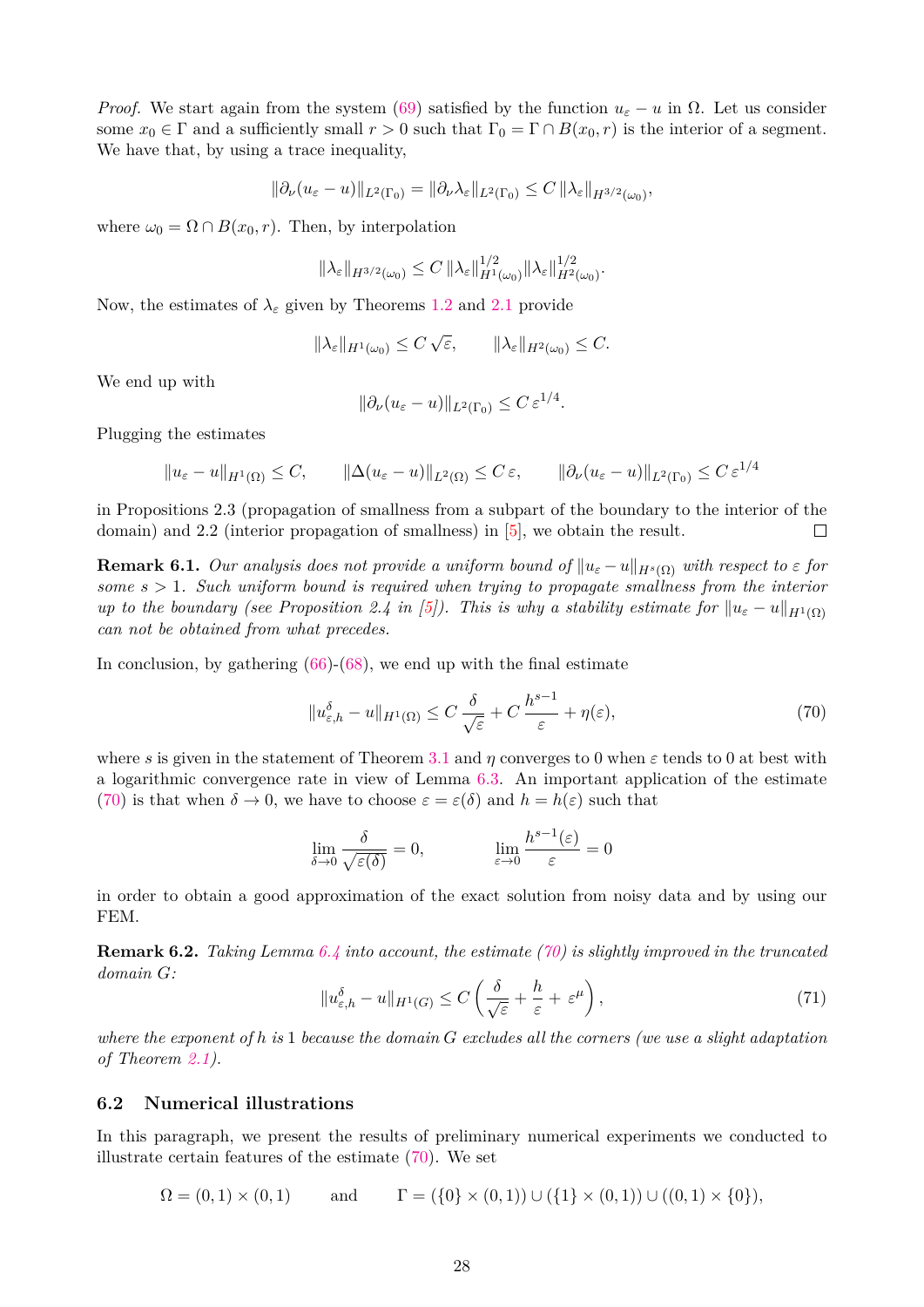as well as  $f = -\Delta u$ , where

$$
u(x, y) = (\sin(x) \sin(1 - x) \sin(y))^2
$$
.

Note that the function *u* satisfies  $u = \partial_\nu u = 0$  on  $\Gamma$ . As a consequence, *u* is the solution of the Cauchy problem [\(6\)](#page-3-0). Then for a given small  $\varepsilon > 0$ , we numerically approximate the solution of the mixed formulation of quasi-reversibility [\(7\)](#page-3-1) using a P1 FEM. To proceed, we use the library *FreeFem++*<sup>[1](#page-28-0)</sup>. This gives us a numerical solution  $u_{\varepsilon,h}$  where *h* corresponds to the mesh size. The mesh of the domain  $\Omega$  is structured and composed of triangles that are all the same. We emphasize that in order to interpret the results more easily, that is to analyze the conjugate effects of *ε* and *h* on the error, we take  $f^{\delta} = f$ . In other words, we work with noiseless data.



<span id="page-28-1"></span>Figure 4: Curves  $||u_{\varepsilon,h} - u||_{H^1(\Omega)}$  with respect to *h* for  $\varepsilon = 10^{-5}$ ,  $\varepsilon = 10^{-6}$  and  $\varepsilon = 10^{-7}$ .

In Figure [4,](#page-28-1) we have displayed the curve  $||u_{\varepsilon,h} - u||_{H^1(\Omega)}$  as a function of *h* for different values of *ε*. Given the geometry considered here, Theorem [3.1](#page-7-0) ensures that we can take *s* = 2 in [\(70\)](#page-27-0). As a consequence, we have the theoretical estimate

<span id="page-28-2"></span>
$$
||u_{\varepsilon,h} - u||_{H^1(\Omega)} \le C \frac{h}{\varepsilon} + \eta(\varepsilon),
$$
\n(72)

where the function  $\eta$  is not known but at best logarithmic (see the discussion above). We observe that  $||u_{\varepsilon,h} - u||_{H^1(\Omega)}$  is a function that decreases as *h* tends to zero. However, such function seems linear for small values of *ε* and turns out to be a constant for large values of *ε* in the region where *h* is small (see the left curve of Figure [4\)](#page-28-1). An attempt to explain such phenomenon is the following: for small values of  $\varepsilon$ , the first term in the right-hand side of [\(72\)](#page-28-2) is much larger than the second one. so that the linearity with respect to *h* is visible. This is confirmed, looking at the vertical scales indicated on the figure, by the fact that the maximal error is increasing when  $\varepsilon$  is decreasing. For large values of  $\varepsilon$ , the second term becomes dominant and does not depend on  $h$ , which explains why a threshold is visible.

Such effect can be attenuated if we truncate the domain close to the boundary  $\partial\Omega\setminus\overline{\Gamma} = (0,1)\times\{1\}$ , that is where the data are unknown. Indeed, as we can see on Figure [5,](#page-29-0) the numerical errors create some instability close to that part of the boundary.

In Figure [6,](#page-29-1) we set  $\tilde{G} = (0,1) \times (0,0.9)$  (interior domain) and we represent the curve  $||u_{\varepsilon,h} - u||_{H^1(\tilde{G})}$ as a function of *h* for different values of  $\varepsilon$ . In that case, adapting a bit [\(71\)](#page-27-1) (because  $\Gamma$  has some corners but angles are right angles), we obtain the theoretical estimate

<span id="page-28-3"></span>
$$
||u_{\varepsilon,h} - u||_{H^1(\tilde{G})} \le C\left(\frac{h}{\varepsilon} + \varepsilon^{\mu}\right)
$$
\n(73)

for some positive  $\mu$ . In this situation, in agreement with [\(73\)](#page-28-3), we observe that the linear behaviour with respect to *h* as *h* tends to zero appears quite clearly, because the first term in the right-hand side of [\(73\)](#page-28-3) is not absorbed by the second one any more, for all values of  $\varepsilon$  that we consider. This may be due to the fact that the Hölder estimate  $C \varepsilon^{\mu}$  is much smaller than the estimate  $\eta(\varepsilon)$ , which is at best logarithmic.

<span id="page-28-0"></span><sup>1</sup>*FreeFem++*, <http://www.freefem.org/ff++/>.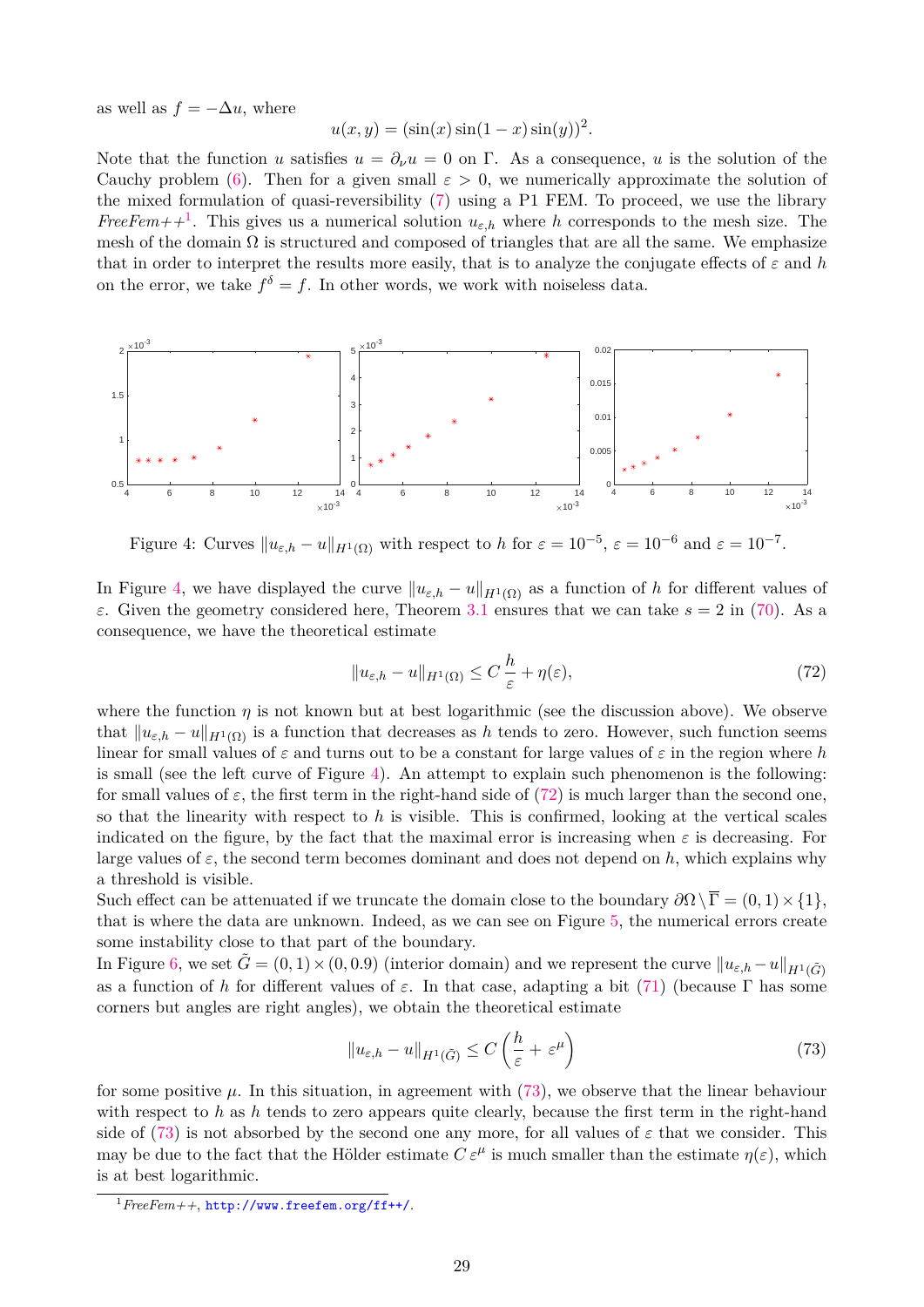

<span id="page-29-0"></span>Figure 5: Exact solution *u* (left) and error  $u_{\varepsilon,h} - u$  (right) for  $\varepsilon = 10^{-8}$ ,  $h \approx 7.1 \times 10^{-3}$ .



<span id="page-29-1"></span>Figure 6: Curves  $\|u_{\varepsilon,h} - u\|_{H^1(\tilde{G})}$  with respect to *h* for  $\varepsilon = 10^{-5}$ ,  $\varepsilon = 10^{-6}$  and  $\varepsilon = 10^{-7}$ . Here  $\tilde{G} = (0, 1) \times (0, 0.9).$ 



<span id="page-29-2"></span>Figure 7: Curves  $||u_{\varepsilon,h} - u||_{H^1(\Omega)}$  (left) and  $||u_{\varepsilon,h} - u||_{H^1(\tilde{G})}$  (right) with respect to log  $\varepsilon$  for  $h \approx$  $8.3 \times 10^{-3}$ .

Finally, in Figure [7](#page-29-2) we show the curves  $\|u_{\varepsilon,h}-u\|_{H^1(\Omega)}$  (left) and  $\|u_{\varepsilon,h}-u\|_{H^1(\tilde{G})}$  (right) with respect to  $\log \varepsilon$  for a given *h*, by using the same horizontal and vertical scales. In accordance with [\(72\)](#page-28-2) and [\(73\)](#page-28-3), we observe that for a fixed h, when  $\varepsilon$  decreases to zero, the errors firstly improve and secondly deteriorate. This is especially observable for the error in  $\Omega$  (left picture).

### **Appendix A: A basic uniform estimate**

For  $\lambda \in \mathbb{C}$ , we introduce the symbol  $\mathscr{J}(\lambda) : \mathcal{D}(\mathscr{J}) \longrightarrow L^2(0,\omega)$  where

$$
\mathcal{D}(\mathscr{J}) = \{ u \in H_{0,0}^1(0,\omega) \cap H^2(0,\omega), \ d_\theta u(\omega) = 0 \}
$$

and

 $\mathscr{J}(\lambda)\varphi = -(\lambda^2 + d_\theta^2)\varphi.$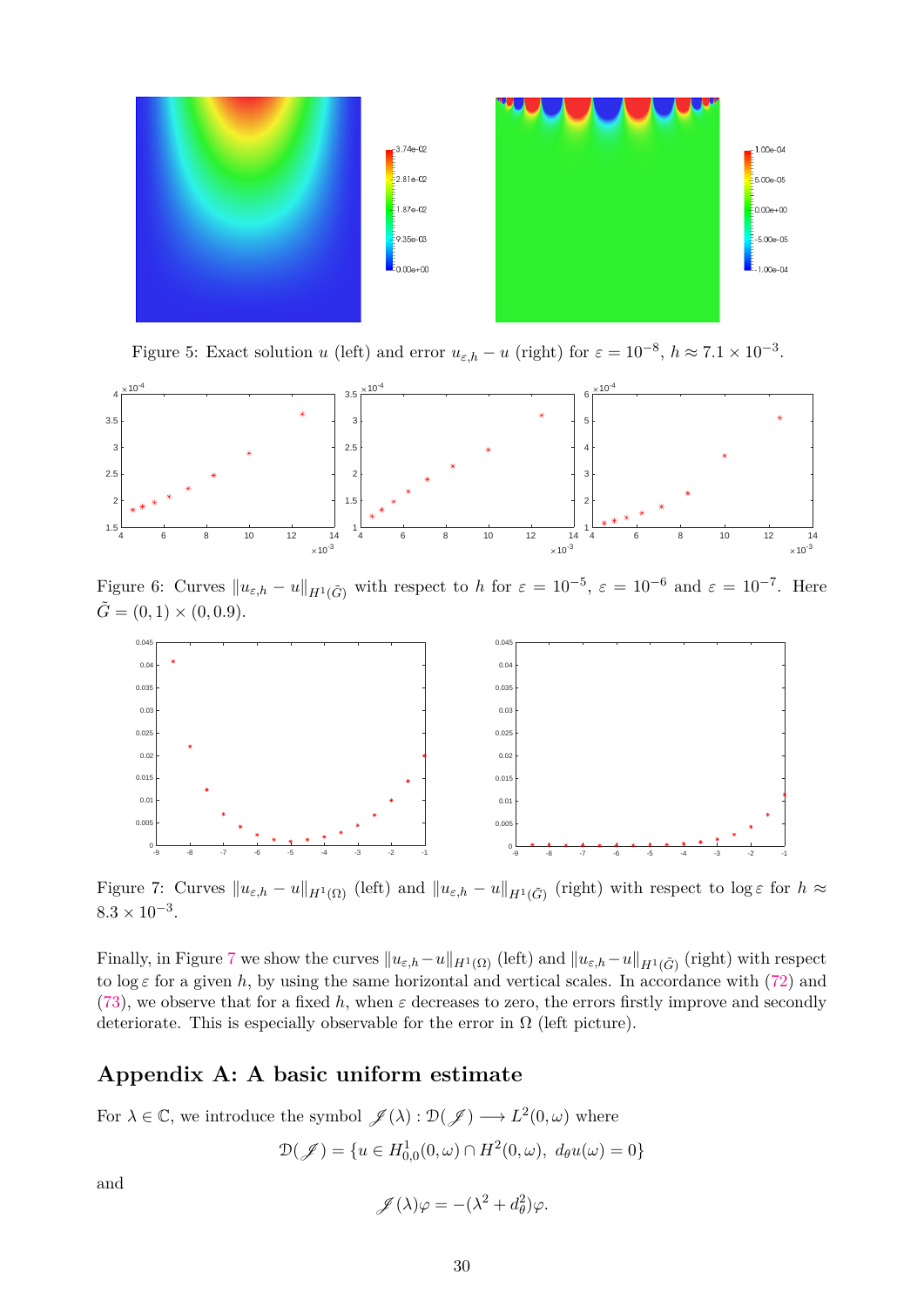The goal of the appendix is to establish the following result.

<span id="page-30-0"></span>**Proposition 6.1.** *If*  $\text{Re }\lambda \notin \{(\pi/2 + n\pi)/\omega, n \in \mathbb{Z}\}\$ , then  $\mathscr{J}$  *is an isomorphism and if*  $\varphi \in \mathcal{D}(\mathscr{J})$ *satisfies*  $\mathscr{J}(\varphi) = g \in L^2(0, \omega)$ *, we have the estimate* 

$$
||d_{\theta}^{2}\varphi||_{L^{2}(0,\omega)} + |\lambda|^{2} ||\varphi||_{L^{2}(0,\omega)} \leq C ||g||_{L^{2}(0,\omega)},
$$
\n(74)

*where*  $C > 0$  *is independent of g and* Im  $\lambda$ *.* 

To prove proposition [6.1,](#page-30-0) we need three lemmas. We first consider a simple situation when  $\lambda$  is purely imaginary.

<span id="page-30-1"></span>**Lemma 6.5.** *If*  $\lambda = i\tau$ ,  $\tau \in \mathbb{R}$ , the mapping  $\mathcal{J}$  is an isomorphism and if  $\varphi \in \mathcal{D}(\mathcal{J})$  satisfies  $\mathscr{J}(\varphi) = g \in L^2(0, \omega)$ , we have

$$
||d_{\theta}^2 \varphi||_{L^2(0,\omega)} + |\lambda|^2 ||\varphi||_{L^2(0,\omega)} \leq 3 ||g||_{L^2(0,\omega)}.
$$

*Proof.* For  $\lambda = i\tau$  with  $\tau \in \mathbb{R}$ , due to the Lax-Milgram lemma and Poincaré inequality, for all  $g \in L^2(0, \omega)$  there exists a unique  $\varphi \in H^1_{0, \omega}(0, \omega)$  such that  $(\tau^2 - d_\theta^2)\varphi = g$  and  $d_\theta \varphi(\omega) = 0$ . Then  $d_{\theta}^2 \varphi = \tau^2 \varphi - g \in L^2(0, \omega)$ . Hence  $\mathscr{J}(\lambda)$  is invertible and continuous. From the Banach theorem,  $\mathscr{J}(\lambda)$  is an isomorphism. More precisely, the Lax-Milgram lemma implies that

$$
||d_{\theta}\varphi||_{L^{2}(0,\omega)}^{2}+|\lambda|^{2}||\varphi||_{L^{2}(0,\omega)}^{2}=(g,\varphi)_{L^{2}(0,\omega)},
$$

in particular

$$
|\lambda|^2 \|\varphi\|_{L^2(0,\omega)} \le \|g\|_{L^2(0,\omega)}.
$$

Since in addition  $d_{\theta}^2 \varphi = \tau^2 \varphi - g$ , we have

$$
||d_{\theta}^{2}\varphi||_{L^{2}(0,\omega)} \leq |\lambda|^{2} ||\varphi||_{L^{2}(0,\omega)} + ||g||_{L^{2}(0,\omega)} \leq 2 ||g||_{L^{2}(0,\omega)},
$$

which completes the proof.

We will say that  $\lambda \in \mathbb{C}$  is an eigenvalue of  $\mathscr{J}$  if Ker  $\mathscr{J}(\lambda) \neq \{0\}$ . We have the following lemma.

<span id="page-30-3"></span>**Lemma 6.6.** For all  $\lambda \in \mathbb{C}$ ,  $\mathscr{J}(\lambda): \mathcal{D}(\mathscr{J}) \longrightarrow L^2(0,\omega)$  is an isomorphism if and only if  $\lambda$  is not *one of the*  $\lambda_n = (\pi/2 + n\pi)/\omega, n \in \mathbb{Z}$ .

*Proof.* Lemma [6.5](#page-30-1) indicates that the result is true for any  $\lambda \in i\mathbb{R}$ . It follows from the analytic Fredholm theorem that  $\mathscr{J}(\lambda) : \mathcal{D}(\mathscr{J}) \longrightarrow L^2(0,\omega)$  is an isomorphism if and only if  $\lambda$  is not an eigenvalue of  $\mathscr{J}$ . It is straightforward that the eigenvalues of  $\mathscr{J}$  are  $\lambda_n = (\pi/2 + n\pi)/\omega$ ,  $n \in \mathbb{Z}$ , the corresponding eigenfunctions being given by  $\varphi_n(\theta) = \sin((\pi/2 + n\pi)\theta/\omega)$ . The result follows.  $\Box$ 

We now consider a situation where  $\lambda$  is no longer purely imaginary.

<span id="page-30-2"></span>**Lemma 6.7.** *There exists a real positive constant*  $\delta$  *such that for all*  $\lambda \in \mathbb{C}$  *satisfying* 

$$
|\text{Re }\lambda| < \delta |\text{Im }\lambda|,
$$

*the operator*  $\mathscr{J}$  *is an isomorphism and if*  $\varphi \in \mathcal{D}(\mathscr{J})$  *satisfies*  $\mathscr{J}(\lambda)\varphi = g \in L^2(0,\omega)$ *, then* 

$$
||d_{\theta}^{2}\varphi||_{L^{2}(0,\omega)}+|\lambda|^{2}||\varphi||_{L^{2}(0,\omega)}\leq 4||g||_{L^{2}(0,\omega)}.
$$

*Proof.* We already know from Lemma [6.5](#page-30-1) that the result holds for  $\lambda \in i\mathbb{R}$ . Now let us consider the case when  $\lambda \notin i\mathbb{R}$ . We write  $\lambda$  as  $\lambda = \pm i|\lambda|e^{i\psi}$  for  $\psi \in (-\pi/2, \pi/2)$ . Set  $\tilde{\lambda} = \pm i|\lambda|$ . Since  $|\lambda| = |\tilde{\lambda}|$ , we have

$$
||d_{\theta}^{2}\varphi||_{L^{2}(0,\omega)}+|\lambda|^{2}||\varphi||_{L^{2}(0,\omega)}=||d_{\theta}^{2}\varphi||_{L^{2}(0,\omega)}+|\tilde{\lambda}|^{2}||\varphi||_{L^{2}(0,\omega)}.
$$

Let us define  $\tilde{g} = \mathscr{J}(\tilde{\lambda})\varphi$ . According to Lemma [6.5,](#page-30-1) we have

$$
||d_{\theta}^2 \varphi||_{L^2(0,\omega)} + |\lambda|^2 ||\varphi||_{L^2(0,\omega)} \leq 3 ||\tilde{g}||_{L^2(0,\omega)}.
$$

 $\Box$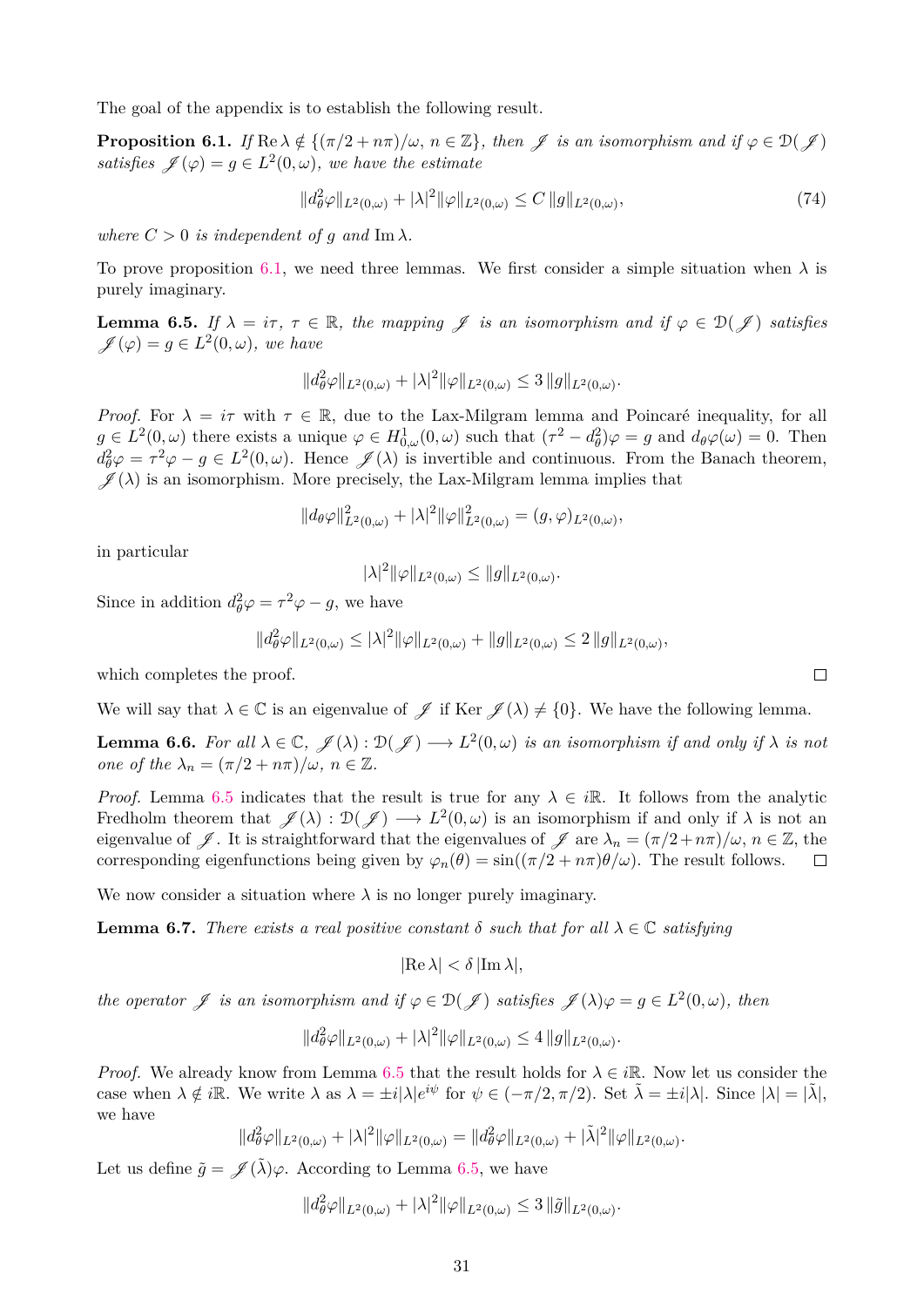We have that

$$
\|\tilde{g}\|_{L^2(0,\omega)} \le \|g\|_{L^2(0,\omega)} + \|\tilde{g} - g\|_{L^2(0,\omega)}
$$

and

$$
\|\tilde{g} - g\|_{L^2(0,\omega)} = \|\mathscr{J}(\tilde{\lambda})\varphi - \mathscr{J}(\lambda)\varphi\|_{L^2(0,\omega)} \leq |\tilde{\lambda}^2 - \lambda^2| \|\varphi\|_{L^2(0,\omega)}.
$$

We obtain that

$$
\|\tilde{g} - g\|_{L^2(0,\omega)} \le |e^{2i\psi} - 1|^2 |\lambda|^2 \|\varphi\|_{L^2(0,\omega)}.
$$

For all  $\varepsilon > 0$ , there exist  $\delta$  small enough such that  $\|\tilde{g} - g\|_{L^2(0,\omega)} \leq \varepsilon |\lambda|^2 \|\varphi\|_{L^2(0,\omega)}$ . By choosing  $3\varepsilon = 1/4$  we eventually obtain the result.  $\Box$ 

*Proof of Proposition [6.1.](#page-30-0)* Lemma [6.7](#page-30-2) implies that for all  $\lambda \in \mathbb{C}$  such that Re  $\lambda = \beta$  and  $|\text{Im}(\lambda)| > \nu_{\beta}$ , we have the estimate

$$
||d_{\theta}^2 \varphi||_{L^2(0,\omega)} + |\lambda|^2 ||\varphi||_{L^2(0,\omega)} \leq C ||g||_{L^2(0,\omega)},
$$

where  $C > 0$  is independent of  $\lambda$ , *g* and  $\nu_{\beta}$  depends only on  $\beta$ . For  $\lambda \in [\beta - i\nu_{\beta}, \beta + i\nu_{\beta}]$ , the symbol  $\mathscr{J}(\lambda)$  is invertible according to Lemma [6.6.](#page-30-3) The analytic Fredholm theorem guarantees that the inverse operator  $\lambda \mapsto \mathscr{J}(\lambda)^{-1}$  is continuous outside of its poles. Since the segment  $[-\beta - i\nu_\beta, -\beta + i\nu_\beta]$  is compact, we deduce that the above estimate remains true for all  $\lambda$  such that  $\operatorname{Re} \lambda = \beta$  with a constant *C* which depends neither on *g* nor Im  $\lambda$ .  $\Box$ 

### **Appendix B: Proofs of Lemmas [6.8](#page-31-2) and [6.9](#page-32-3)**

In order to prove Lemmas [6.8](#page-31-2) and [6.9,](#page-32-3) we will need the following formulas, which hold for any  $\lambda \in \mathbb{C}$ and  $\theta \in \mathbb{R}$ ,

$$
\cos(\lambda \theta) = \cos(\text{Re}(\lambda)\theta) \cosh(\text{Im}(\lambda)\theta) - i \sin(\text{Re}(\lambda)\theta) \sinh(\text{Im}(\lambda)\theta)
$$

and

$$
\sin(\lambda \theta) = \sin(\text{Re}(\lambda)\theta) \cosh(\text{Im}(\lambda)\theta) + i \cos(\text{Re}(\lambda)\theta) \sinh(\text{Im}(\lambda)\theta).
$$

They imply

<span id="page-31-0"></span>
$$
|\sin(\lambda \theta)|^2 = (\cosh(2\text{Im}(\lambda)\theta) - \cos(2\text{Re}(\lambda)\theta))/2
$$
\n(75)

and

<span id="page-31-1"></span>
$$
|\cos(\lambda \theta)|^2 = (\cosh(2\mathrm{Im}(\lambda)\theta) + \cos(2\mathrm{Re}(\lambda)\theta))/2.
$$
 (76)

In the following lemmas, we give the proof of two technical results needed in the previous analysis.

<span id="page-31-2"></span>**Lemma 6.8.** *Assume that*  $\beta \notin \{(\pi/2 + n\pi)/\omega, n \in \mathbb{Z}\}\$ . There is a constant  $C > 0$  independent of  $\varepsilon > 0$ ,  $\lambda = \beta + i\tau \in \ell_\beta$  *such that* 2|*τ*|*ω*

<span id="page-31-3"></span>
$$
\frac{e^{2|\tau|\omega}}{|1+\varepsilon\cos^2(\lambda\omega)|^2} \le C/\varepsilon.
$$
\n(77)

*Proof.* Observing that  $e^{2|\tau|\omega} \leq 4 \cosh(\tau \omega)^2$ , we see that to establish [\(77\)](#page-31-3), it is sufficient to show that there is some  $\eta > 0$  such that

<span id="page-31-4"></span>
$$
\frac{\eta\sqrt{\varepsilon}\cosh(\tau\omega)}{|1+i\sqrt{\varepsilon}\,\cos(\lambda\omega)|^2}\frac{\eta\sqrt{\varepsilon}\cosh(\tau\omega)}{|1-i\sqrt{\varepsilon}\,\cos(\lambda\omega)|^2} \le 1.
$$
\n(78)

We will study the two factors on the left hand side of [\(78\)](#page-31-4) proving that for  $\eta > 0$  small enough they are both smaller than one. Let us consider the first one. A direct computation gives

<span id="page-31-5"></span>
$$
|1 + i\sqrt{\varepsilon}\cos(\lambda\omega)|^2 = \varepsilon\cos(\beta\omega)^2\cosh(\tau\omega)^2 + (1 + \sqrt{\varepsilon}\sin(\beta\omega)\sinh(\tau\omega))^2.
$$
 (79)

Define the polynomial function *P* such that

$$
P(X) = X^2 \cos(\beta \omega)^2 \cosh(\tau \omega)^2 + (1 + X \sin(\beta \omega) \sinh(\tau \omega))^2 - \eta X \cosh(\tau \omega).
$$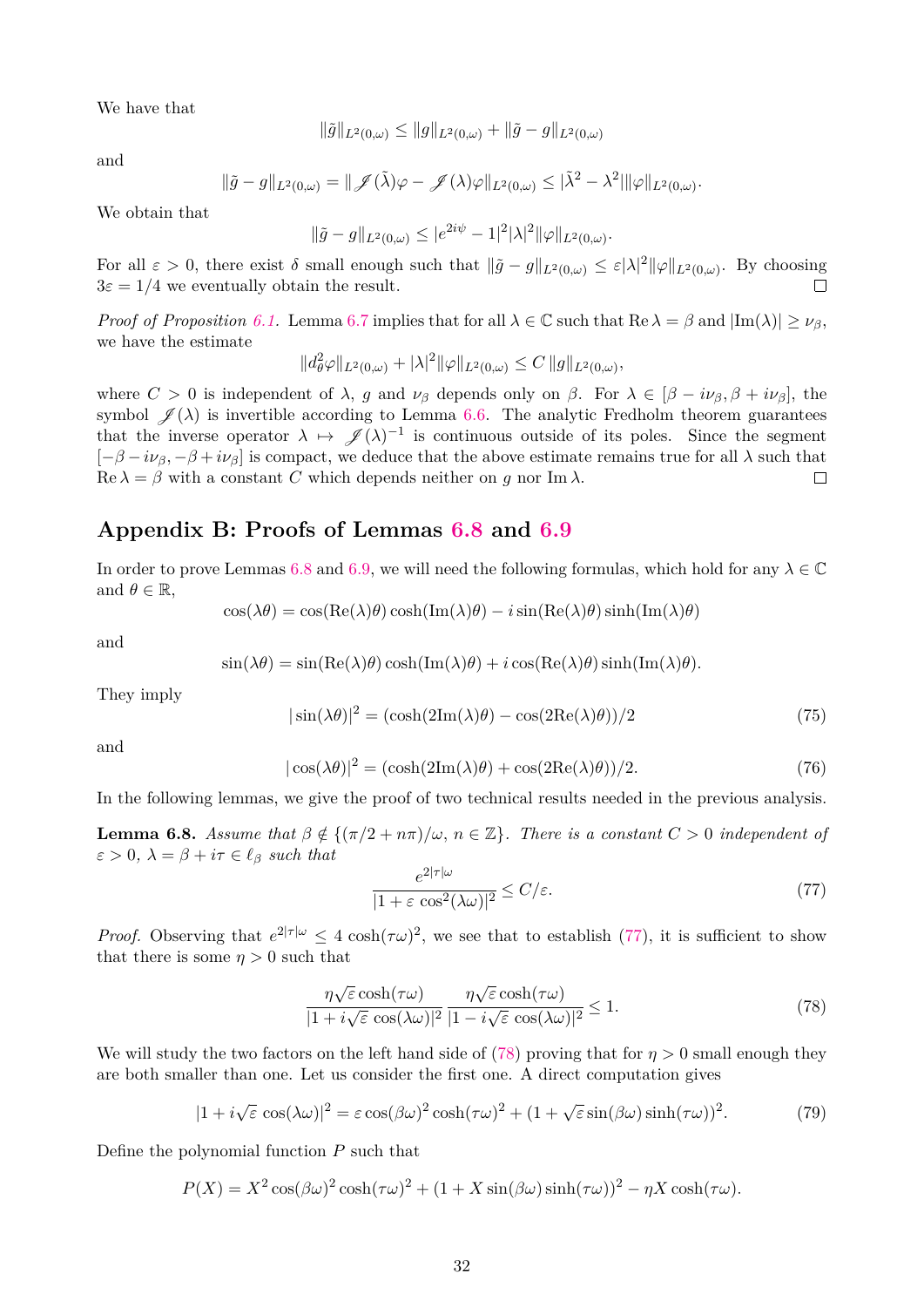We see that the first factor on the left hand side of [\(78\)](#page-31-4) is smaller than one as soon as *P* is positive on R. Since  $P(0) = 1 > 0$ , it is sufficient to show that its discriminant is negative. We find

$$
\Delta_P = (2\sin(\beta\omega)\sinh(\tau\omega) + \eta\cosh(\tau\omega))^2 - 4(\cos(\beta\omega)^2\cosh(\tau\omega)^2 + \sin(\beta\omega)^2\sin(\tau\omega)^2)
$$
  
= 
$$
((\eta^2 - 4\cos(\beta\omega)^2)\cosh(\tau\omega) + 4\eta\sin(\beta\omega)\sinh(\tau\omega))\cosh(\tau\omega).
$$

Observing that  $|\sinh(\tau\omega)| < \cosh(\tau\omega)$ , we can write

$$
(\eta^2 - 4\cos(\beta\omega)^2)\cosh(\tau\omega) + 4\eta\sin(\beta\omega)\sinh(\tau\omega)
$$
  
 
$$
\leq (\eta^2 + 4\eta|\sin(\beta\omega)| - 4\cos(\beta\omega)^2)\cosh(\tau\omega).
$$

Therefore, since  $\cos(\beta\omega) \neq 0$  when  $\beta \notin {\{\pi/2 + n\pi\}}/\omega$ ,  $n \in \mathbb{Z}$ , we see that we can find  $\eta > 0$ small enough (but independent of  $\tau$ ) such that  $\Delta P$  < 0. This shows that the first factor on the left hand side of [\(78\)](#page-31-4) is smaller than one. A completely similar approach allows one to prove that the second factor is also smaller than one. As a consequence, [\(78\)](#page-31-4) is satisfied for *η* small enough and so  $\Box$ is [\(77\)](#page-31-3).

<span id="page-32-3"></span>**Lemma 6.9.** *Assume that*  $\beta \notin \{(\pi/2 + n\pi)/\omega, n \in \mathbb{Z}\}\$ . There is a constant  $C > 0$  independent of  $\varepsilon > 0$ ,  $\lambda = \beta + i\tau \in \ell_\beta$  *such that* 

$$
\frac{\varepsilon^2 e^{4|\tau|\omega}}{|1+\varepsilon \cos^2(\lambda \omega)|^2} \le C. \tag{80}
$$

 $\Box$ 

*Proof.* As in the proof of Lemma [6.8,](#page-31-2) one can check that it is sufficient to show that there is some  $n > 0$  such that

$$
\frac{\eta \varepsilon \cosh(\tau \omega)^2}{|1 + i\sqrt{\varepsilon} \cos(\lambda \omega)|^2} \frac{\eta \varepsilon \cosh(\tau \omega)^2}{|1 - i\sqrt{\varepsilon} \cos(\lambda \omega)|^2} \le 1.
$$
\n(81)

In [\(79\)](#page-31-5), we obtained

$$
|1 \pm i\sqrt{\varepsilon}\cos(\lambda\omega)|^2 = \varepsilon\cos(\beta\omega)^2\cosh(\tau\omega)^2 + (1 \mp \sqrt{\varepsilon}\sin(\beta\omega)\sinh(\tau\omega))^2. \tag{82}
$$

Therefore, we can write

$$
|1 \pm i\sqrt{\varepsilon} \cos(\lambda \omega)|^2 - \eta \varepsilon \cosh(\tau \omega)^2
$$
  
=  $\varepsilon(\cos(\beta \omega)^2 - \eta) \cosh(\tau \omega)^2 + (1 \mp \sqrt{\varepsilon} \sin(\beta \omega) \sinh(\tau \omega))^2 > 0$ 

for  $\eta$  small enough. This is enough to conclude.

### **References**

- <span id="page-32-5"></span>[1] G. Alessandrini, L. Rondi, E. Rosset, and S. Vessella. The stability for the Cauchy problem for elliptic equations. *Inverse Problems*, 25(12):123004, 47 pages, 2009.
- <span id="page-32-4"></span>[2] M. Azaïez, F.B. Belgacem, and H. El Fekih. On Cauchy's problem: II. Completion, regularization and approximation. *Inverse Problems*, 22(4):1307, 2006.
- <span id="page-32-0"></span>[3] F.B. Belgacem. Why is the Cauchy problem severely ill-posed? *Inverse Problems*, 23(2):823– 836, 2007.
- <span id="page-32-1"></span>[4] L. Bourgeois. A mixed formulation of quasi-reversibility to solve the Cauchy problem for Laplace's equation. *Inverse Problems*, 21(3):1087–1104, 2005.
- <span id="page-32-6"></span>[5] L. Bourgeois. About stability and regularization of ill-posed elliptic Cauchy problems: the case of *C* <sup>1</sup>*,*<sup>1</sup> domains. *M2AN Math. Model. Numer. Anal.*, 44(4):715–735, 2010.
- <span id="page-32-7"></span>[6] L. Bourgeois and J. Dardé. About stability and regularization of ill-posed elliptic Cauchy problems: the case of Lipschitz domains. *Appl. Anal.*, 89(11):1745–1768, 2010.
- <span id="page-32-2"></span>[7] L. Bourgeois and A. Recoquillay. A mixed formulation of the Tikhonov regularization and its application to inverse PDE problems. *ESAIM Math. Model. Numer. Anal.*, 52(1):123–145, 2018.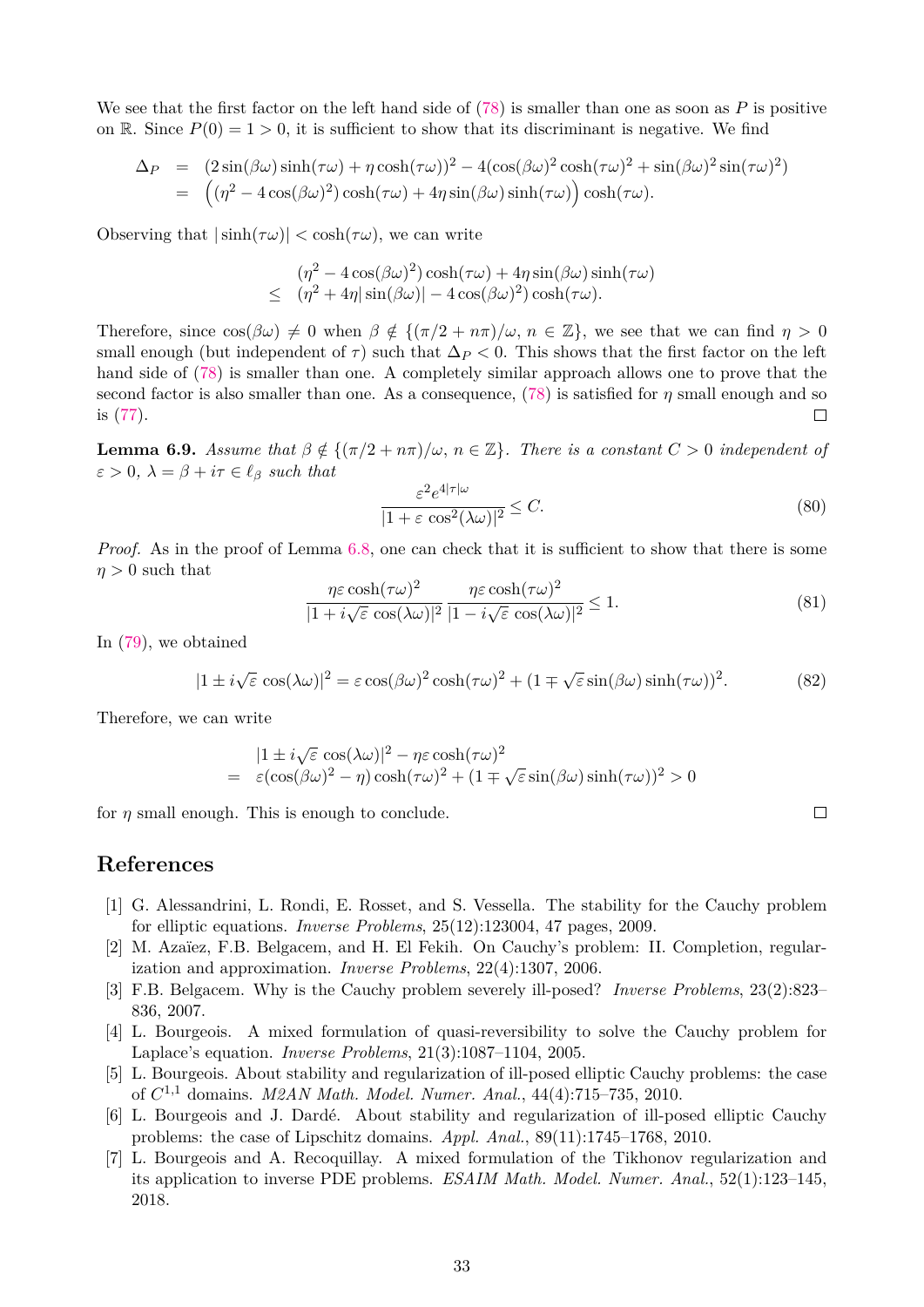- <span id="page-33-15"></span>[8] H. Brezis. *Analyse fonctionnelle : théorie et applications*. Editions Dunod, 1999.
- <span id="page-33-5"></span>[9] E. Burman. Stabilized finite element methods for nonsymmetric, noncoercive, and ill-posed problems. Part I: Elliptic equations. *SIAM J Sci Comput.*, 35(6):A2752–A2780, 2013.
- <span id="page-33-6"></span>[10] E. Burman. Stabilized finite element methods for nonsymmetric, noncoercive, and ill-posed problems. Part II: Hyperbolic equations. *SIAM J Sci Comput.*, 36(4):A1911–A1936, 2014.
- <span id="page-33-7"></span>[11] E. Burman. A stabilized nonconforming finite element method for the elliptic Cauchy problem. *Math. Comput.*, 86(303):75–96, 2017.
- <span id="page-33-8"></span>[12] E. Burman, P. Hansbo, and M.G. Larson. Solving ill-posed control problems by stabilized finite element methods: an alternative to Tikhonov regularization. *Inverse Problems*, 34(3):035004, 2018.
- <span id="page-33-4"></span>[13] E. Burman, M.G. Larson, and L. Oksanen. Primal-dual mixed finite element methods for the elliptic Cauchy problem. *SIAM J. Numer. Anal.*, 56(6):3480–3509, 2018.
- <span id="page-33-21"></span>[14] L. Chesnel and P. Ciarlet Jr. T-coercivity and continuous Galerkin methods: application to transmission problems with sign changing coefficients. *Numer. Math.*, 124(1):1–29, 2013.
- <span id="page-33-11"></span>[15] L. Chesnel, X. Claeys, and S.A. Nazarov. A curious instability phenomenon for a rounded corner in presence of a negative material. *Asymp. Anal.*, 88(1):43–74, 2014.
- <span id="page-33-12"></span>[16] L. Chesnel, X. Claeys, and S.A. Nazarov. Oscillating behaviour of the spectrum for a plasmonic problem in a domain with a rounded corner. *Math. Mod. Num. Anal.*, 52(4):1285–1313, 2018.
- <span id="page-33-23"></span>[17] P.G. Ciarlet. *The finite element method for elliptic problems*. North-Holland Publishing Co., Amsterdam-New York-Oxford, 1978. Studies in Mathematics and its Applications, Vol. 4.
- <span id="page-33-10"></span>[18] M. Costabel and M. Dauge. A singularly perturbed mixed boundary value problem. *Comm. Partial Differential Equations*, 21(11-12):1919–1949, 1996.
- <span id="page-33-3"></span>[19] J. Dardé. Iterated quasi-reversibility method applied to elliptic and parabolic data completion problems. *Inverse Probl. Imaging*, 10(2):379–407, 2016.
- <span id="page-33-2"></span>[20] J. Dardé, A. Hannukainen, and N. Hyvönen. An *Hdiv*-based mixed quasi-reversibility method for solving elliptic Cauchy problems. *SIAM J. Numer. Anal.*, 51(4):2123–2148, 2013.
- <span id="page-33-18"></span>[21] P. Grisvard. *Elliptic Problems in Nonsmooth Domains*. Pitman, London, 1985.
- <span id="page-33-16"></span>[22] P. Grisvard. *Singularities in boundary value problems*, volume 22 of *Recherches en Mathématiques Appliquées [Research in Applied Mathematics]*. Masson, Paris; Springer-Verlag, Berlin, 1992.
- <span id="page-33-24"></span>[23] J. Hadamard. Sur les problèmes aux dérivées partielles et leur signification physique. *Princeton university bulletin*, pages 49–52, 1902.
- <span id="page-33-13"></span>[24] A. M. Il'in. *Matching of asymptotic expansions of solutions of boundary value problems*, volume 102 of *Translations of Mathematical Monographs*. AMS, Providence, RI, 1992.
- <span id="page-33-22"></span>[25] T. Johansson. An iterative procedure for solving a Cauchy problem for second order elliptic equations. *Math. Nachr.*, 272:46–54, 2004.
- <span id="page-33-9"></span>[26] A. Kirsch. The Robin problem for the Helmholtz equation as a singular perturbation problem. *Numer. Func. Anal. Opt.*, 8(1-2):1–20, 1985.
- <span id="page-33-1"></span>[27] M.V. Klibanov and F. Santosa. A computational quasi-reversibility method for Cauchy problems for Laplace's equation. *SIAM J. Appl. Math.*, 51(6):1653–1675, 1991.
- <span id="page-33-17"></span>[28] V.A. Kondratiev. Boundary-value problems for elliptic equations in domains with conical or angular points. *Trans. Moscow Math. Soc.*, 16:227–313, 1967.
- <span id="page-33-19"></span>[29] V.A. Kozlov, V.G. Maz'ya, and J. Rossmann. *Elliptic Boundary Value Problems in Domains with Point Singularities*, volume 52 of *Mathematical Surveys and Monographs*. AMS, Providence, 1997.
- <span id="page-33-20"></span>[30] V.A. Kozlov, V.G. Maz'ya, and J. Rossmann. *Spectral problems associated with corner singularities of solutions to elliptic equations*, volume 85 of *Mathematical Surveys and Monographs*. AMS, Providence, 2001.
- <span id="page-33-0"></span>[31] R. Lattès and J.-L. Lions. *Méthode de quasi-réversibilité et applications*. Travaux et Recherches Mathématiques, No. 15. Dunod, Paris, 1967.
- <span id="page-33-14"></span>[32] V.G. Maz'ya, S.A. Nazarov, and B.A. Plamenevskii. *Asymptotic theory of elliptic boundary value problems in singularly perturbed domains, Vol. 1*. Birkhäuser, Basel, 2000. Translated from the original German 1991 edition.